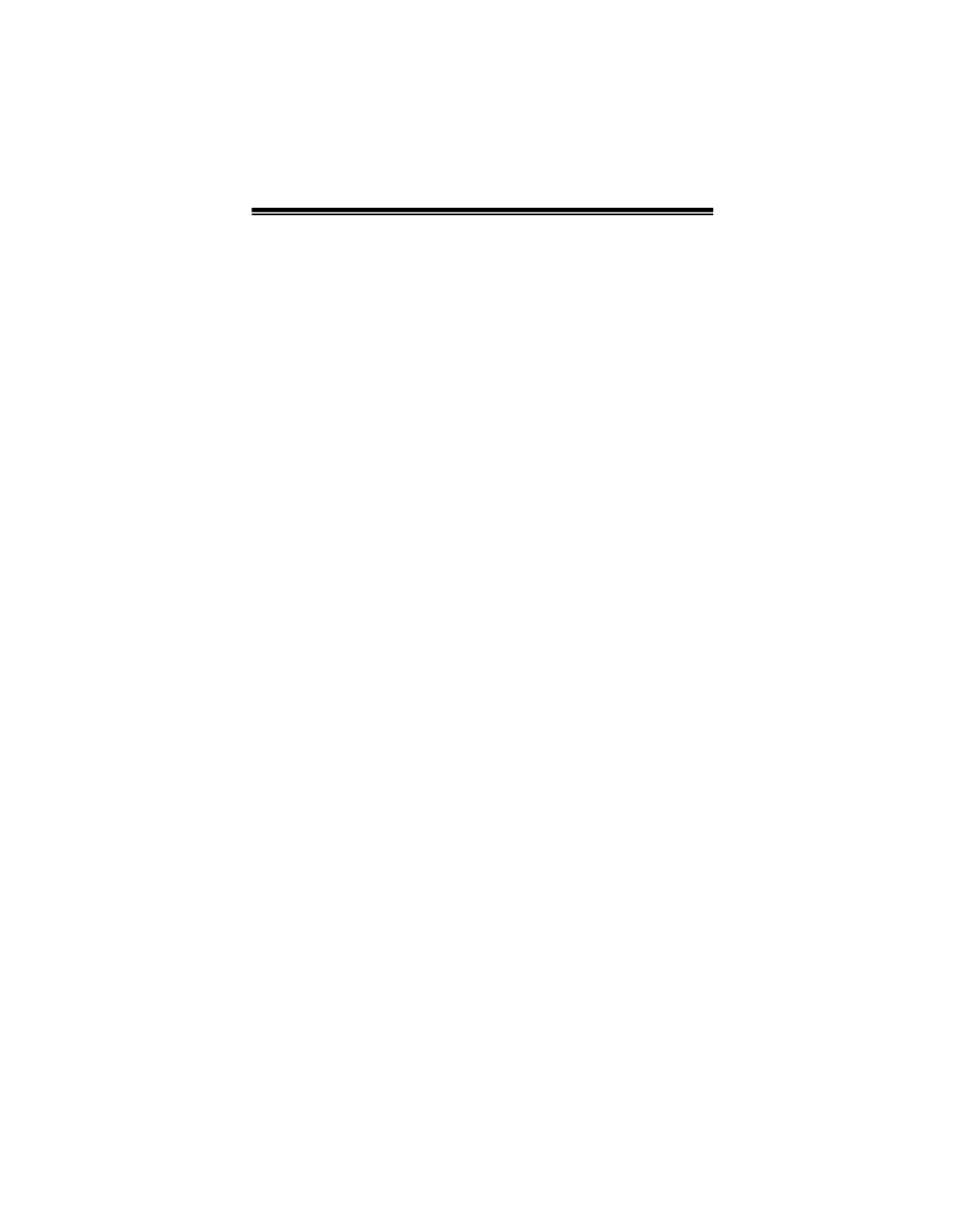# TABLE OF CONTENTS

| I. The man-woman understanding of marriage confers enormous<br>benefits on society, especially on children of heterosexual couples. 4 |
|---------------------------------------------------------------------------------------------------------------------------------------|
| II. Removing the man-woman definition of marriage creates<br>enormous risks to society, especially to children of heterosexual        |
| III. Available empirical evidence supports the conclusion that a<br>redefinition would create substantial risks to children of        |
| IV. Judicial responses to the institutional defense have been deeply                                                                  |
| V. Man-woman marriage laws satisfy any level of judicial scrutiny. 32                                                                 |
|                                                                                                                                       |
|                                                                                                                                       |

## CERTIFICATE OF SERVICE

CERTIFICATE OF COMPLIANCE WITH RULE 32(a)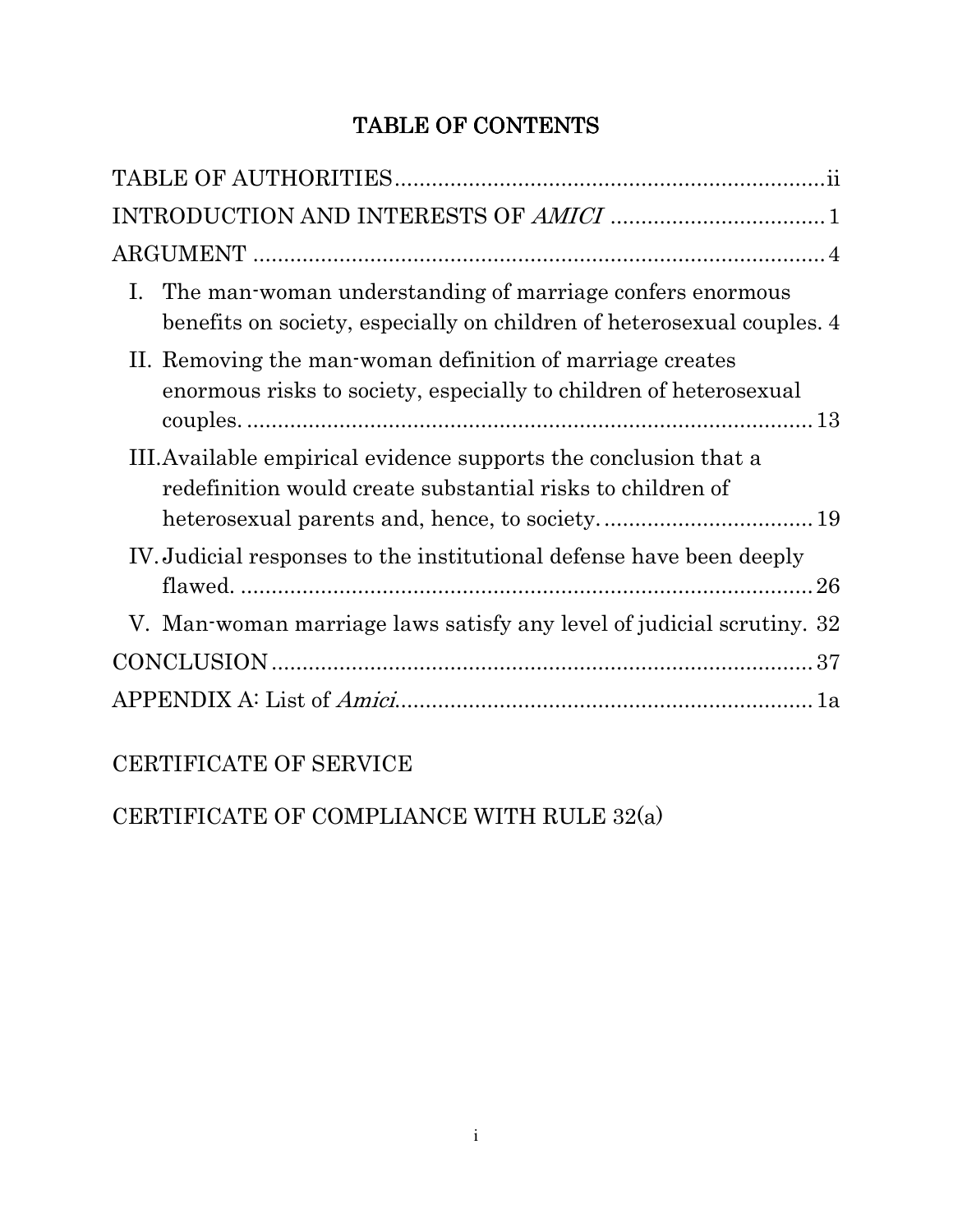## TABLE OF AUTHORITIES

### CASES

| Conde-Vidal v. Garcia-Padilla, No. 14-1254 (PG) (Oct. 21, 2014)12 |  |
|-------------------------------------------------------------------|--|
|                                                                   |  |
| Kitchen v. Herbert, 755 F.3d 1193 (10th Cir. 2014) 27, 29, 33     |  |
|                                                                   |  |
|                                                                   |  |
|                                                                   |  |
|                                                                   |  |

### **STATUTES**

Civil Marriage Protection Act (MD), House Bill 438 (March 1, 2012) ..... 6 Marriage Equality Act (NY), AB A08354 (June 24, 2011) ............................ 6

## **OTHER AUTHORITIES**

Convention on the Rights of the Child 1577 U.N.T.S. 3 .......................... 7

### SCHOLARLY MATERIALS

| Allen(a), Douglas W., An Economic Assessment of Same-Sex Marriage                |
|----------------------------------------------------------------------------------|
|                                                                                  |
| Allen(b), Douglas W., Who Should Be Allowed Into the Marriage                    |
|                                                                                  |
| Allen(c), Douglas W., <i>High School Graduation Rates among Children of</i>      |
| <i>Same Sex Households</i> , 11 Review of Economics of the Household 635         |
|                                                                                  |
| Alvare, Helen M., The Turn Toward the Self in the Law of Marriage &              |
| <i>Family: Same-Sex Marriage &amp; Its Predecessors, 16 Stan. L. &amp; Pol'y</i> |
|                                                                                  |
| Amato(a), Paul R., <i>Parental absence during childhood and depression in</i>    |
|                                                                                  |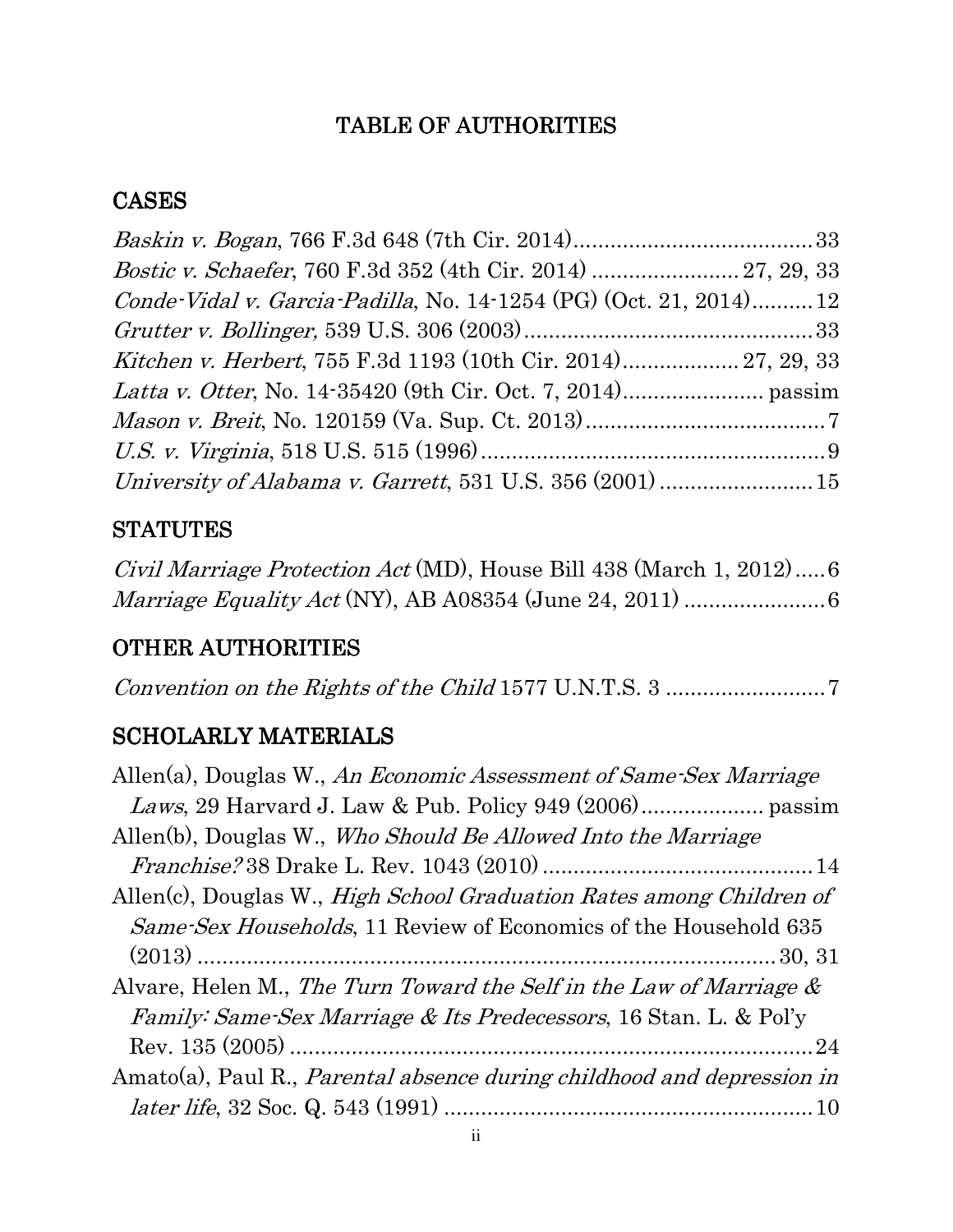| Amato(b), Paul R., The Impact of Family Formation Change on the             |
|-----------------------------------------------------------------------------|
| Cognitive, Social, and Emotional Well-Being of the Next Generation,         |
|                                                                             |
| Amato(c), Paul R. & Bruce Keith, Parental Divorce and the Wellbeing of      |
|                                                                             |
| Anthropological Institute of Great Britain, Notes and Queries on            |
|                                                                             |
|                                                                             |
| Bachman et al., Heather J., Is Maternal Marriage Beneficial for Low         |
| <i>Income Adolescents?</i> , 13 Applied Developmental Science 153 (2009) 12 |
| Biblarz, Timothy J., & Judith Stacey, <i>How Does the Gender of Parents</i> |
|                                                                             |
| Bishop, Joel Prentiss, Commentaries on the Law of Marriage & Divorce        |
| . 6                                                                         |
| Bix, Brian, Reflections on the Nature of Marriage, in Revitalizing the      |
| Institution of Marriage for the Twenty-First Century: An Agenda for         |
| Strengthening Marriage (Alan Hawkins et al. eds., 2002)13                   |
| Blackstone, William, 1 <i>Commentaries on the Laws of England</i> (1765)    |
|                                                                             |
|                                                                             |
| Blankenhorn(b), David, Fatherless America: Confronting Our Most             |
|                                                                             |
| Bolt, Angela, <i>Do Wedding Dresses Come in Lavendar? The Prospects</i>     |
| and Implications of Same-Sex Marriage, 24 Soc. Theory & Prac. 111           |
|                                                                             |
| Bonell et al., C., Influence of Family Type and Parenting Behaviours on     |
| Teenage Sexual Behaviour and Conceptions, 60 J. Epidemiology &              |
|                                                                             |
|                                                                             |
| Bowling, S. M., & Werner-Wilson, R. J., Father-daughter Relationships       |
| and Adolescent Female Sexuality: Paternal Qualities Associated with         |
| <i>Responsible Sexual Behavior, 3 J. of HIV/AIDS Prevention and</i>         |
|                                                                             |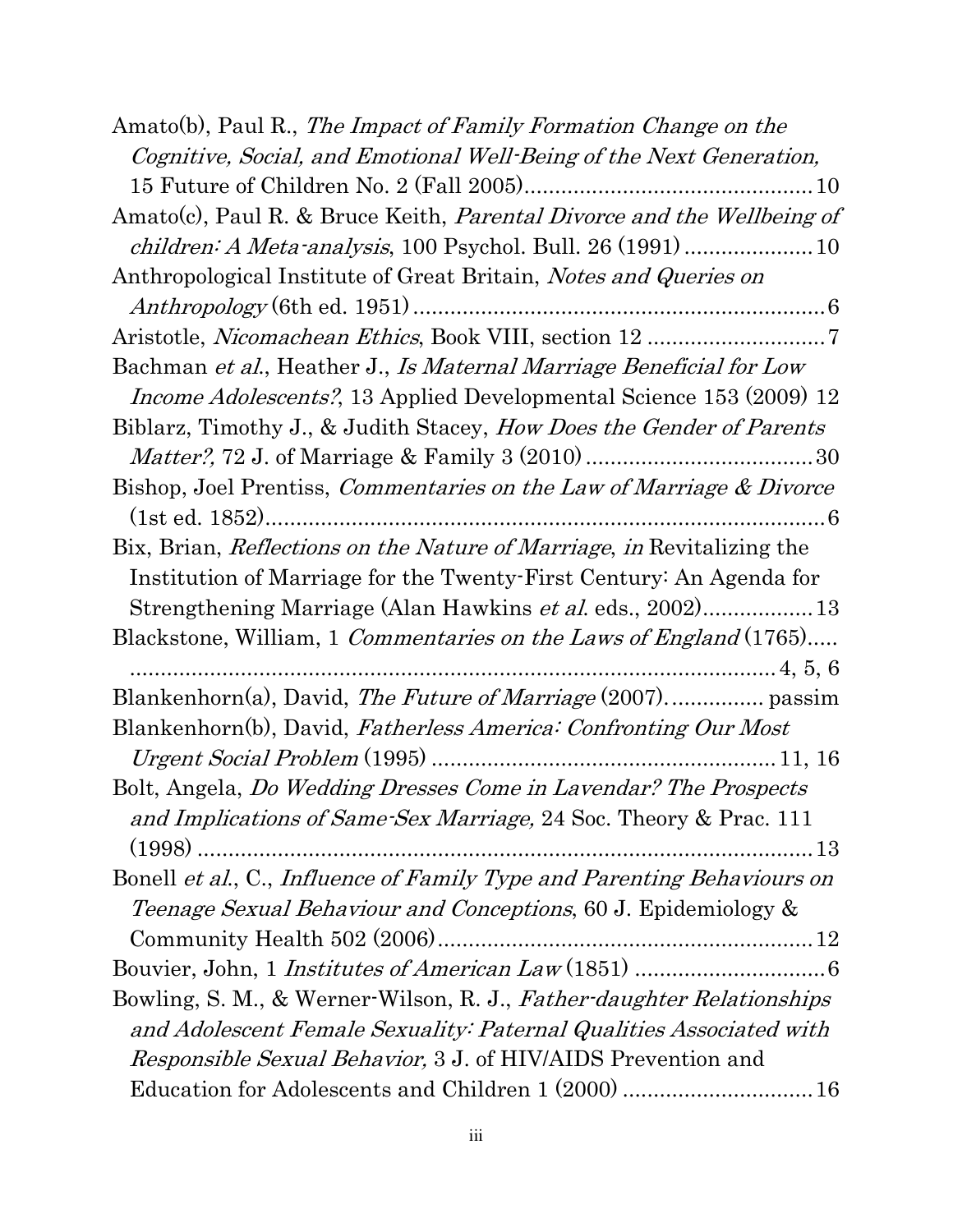| Bradley, Gerard, Law and the Culture of Marriage, 18 Notre Dame J.L.            |
|---------------------------------------------------------------------------------|
|                                                                                 |
| Brinig, Margaret F., From Contract to Covenant: Beyond Law and                  |
|                                                                                 |
| Brown, Elizabeth & Alfred Dittgen, Fertility of Married and Unmarried           |
| <i>Couples</i> (2000), Paper 4.4 presented at United Nations Economic           |
| Commission for Europe Conference, Brussells, Belgium, May 2000,<br>available at |
|                                                                                 |
| http://www.unece.org/fileadmin/DAM/pau/_docs/ffs/FFS_2000_FFConf                |
| Brown, Susan L. & Lauren N. Rinelli, Family Structure, Family                   |
| <i>Processes, and Adolescent Smoking and Drinking, 20 J. of Research</i>        |
|                                                                                 |
| Bulanda, Ronald E. & Wendy D. Manning, Parental Cohabitation                    |
| <i>Experiences and Adolescent Behavioral Outcomes, 27 Population</i>            |
|                                                                                 |
| Byrd(a), A. Dean, Gender Complementarity and Child-Rearing: Where               |
| <i>Tradition and Science Agree, 6 J. L. &amp; Fam. Stud. 213 (2004)</i> 8       |
| Byrd(b), A. Dean & Kristen M. Byrd, <i>Dual-Gender Parenting: A Social</i>      |
| <i>Science Perspective for Optimal Child Rearing, in Family Law:</i>            |
|                                                                                 |
| Cahn, Naomi & June Carbone, Red Families, Blue Families: Legal                  |
|                                                                                 |
| Carbado, Devon W., Straight Out of the Closet, 15 Berkeley Women's              |
|                                                                                 |
| Carroll, Jason S. & David C. Dollahite, "Who's My Daddy?" How the               |
| Legalization of Same-Sex Partnerships Would Further the Rise of                 |
| Ambiguous Fatherhood in America, in What's the Harm?: Does Legal-               |
| izing Same-Sex Marriage Really Harm Individuals, Families or Socie-             |
|                                                                                 |
| Case, A. & C. Paxson, Mothers and Others: Who Invests in Children's             |
|                                                                                 |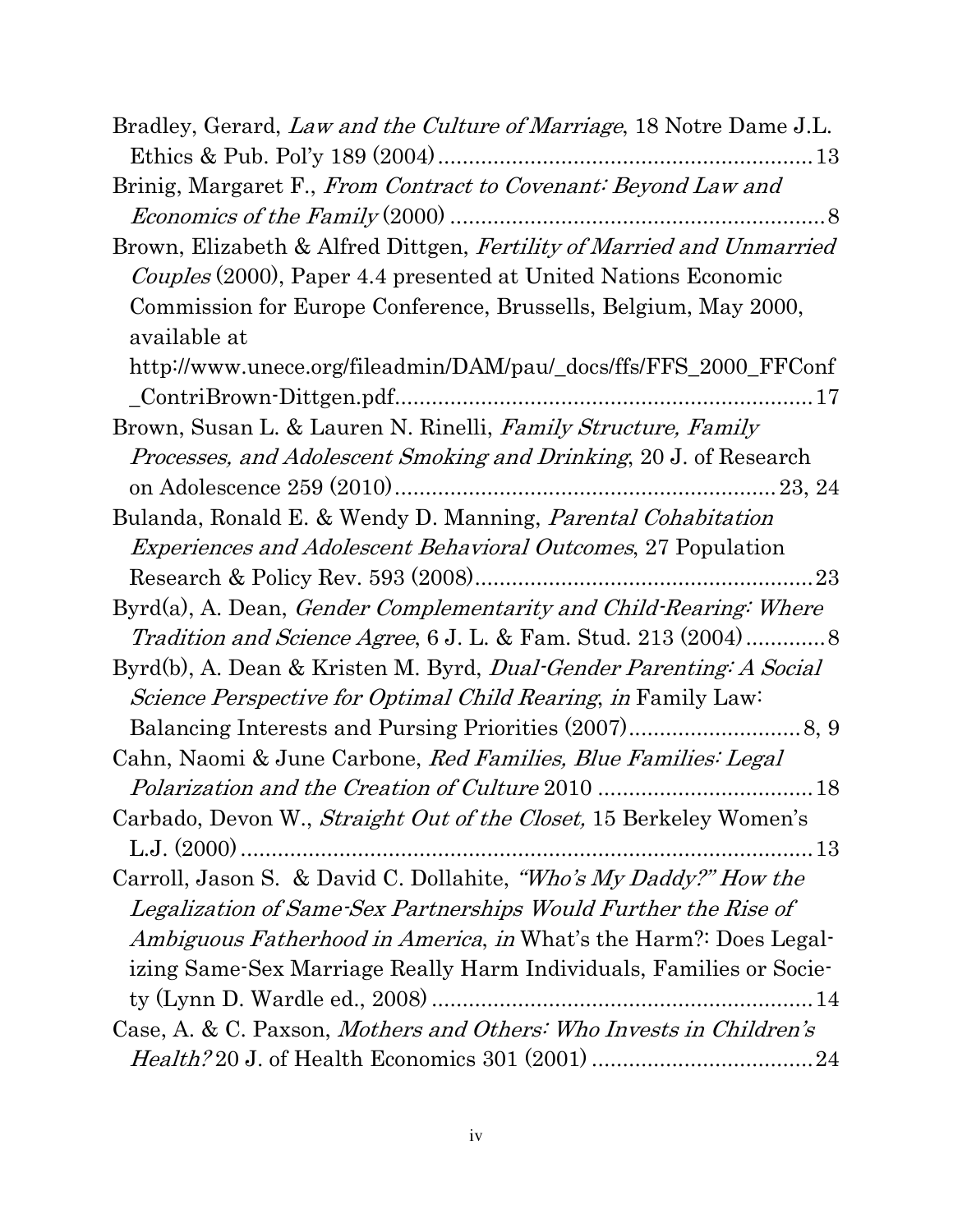| Cavanagh, Shannon E. & Aletha C. Huston, Family Instability and<br><i>Children's Early Problem Behavior</i> , 85 Social Forces 551 (2006)23 |
|---------------------------------------------------------------------------------------------------------------------------------------------|
| Centers for Disease Control and Prevention(a), "Divorce Rates by                                                                            |
| State," (available at http://www.cdc.gov/nchs/data/dvs/divorce_                                                                             |
|                                                                                                                                             |
| Centers for Disease Control and Prevention(b), "Marriage Rates by                                                                           |
| State," (available at http://www.cdc.gov/nchs/data/dvs/marriage                                                                             |
|                                                                                                                                             |
| Cere, Daniel, <i>War of the Ring, in</i> Divorcing Marriage: Unveiling the                                                                  |
| Dangers in Canada's New Social Experiment (Daniel Cere & Douglas                                                                            |
|                                                                                                                                             |
|                                                                                                                                             |
| Cherlin(b), Andrew J., Love's Labor Lost: The Rise and Fall of the                                                                          |
|                                                                                                                                             |
| Church of Jesus Christ of Latter-day Saints, The Family: A                                                                                  |
|                                                                                                                                             |
| Clayton, Richard R., The Family, Marriage, and Social Change (2d ed.                                                                        |
|                                                                                                                                             |
| Congregation for the Doctrine of the Faith, <i>Donum Vitae</i> II.A.1 (Joseph,                                                              |
|                                                                                                                                             |
| Cooter, Robert, Expressive Law and Economics, 27 J. Legal Stud. 585                                                                         |
|                                                                                                                                             |
| Corvino, John & Maggie Gallagher, <i>Debating Same-Sex Marriage</i>                                                                         |
|                                                                                                                                             |
| Culpin, I., J. Heron & R. Araya, <i>Father Absence and Depressive</i>                                                                       |
| Symptoms in Adolescence: Finding from a UK Cohort, 43                                                                                       |
| 23                                                                                                                                          |
| Dalrymple, James, Viscount Stair, 1 The Institutions of the Law of                                                                          |
| $\dots 13$                                                                                                                                  |
| Daly, M. & M. Wilson, Child Abuse and Other Risks of Not Living with                                                                        |
| Both Parents, 6 Ethology and Sociobiology 197 (1985) 24                                                                                     |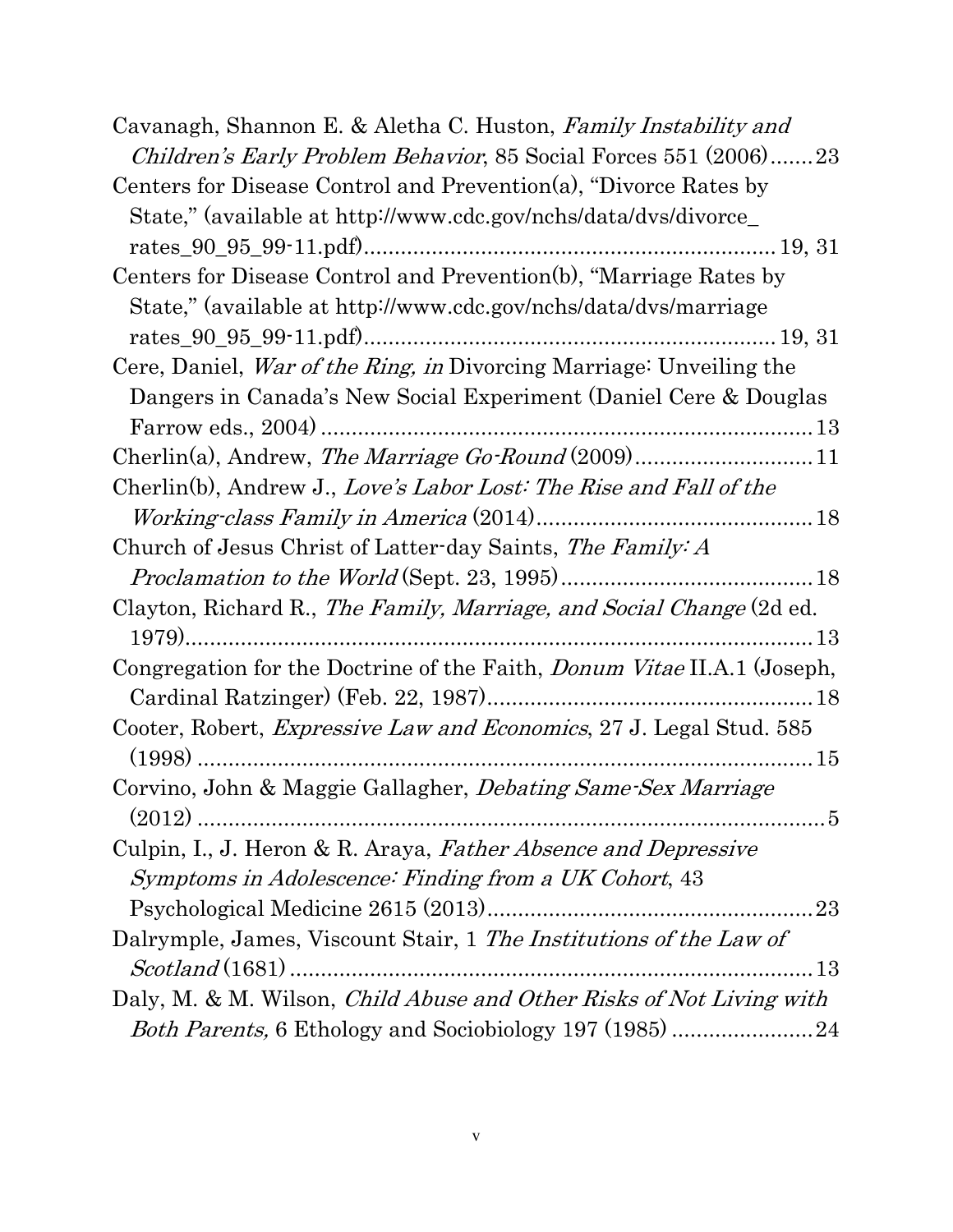Davis, Kingsley, The Meaning and Significance of Marriage in Contemporary Society, in Contemporary Marriage: Comparative Perspectives on a Changing Institution (Kingsley Davis, ed. 1985) ..... 6 de Bracton, Henri, 2 On the Laws and Customs of England (Samuel E. Thorne, transl. 1968) .............................................................................. 4 Dwyer, James G., Same-Sex Cynicism and the Self-Defeating Pursuit of Social Acceptance Through Litigation, 68 S.M.U. L. Rev. 1 (forthcoming 2015) (available at http://papers.ssrn.com/sol3/papers.cfm?abstract\_id=2505754 ............... 8 Ellis et al., Bruce J., Does Father Absence Place Daughters at Special Risk for Early Sexual Activity and Teenage Pregnancy?, 74 Child Dev. 801 (2003) ............................................................................................. 16 Erickson, Jenet Jacob, Fathers Don't Mother and Mothers Don't Father: What Social Science Research Indicates About the Distinctive Contributions of Mothers and Fathers to Children's Development (November 6, 2014). Available at SSRN: http://papers.ssrn.com/sol3/papers.cfm?abstract\_id=2519862 .... ................................................................................................... 8, 9, 11, 2 Esolen, Anthony, Defending Marriage: Twelve Arguments for Sanity (2014) ...................................................................................................... 8 Fagan, Patrick F. & Paul Sullins, Mapping America-Number 138: "Has Had Multiple Abortions" by Structure of Family of Origin and Father Figure, available at http://downloads.frc.org/EF/EF15A112.pdf ….....16 Farrow(a), Douglas, Canada's Romantic Mistake, in Divorcing Marriage: Unveiling the Dangers in Canada's New Social Experiment (Daniel Cere & Douglas Farrow eds., 2004) ........................................ 13 Farrow(b), Douglas, A Nation of Bastards: Essays on the End of Marriage (2007) .................................................................................... 17 Flouri, Eirini & Ann Buchanan, The Role of Father Involvement in Children's Later Mental Health, 26 J. Adolescence 63 (2003) ...... 11, 16 Friedman, Lawrence M., Private Lives: Families, Individuals, and the Law (2004) .............................................................................................. 8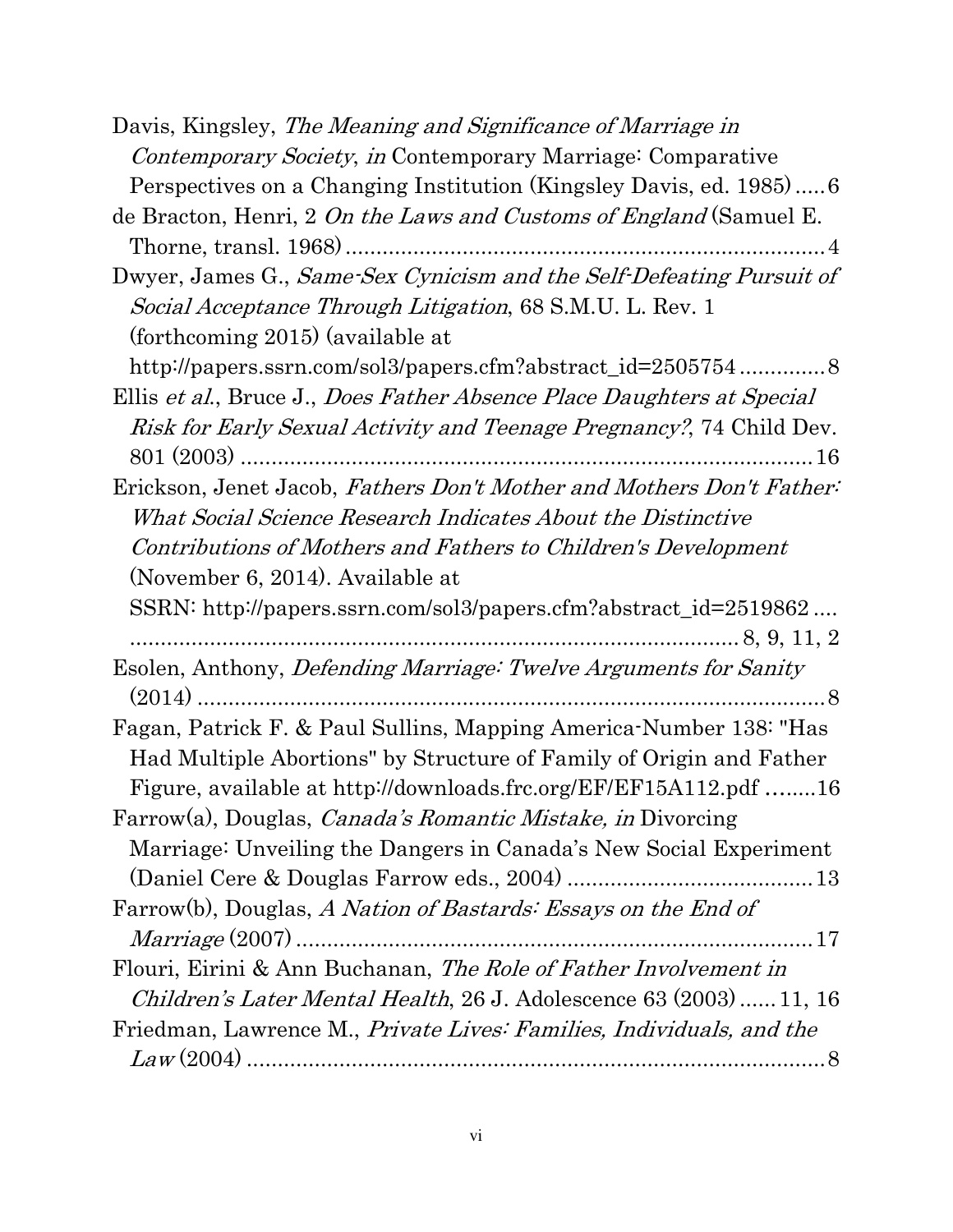Gallagher(a), Maggie, (How) Does Marriage Protect Child Well-Being?, in The Meaning of Marriage: Family, State, Market, and Morals 197 (Robert P. George & Jean Bethke Elshtain, eds. 2006) ................... 4, 11 Gallagher(b), Maggie, (How) Will Gay Marriage Weaken Marriage as a Social Institution: A Reply to Andrew Koppelman, 2 U. St. Thomas L.J. 33 (2004) ........................................................................................ 13 Giddens, Anthony, The Transformation of Intimacy (1993) .........................26 Gillette, Meghan T. & Clinton G. Gudmunson, Processes Linking Father Absence to Educational Attainment Among African-American Females, 24 J. of Research on Adolescence 309 (2014) ............................23 Girgis, Sherif, Ryan T. Anderson, & Robert P. George, What is Marriage? Man and Woman: A Defense (2012) ................................... 34 Glenn, Norval D., The Struggle for Same-Sex Marriage, 41 Soc'y 25 (2004) ...................................................................................................... 9 Golombok, S., et al., Children with Lesbian Parents: A Community Study, 39 Developmental Psychology 20 (2003) .................................. 30 Graff, E.J., Retying the Knot, The Nation, June 24, 1996 .................... 13 Grossman, Joanna L. & Lawrence M. Friedman, Inside the Castle: Law and the Family in 20th Century America (2011) .................................. 8 Harper, Cynthia C. & Sara S. McLanahan, Father Absence and Youth Incarceration, 14 J. Res. Adolesence 369 (2004) .................................. 16 Harrison, Lawrence E., Introduction, in Culture Matters: How Values Shape Human Progress (Lawrence E. Harrison & Samuel P. Huntington, eds., 2000) ........................................................................ 13 Hawkins, Alan S. & Jason S. Carroll, Beyond the Expansion Framework: How Same-Sex Marriage Changes the Institutional Meaning of Marriage and Heterosexual Men's Conception of Marriage, 28 B.Y.U. J.P. Law (forthcoming), http://papers.ssrn.com/sol3/papers.cfm?abstract\_id=2505234 .... passim Hofferth, Sandra L., Residential Father Family Type and Child Well-Being: Investment Versus Selection, 43 Demography 53 (2006) ........ 23 Hunter, Nan D., *Marriage, Law, and Gender: A Feminist Inquiry*, 1 Law & Sexuality 9 (1991) ..................................................................... 13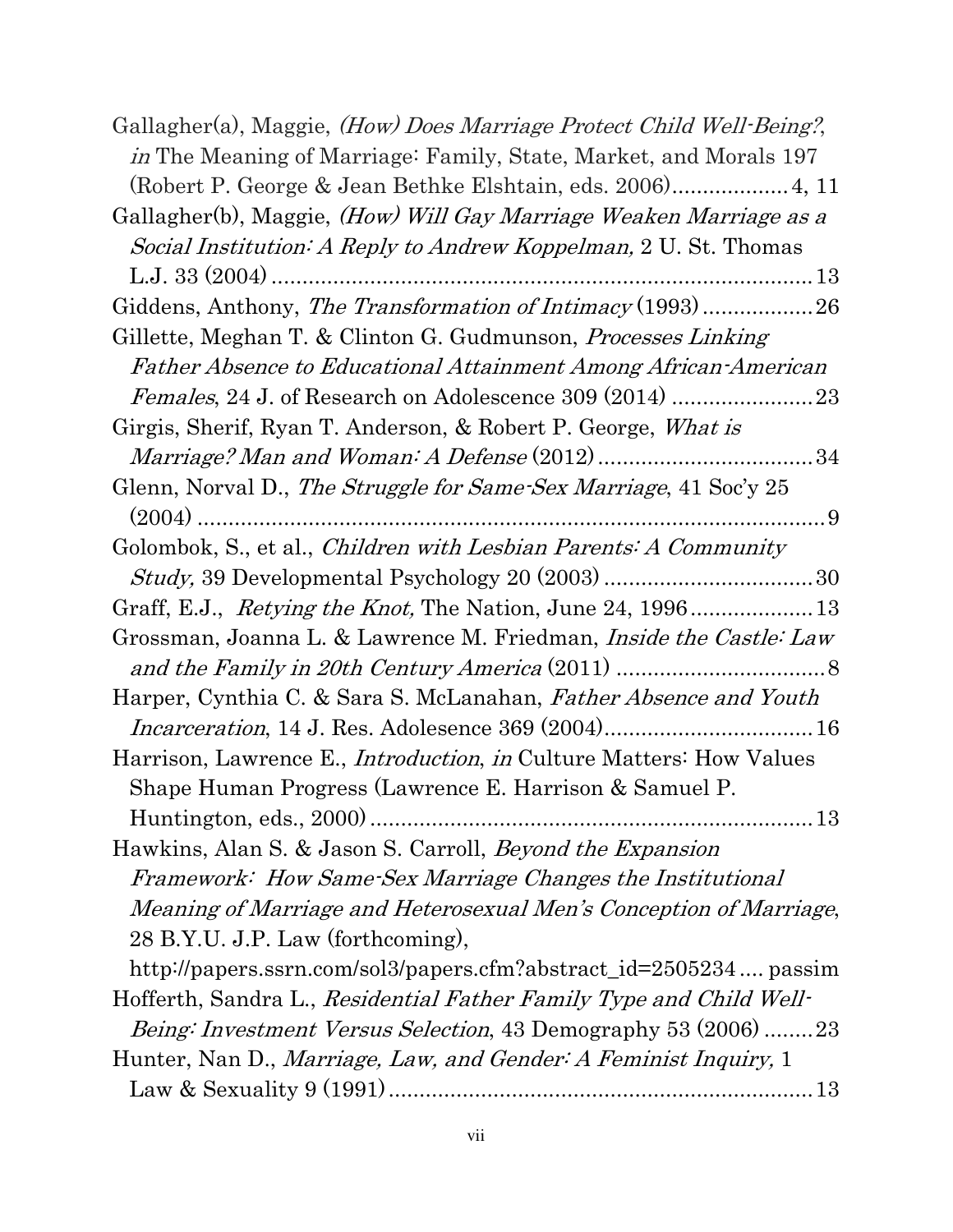| Institute for American Values(a) (Dan Cere, principal investigator), The        |
|---------------------------------------------------------------------------------|
| Future of Family Law: Law and the Marriage Crisis in North America              |
|                                                                                 |
| Institute for American Values(b), Marriage and the Law: A Statement             |
|                                                                                 |
| Jeynes, William, The Effects of Several of the Most Common Family               |
| Structures on the Academic Achievement of Eighth Graders, 30                    |
|                                                                                 |
| Kantojarvi, L., M. Joukamaa & J. Miettunen, Childhood Family                    |
| <i>Struture and Personality Disorders in Adulthood</i> , 23 European            |
|                                                                                 |
| Kennedy, Sheela & Steven Ruggles, Breaking Up is Hard to Count: The             |
| <i>Rise of Divorce in the United States, 1980-2010,</i> 51 Demography 587       |
|                                                                                 |
| Kent, James 2 Commentaries on American Law (3d ed. 1838)  6                     |
| Knapp, Stan J. & Camille S. Williams, <i>Where Does Queer Theory Take</i>       |
| Us?, in Sourcebook of Family Theory & Research 626 (Vern L.                     |
| Bengston, Alan C. Acock, Katherine R. Allen, Peggye Dilworth-                   |
|                                                                                 |
| Kohm, Lynne Marie & Rachel K. Toberty, A Fifty-State Survey of the              |
| Cost of Family Fragmentation, 25 Regent U. L. Rev. 25 $(2012)$ 17               |
| Lagerspetz(a), Eerik, The Opposite Mirrors: An Essay on the                     |
|                                                                                 |
| Lagerspetz(b), Eerik, On the Existence of Institutions, in On the Nature        |
| of Social and Institutional Reality (Eerik Lagerspetz <i>et al.</i> eds., 2001) |
|                                                                                 |
| Lamb, Michael E., Fathers: Forgotten Contributors to Child                      |
|                                                                                 |
| Lansford, Jennifer E., Rosario Ceballo, Antonia Abbey, & Abigail J.             |
| Stewart, Does Family Structure Matter? A Comparison of Adoptive,                |
| Two-Parent Biological, Single-Mother, Stepfather, and Stepmother                |
| <i>Households</i> , 63 Journal of Marriage and Family 840 (2001)  9, 10         |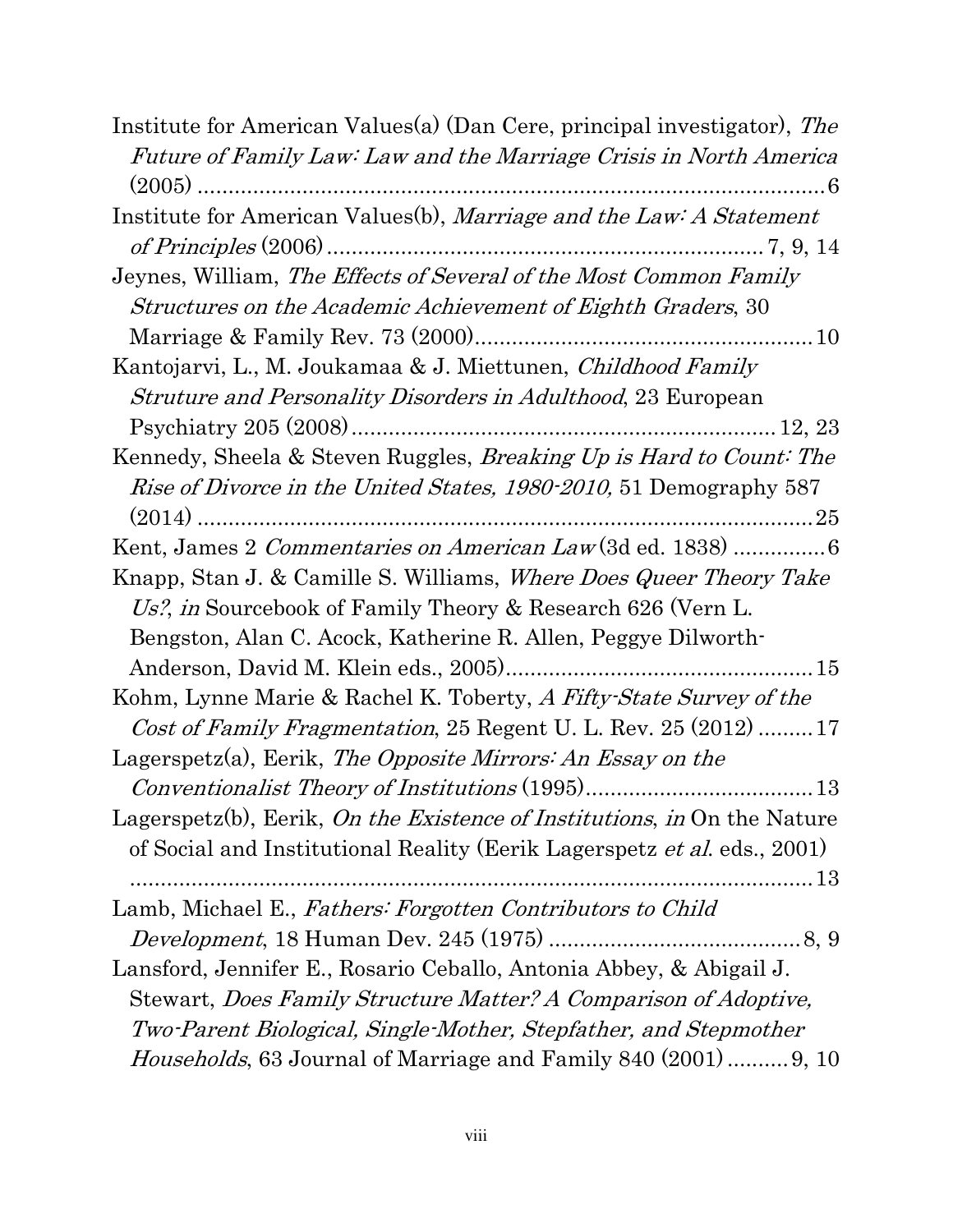| Lenciauskiene, I. & A. Zaborskis, The Effects of Family Structure,                |
|-----------------------------------------------------------------------------------|
| Parent-Child Relationship and Parental Monitoring on Early Sexual                 |
| Behaviour among Adolescents in Nine European Countries, 36                        |
|                                                                                   |
| Lerner, Robert & Althea K. Nagai, No Basis: What the Studies Don't                |
|                                                                                   |
| Lessig, Lawrence, <i>Social Meaning and Social Norms</i> , 144 U. Pa. L. Rev.     |
|                                                                                   |
|                                                                                   |
| Levi-Strauss(b), Claude, <i>Introduction</i> , <i>in</i> A History of the Family: |
| Distant Worlds, Ancient Worlds (vol. 1, Andre Burguiere, et al., eds.             |
|                                                                                   |
| Llewellyn, Karl N., <i>Behind the Law of Divorce</i> , 32 Columbia L. Rev.        |
|                                                                                   |
| Locke, John, Second Treatise of Civil Government (1690)  6, 7                     |
|                                                                                   |
| Manning, Wendy D. & Kathleen A. Lamb, <i>Adolescent Well-Being in</i>             |
| <i>Cohabiting, Married, and Single-Parent Families, 65 J. Marriage and</i>        |
|                                                                                   |
| Marks, Loren D., Same-Sex Parenting and Children's Outcomes: A                    |
| Closer Examination of the American Psychological Association's Brief              |
| on Lesbian and Gay Parenting, 41 Social Science Research 735 (2012)               |
|                                                                                   |
| Marquardt(a), Elizabeth, Between Two Worlds: The Inner Lives of                   |
|                                                                                   |
| Marquardt(b) et al., Elizabeth, Institute for American Values, My                 |
| Daddy's Name is Donor: A New Study of Young Adults Conceived                      |
|                                                                                   |
| Martin, et al., Joyce A., Ctrs. For Disease Control & Prevention,                 |
| <i>National Vital Statistics Reports—Births: Final Data for 2012, Table</i>       |
| 12 (December 30, 2013), available at                                              |
| http://www.cdc.gov/nchs/data/nvsr/nvsr62/nvsr62_09.pdf  17                        |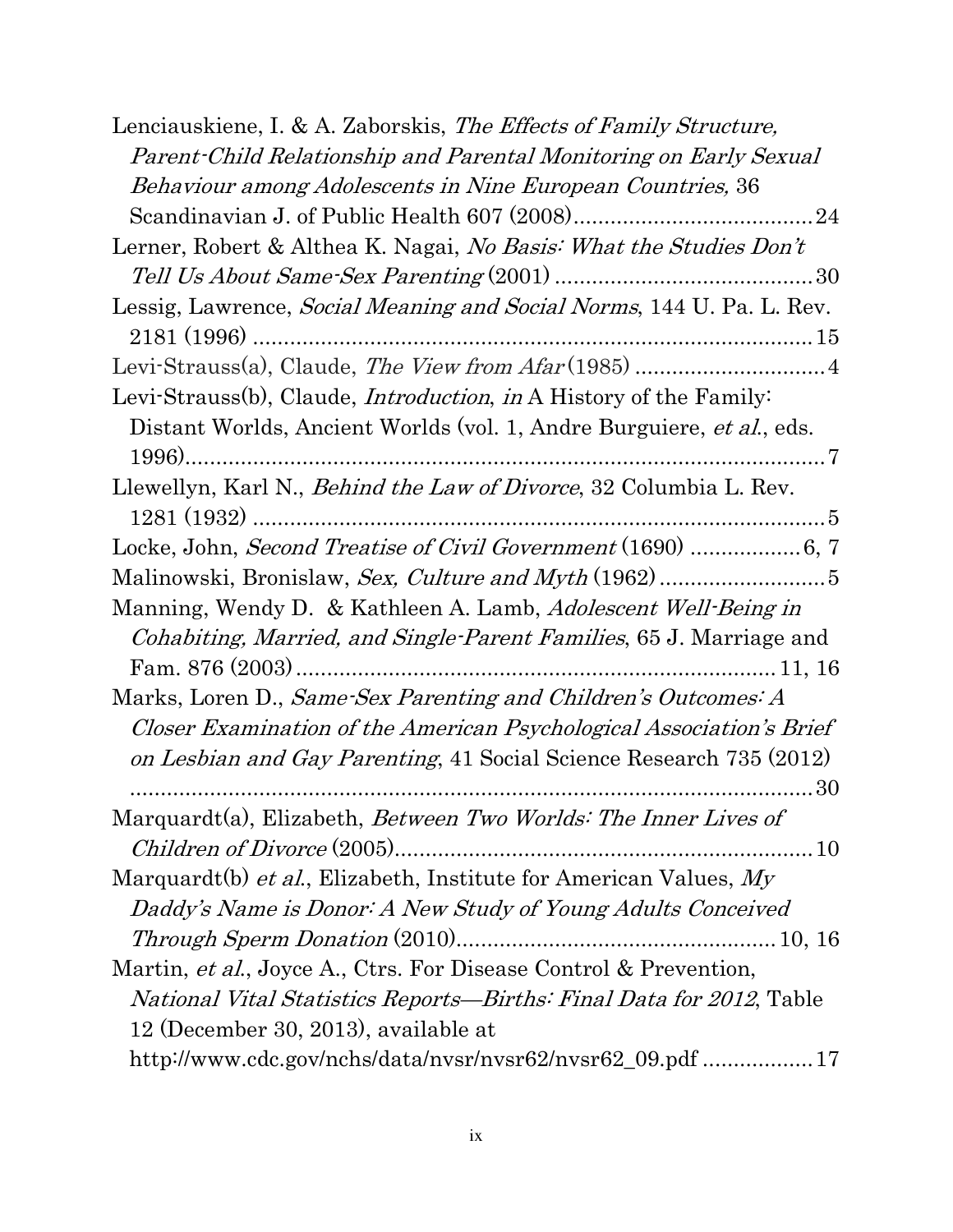| McClain, Linda C., Love, Marriage, and the Baby Carriage: Revisting           |
|-------------------------------------------------------------------------------|
| the Channelling Function in Family Law, 28 Cardozo L. Rev. 2133               |
|                                                                               |
| McLanahan(a), Sara & Gary D. Sandefur, Growing up with a Single               |
|                                                                               |
| McLanahan(b), Sara, Laura Tach & Daniel Schneider, The Casual                 |
| <i>Effects of Father Absence</i> , 39 Annual Rev. of Sociology 399 (2013) 23  |
| McWhorter, Ladelle, <i>Bodies and Pleasures: Foucault and the Politics of</i> |
|                                                                               |
| Mead, Margaret, Male and Female: A Study of the Sexes in a Changing           |
|                                                                               |
| Miller, Corbin & Joseph Price, The Number of Children Being Raised by         |
| <i>Gay or Lesbian Parents</i> , available at                                  |
| http://papers.ssrn.com/sol3/papers.cfm?abstract_id=2497095                    |
|                                                                               |
| Minor, Jon Barbee, 1 <i>Institutes of Common and Statute Law</i> (1882). 5, 8 |
| Moore, Kristin Anderson, Susan M. Jekielek, & Carol Emig, Marriage            |
| from a Child's Perspective: How Does Family Structure Affect                  |
| <i>Children, and What Can We Do about It?</i> , Child Trends Research         |
|                                                                               |
| Morse(a), Jennifer Roback, Privatizing Marriage Will Expand the Role          |
| of the State, The Public Discourse (April 3, 2012) (available at              |
| http://www.thepublicdiscourse.com/2012/04/5071/)17                            |
|                                                                               |
| Morse(b), Jennifer Roback, <i>Why California's Three Parent Law was</i>       |
| <i>Inevitable</i> , The Public Discourse (Sept. 10, 2012) (available at       |
| http://www.thepublicdiscourse.com/2012/09/6197/)17                            |
| Murray, Charles, Coming Apart: The State of White America, 1960-              |
|                                                                               |
| Nee, Victor & Paul Ingram, Embeddeness and Beyond: Institutions,              |
| <i>Exchange, and Social Structure, in</i> The New Institutionalism in         |
| Sociology (Mary C. Brinton & Victor Nee eds., 1998) 13                        |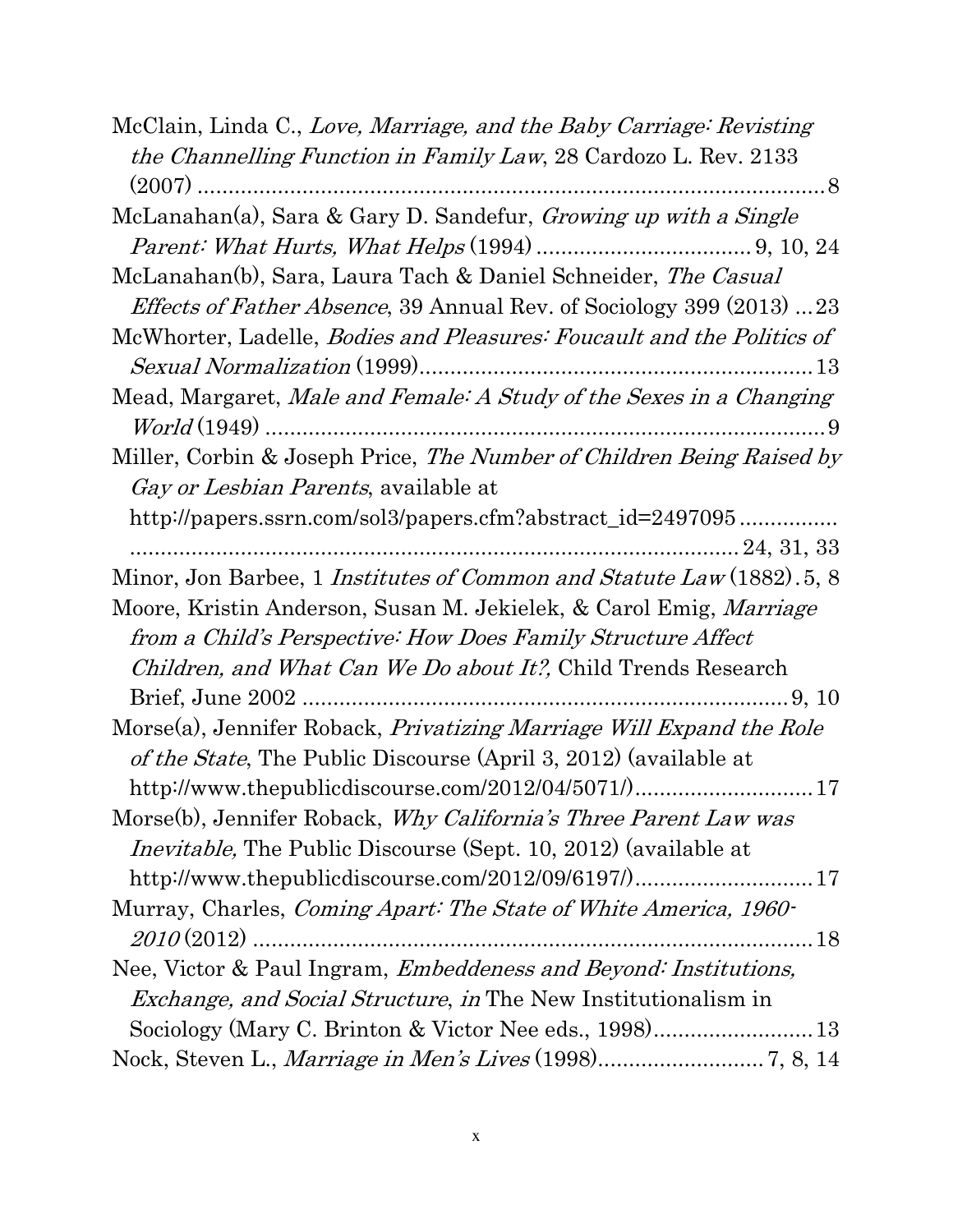| O'Brien, Matthew B., Why Liberal Neutrality Prohibits Same-Sex            |
|---------------------------------------------------------------------------|
| Marriage: Rawls, Political Liberalism, and the Family, 1 Brit. J. Am.     |
|                                                                           |
| Oman et al., Roy F., Does Family Structure Matter in Relationships        |
| Between Youth Assets and Youth Alcohol, Drug and Tobacco Use? 17          |
|                                                                           |
| Osborne, Cynthia & Sara McLanahan, Partnership Instability and            |
|                                                                           |
| Palkovitz, Rob, Gendered Parenting's Implications for Children's Well-    |
| <i>Being: Theory and Research in Applied Perspective, in Gender and</i>   |
| Parenthood: Biological and Social Scientific Perspectives (W. Bradford    |
|                                                                           |
| Parkman, Allen M., Good Intentions Gone Awry: No-Fault Divorce and        |
|                                                                           |
| Plato, <i>The Republic, in</i> Complete Works (John M. Cooper ed., G.M.A. |
|                                                                           |
| Popenoe, David, Life Without Father: Compelling New Evidence That         |
| Fatherhood & Marriage are Indispensable for the Good of Children &        |
|                                                                           |
|                                                                           |
| Pruett, Kyle D., Fatherneed: Why Father Care is as Essential as           |
|                                                                           |
| Quale, G. Robina, A History of Marriage Systems (1988) 4                  |
| Radcliffe-Brown, A.R., Structure and Function in Primitive Society        |
|                                                                           |
| Raeburn, Paul, Do Fathers Matter? What Science is Telling Us About        |
|                                                                           |
|                                                                           |
| Raz(b), Joseph, <i>Ethics in the Public Domain</i> (1994) 13              |
|                                                                           |
| Regnerus(a), Mark D., How Different Are the Adult Children of Parents     |
| Who Have Same-Sex Relationships? Findings from the New Family             |
|                                                                           |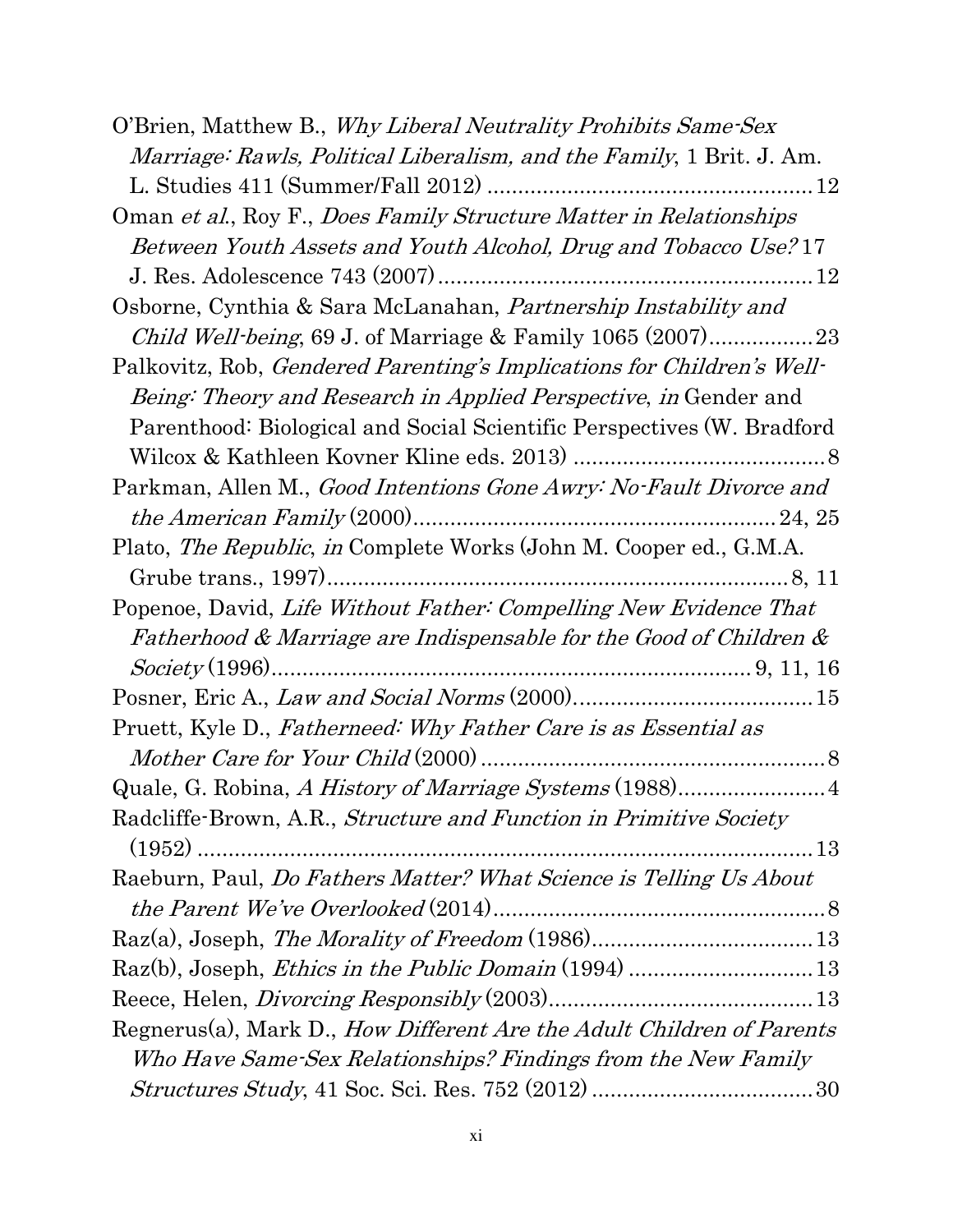| Regnerus(b), Mark D., Parental Same-Sex Relationships, Family              |
|----------------------------------------------------------------------------|
| Instability, and Subsequent Life Outcomes for Adult Children:              |
| Answering Critics of the New Family Structures Study with                  |
|                                                                            |
| Reid, Charles J., Marriage in Its Procreative Dimension: The Meaning       |
| of the Institution of Marriage Throughout the Ages, 6 U. St. Thomas        |
|                                                                            |
|                                                                            |
|                                                                            |
| Sarantakos, S., Children in Three Contexts: Family, Education, and         |
| Social Development, 21 Children Australia 23 (1996) 30                     |
| Scafidi, Benjamin, Principal Investigator, The Taxpayer Costs of           |
| Divorce and Unwed Childbearing: First Ever Estimate for the Nation         |
|                                                                            |
| Schneider, Carl E., The Channeling Function in Family Law, 20 Hofstra      |
|                                                                            |
| Schumm(a), Walter R., Are Two Lesbian Parents Better Than a Mom            |
| and Dad? Logical and Methodological Flaws in Recent Studies                |
| <i>Affirming the Superiority of Lesbian Parenthood</i> , 10 Ave Maria L.   |
|                                                                            |
| Schumm(b), Walter R., Intergenerational Transfer of Parental Sexual        |
| <i>Orientation and Other Myths,</i> 4 Int'l J. of the Jurisprudence of the |
|                                                                            |
| Schumm(c), Walter R., Challenges in Predicting Child Outcomes from         |
| <i>Different Family Structures,</i> 3 Comprehensive Psychology 2165 (2014) |
| 30                                                                         |
| Searle(a), John R., The Construction of Social Reality (1995)  13          |
| Searle(b), John R., Making the Social World: The Structure of Human        |
| $Civilization$ (2010)                                                      |
| Searle, John R., Making the Social World: The Structure of Human           |
|                                                                            |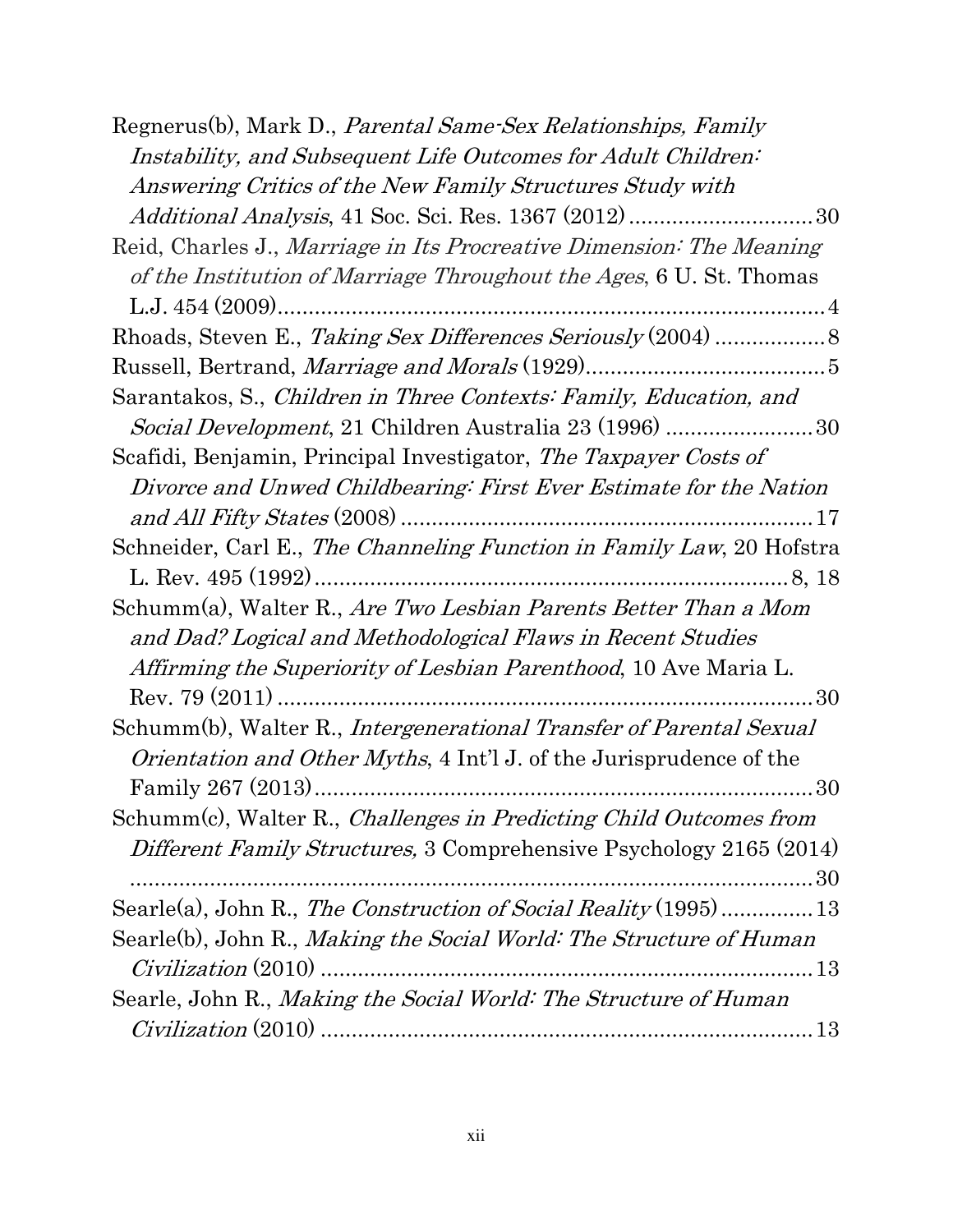| Somerville(a), Margaret, <i>Children's human rights and unlinking child-</i><br>parent biological bonds with adoption, same-sex marriage and new                                                                        |
|-------------------------------------------------------------------------------------------------------------------------------------------------------------------------------------------------------------------------|
|                                                                                                                                                                                                                         |
| Somerville(b), Margaret, <i>What about the Children?</i> , <i>in</i> Divorcing                                                                                                                                          |
|                                                                                                                                                                                                                         |
| Stacey, Judith, <i>In the Name of the Family: Rethinking Family Values</i>                                                                                                                                              |
|                                                                                                                                                                                                                         |
| Stewart(a), Monte Neil, <i>Marriage Facts</i> , 31 Harv. J.L. & Pub. Pol'y 313                                                                                                                                          |
| Stewart(b), Monte Neil, Genderless Marriage, Institutional Realities,                                                                                                                                                   |
| and Judicial Elision, 1 Duke J. Const. L & Pub. Pol'y $1(2006)$ 13                                                                                                                                                      |
| Stewart(c), Monte Neil, Judicial Redefinition of Marriage, 21 Can. J.                                                                                                                                                   |
|                                                                                                                                                                                                                         |
| Stewart(d), Monte Neil, <i>Eliding in Washington and California</i> , 42                                                                                                                                                |
|                                                                                                                                                                                                                         |
| Stewart(e), Monte Neil, <i>Marriage, Fundamental Premises, and the</i><br>California, Connecticut, and Iowa Supreme Courts, 2012 B.Y.U. L.                                                                              |
| Stoddard, Thomas B., Why Gay People Should seek the Right to Marry,                                                                                                                                                     |
|                                                                                                                                                                                                                         |
| Story, Joseph, Commentaries on the Conflicts of Laws (1834)6                                                                                                                                                            |
| Sullins(a), Donald Paul, <i>Emotional Problems among Children with</i><br><i>Same-Sex Parents: Difference by Definition</i> , British J. of Education,<br>Society and Behavioural Science, February 2015 (Forthcoming). |
| Available at SSRN: http://ssrn.com/abstract=2500537 or                                                                                                                                                                  |
|                                                                                                                                                                                                                         |
| Sullins(b), Donald Paul, <i>Child Attention-Deficit Hyperactivity Disorder</i><br>(ADHD) in Same-Sex Parent Families in the United States:                                                                              |
| <i>Prevalance and Comorbidities</i> ," 6 British J. of Medicine and Medical                                                                                                                                             |
| $\ldots 23$                                                                                                                                                                                                             |
| Sullivan, Andrew, Recognition of Same-Sex Marriage, 16 Quinnipiac L.                                                                                                                                                    |
|                                                                                                                                                                                                                         |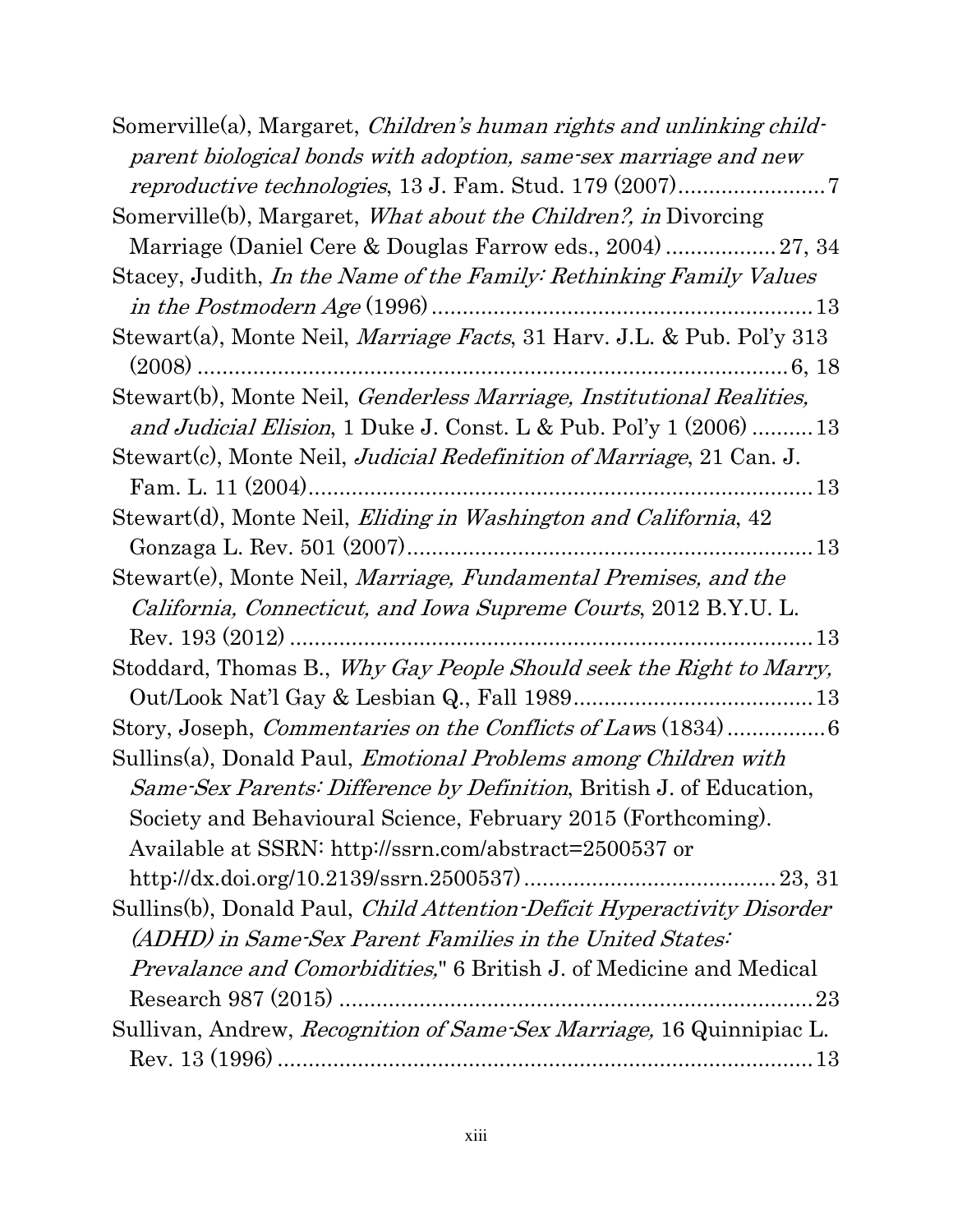| Sunstein(a), Cass R., On the Expressive Function of Law, 144 U. Pa. L.                                                                    |
|-------------------------------------------------------------------------------------------------------------------------------------------|
|                                                                                                                                           |
| Sunstein(b), Cass R., <i>Social Norms and Social Rules</i> , 96 Colum. L. Rev.                                                            |
|                                                                                                                                           |
| Trandafir, Mircea, The Effect of Same-Sex Marriage Laws on Different-<br>Sex Marriage: Evidence from the Netherlands (2009), 9th IZA/SOLE |
| Transatlantic Meeting of Labor Economists (available at                                                                                   |
| http://www.iza.org/conference files/TAM2010/trandafir m6039.pdf)21                                                                        |
| Turner, Heather A., David Finkelhor, Sherry L. Hamby, et al., Family                                                                      |
| Structure, Victimization, and Child Mental health in a Nationally                                                                         |
| <i>Representative Sample, 87 Social Science &amp; Medicine 39 (June 2013)</i>                                                             |
|                                                                                                                                           |
| Velleman, J. David, Family History, 34 Philosophical Papers 357                                                                           |
|                                                                                                                                           |
| Wainright, J. L., S. T. Russell, & C. J. Patterson, <i>Psychosocial</i>                                                                   |
| Adjustment, School Outcomes, and Romantic Relationships of                                                                                |
| <i>Adolescents with Same-Sex Parents, 75 Child Development 1886</i>                                                                       |
|                                                                                                                                           |
| Wallerstein et al., Judith S., The Unexpected Legacy of Divorce: The 25                                                                   |
| Wallerstein(a), Judith S., Children of Divorce: Preliminary Report of a                                                                   |
| Ten-year Follow-up of Young Children, 54 Am. J. Orthopsychiatry 444                                                                       |
| Wallerstein(b), Judith S., Children of Divorce: Preliminary Report of a                                                                   |
| Ten-year Follow-up of Older Children and Adolescents, 24 J. Am.                                                                           |
|                                                                                                                                           |
| Wallerstein(c), Judith S., Women after Divorce: Preliminary Report                                                                        |
| <i>from a Ten-year Follow-up</i> , 56 Am. J. Orthopsychiatry 65 (1986)10                                                                  |
| Wallerstein(d), Judith S., Children of Divorce: Report of a Ten-year                                                                      |
| Follow-up of Early Latency-Age Children, 57 Am. J. Orthopsychiatry                                                                        |
|                                                                                                                                           |
| Wallerstein(e), Judith S. & Sandra Blakeslee, Second Chances: Men,                                                                        |
| Women, and Children a Decade After Divorce (1989)10                                                                                       |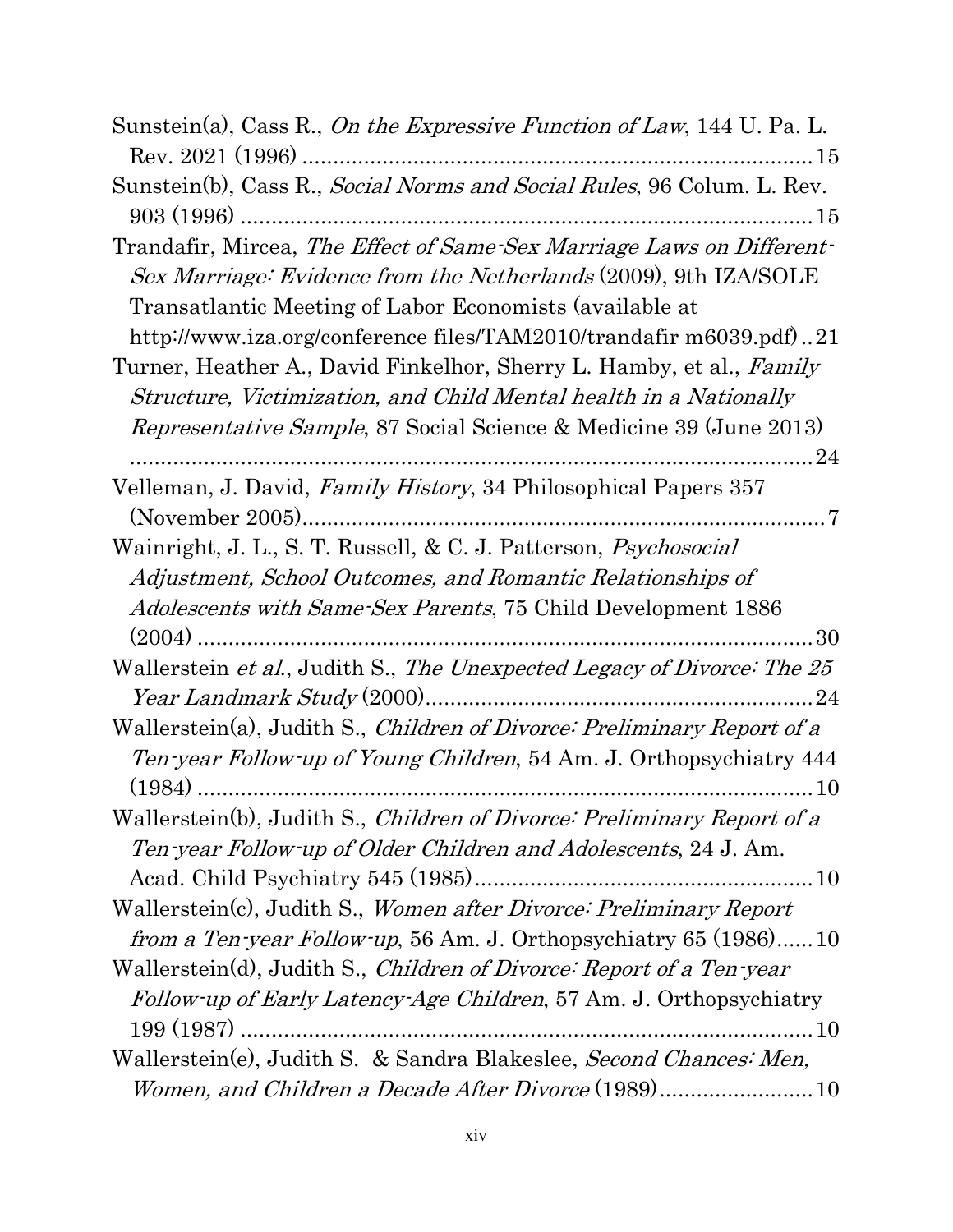| Wallerstein(f), Judith S. & S.B. Corbin, <i>Daughters of Divorce: Report</i> |
|------------------------------------------------------------------------------|
| <i>from a Ten-year Follow-up</i> , 59 Am. J. Orthopsychiatry 593 (1989)10    |
| Wardle(a), Lynn, <i>"Multiply and Replenish": Considering Same-Sex</i>       |
| <i>Marriage in Light of State Interests in Marital Procreation, 24 Hary.</i> |
|                                                                              |
| Wardle(b), Lynn D., The Fall of Marital Stability and the Rise of            |
| <i>Juvenile Delinquency</i> , 10 J.L. & Fam. Studs. 83 (2007)  16            |
| Wardle(c), Lynn D., No-Fault Divorce and the Divorce Conundrum,              |
|                                                                              |
| $Wax(a)$ , Amy L., <i>Engines of Inequality: Class, Race, and Family</i>     |
|                                                                              |
| Wax(b), Amy L., The Family Law Doctrine of Equivalence, 107                  |
|                                                                              |
| Widiss, Deborah A., <i>Changing the Marriage Equation</i> , 89 Wash. U.L.    |
|                                                                              |
| Wilcox(a) et al., W. Bradford, Why Marriage Matters: Thirty                  |
|                                                                              |
| Wilcox(b), W. Bradford, When Marriage Disappears: The Retreat from           |
| <i>Marriage in Middle America</i> (2010), available at                       |
|                                                                              |
| Wildsmith et al., Elizabeth, Childbearing Outside of Marriage:               |
| <i>Estimates and Trends in the United States, Child Research Brief</i>       |
|                                                                              |
|                                                                              |
| Witherspoon Institute, Marriage and the Public Good: Ten Principles          |
|                                                                              |
| Wu, Lawrence L. & Brian C. Martinson, Family Structure and the Risk          |
| of a Premarital Birth, 54 American Sociological Rev. 210 (1993)16            |
| Yenor, Scott, Family Politics: The Idea of Marriage in Modern Political      |
|                                                                              |
| Young(a), Katherine K., The Institution of Marriage: Mediation of            |
| <i>Nature and Culture in Cross-Cultural Perspective, available at</i>        |
|                                                                              |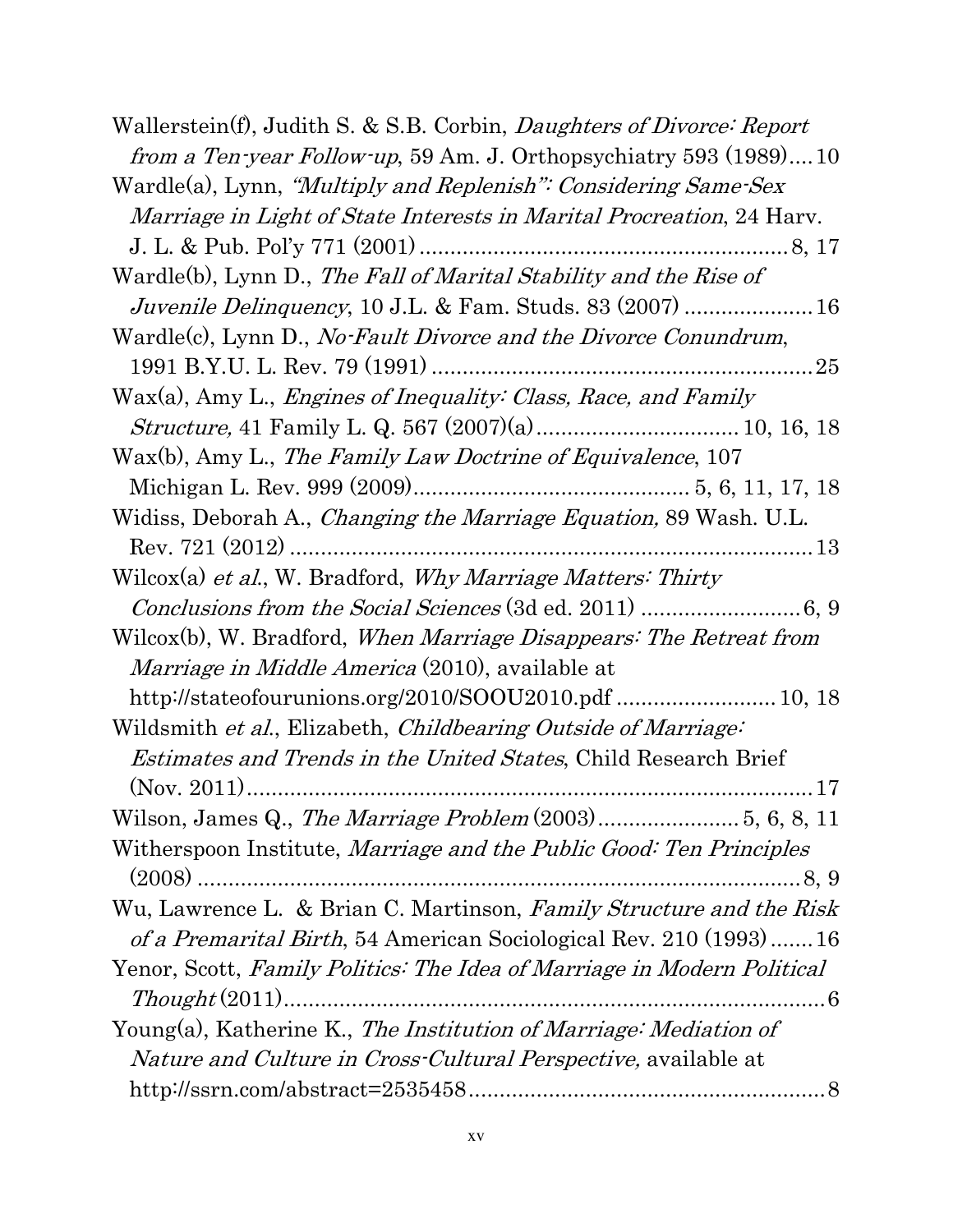| Young(b), Katherine K. & Paul Nathanson, Redefining Marriage or       |
|-----------------------------------------------------------------------|
| <i>Deconstructing Society: A Canadian Case Study, 13 J. of Family</i> |
|                                                                       |
| Young(c), Katherine K. & Paul Nathanson, The Future of an             |
| <i>Experiment</i> , in Divorcing Marriage: Unveiling the Dangers in   |
| Canada's New Social Experiment (Daniel Cere & Douglas Farrow          |
|                                                                       |
| Zhang, Junfu & Xue Song, Fertility Difference between Married and     |
| <i>Cohabitating Couples: A Switching Regression Analysis, IZA</i>     |
| Discussion Paper No. 3245 (December 2007), available at               |
|                                                                       |

# COURT DOCUMENTS

| Transcript of Oral Argument at 47:19-24, <i>Hollingsworth v. Perry</i> , 133 S. |  |
|---------------------------------------------------------------------------------|--|
|                                                                                 |  |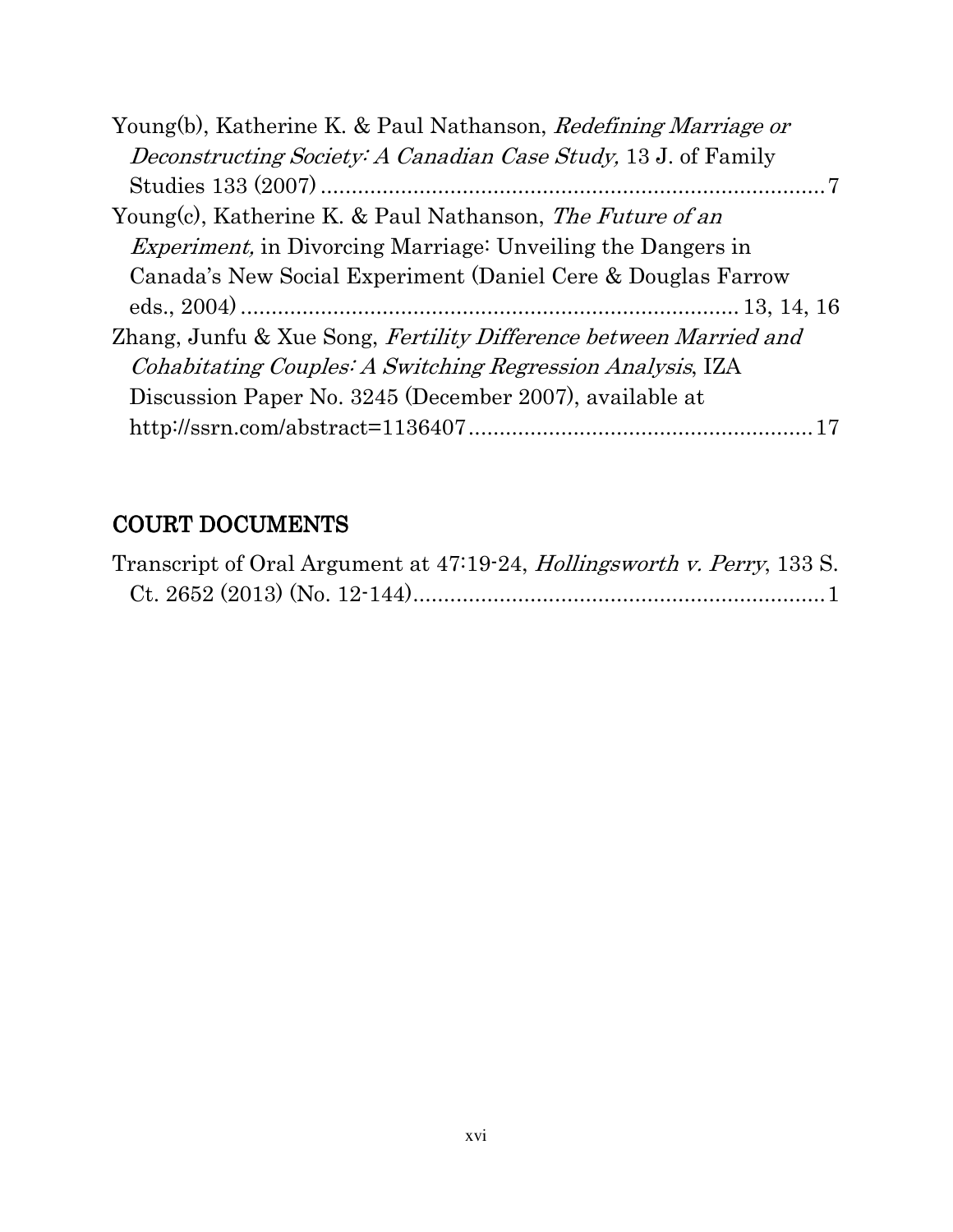#### INTRODUCTION AND INTERESTS OF AMICI<sup>1</sup>

During argument in the California Proposition 8 case, Justice Kennedy noted that, in its potential impact on children and society, redefining marriage in genderless terms could be akin to jumping off a cliff: It is impossible to see all the dangers lurking at the bottom. Oral Argument at 47:19-24, *Hollingsworth v. Perry*, 133 S. Ct. 2652 (2013). Justice Alito echoed that concern in *United States v. Windsor*, where he also noted that any analysis of the societal effects of a redefinition calls for "[judicial] caution and humility." 133 S.Ct. 2675, 2715-16 (2013) (Alito, J. dissenting). That is because same-sex marriage in the United States is still too new—and the institution of marriage too complex—for a redefinition's impact to have fully registered. Id. And the risks of a redefinition to children and society are a powerful reason *not* to secondguess the people's considered judgment—expressed at the ballot box or through representatives—that the man-woman definition should be retained. Id. at 2716.

Despite those concerns, and although the Sixth Circuit has gone the

 $\overline{a}$ 

<sup>&</sup>lt;sup>1</sup> This brief is filed with the consent of all parties. Amici and undersigned counsel have authored this brief in whole, and no other person or entity has funded its preparation or submission.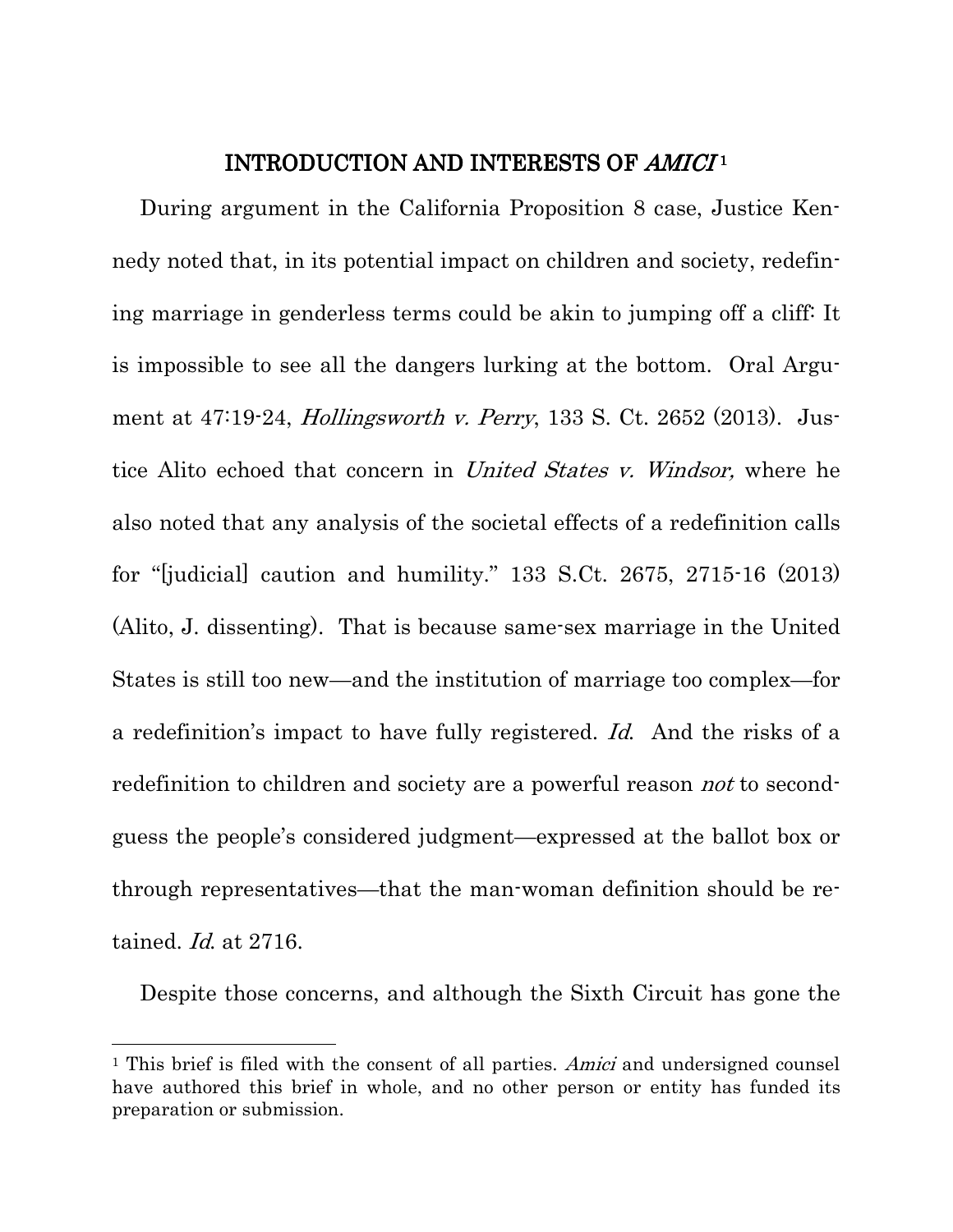other way, four federal appeals courts have held that state marriage laws violate the Fourteenth Amendment when they limit marriage to man-woman unions. In so doing these courts have rejected concerns about the social impact of such a change—including its impact on children—and have instead essentially adopted the motto of same-sex marriage advocates that "my marriage won't affect your marriage."

But the concerns expressed by Justices Kennedy and Alito remain well founded. Any ruling compelling states to recognize same-sex marriage will adversely alter the whole institution of marriage—not because such marriages will themselves "set a bad example" for manwoman marriages, but by undermining important social norms that are tied to the man-woman understanding of marriage, that typically guide the procreative and parenting behavior of heterosexual individuals, and that are highly beneficial to their children. For example, redefining marriage will undermine the crucial norm that, wherever possible, a child should be raised by his or her two biological parents. Accordingly, a decision imposing same-sex marriage on the State will likely inflict or pose a substantial risk of inflicting—significant long-term harm on both the State and its inhabitants, especially the children of man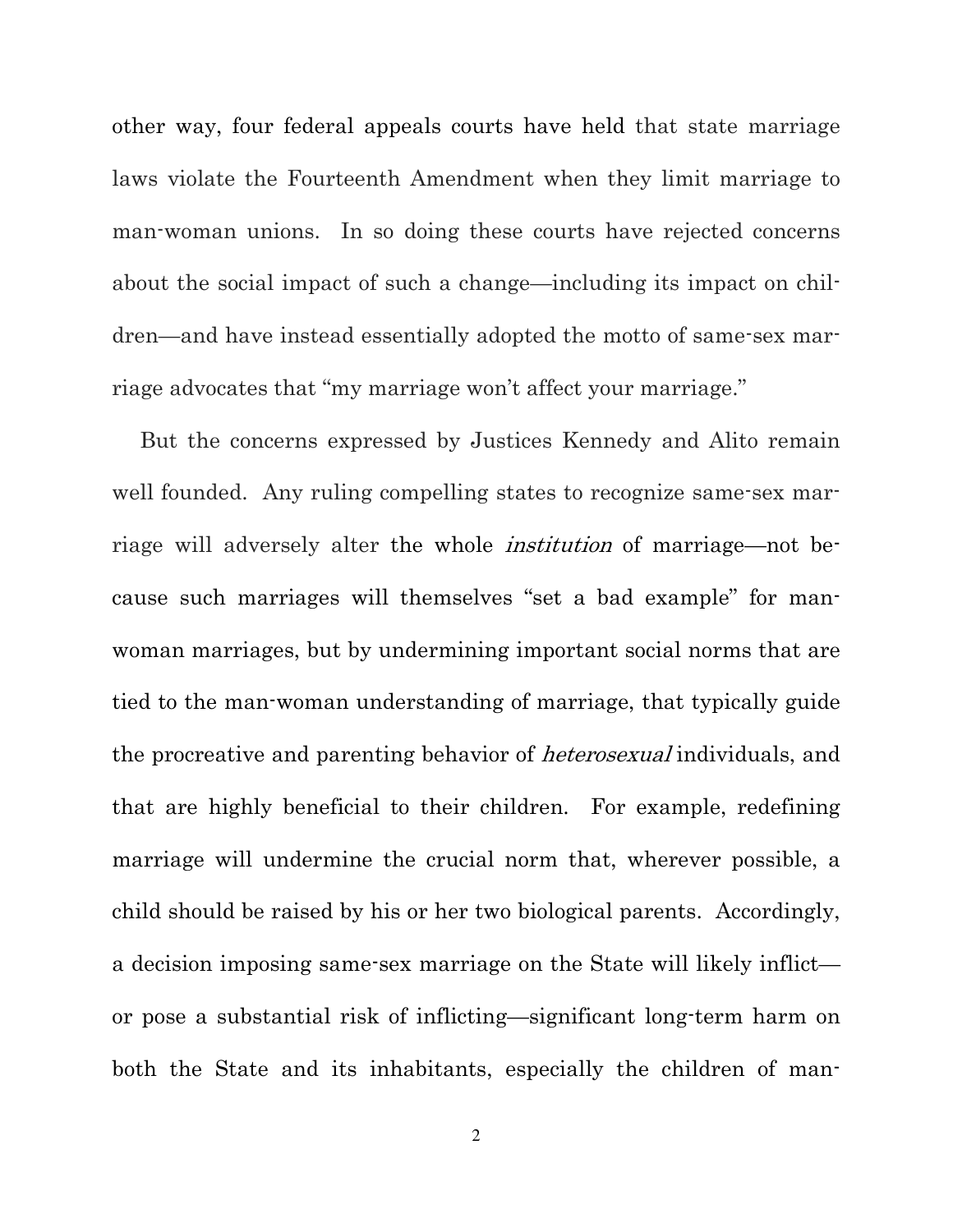woman unions.

Taken together, these points constitute what we call the "institutional defense" of man-woman marriage laws. That defense does not depend on any particular views about sexual morality, theology, or natural law. Amici, who are scholars of marriage from various disciplines—including sociology, psychology, economics, history, literature, philosophy, pediatrics, and family law—have a variety of views on those matters. But we are united in our conviction that redefining marriage—our most fundamental and valuable institution—will seriously disserve the vast majority of a state's children and, hence, the state's future. We therefore urge the Court to reverse the decision below.

Here we elaborate the institutional defense by first discussing the benefits of the man-woman understanding of marriage and its associated secular social norms. We then describe how redefining marriage would undermine those norms, and briefly outline the social costs and risks. Next, we explain why the limited available empirical evidence reinforces these risks. We then elucidate the flaws in recent appellate opinions that have attempted to deny or downplay those risks. Finally, we explain why a state's decision to retain the man-woman definition is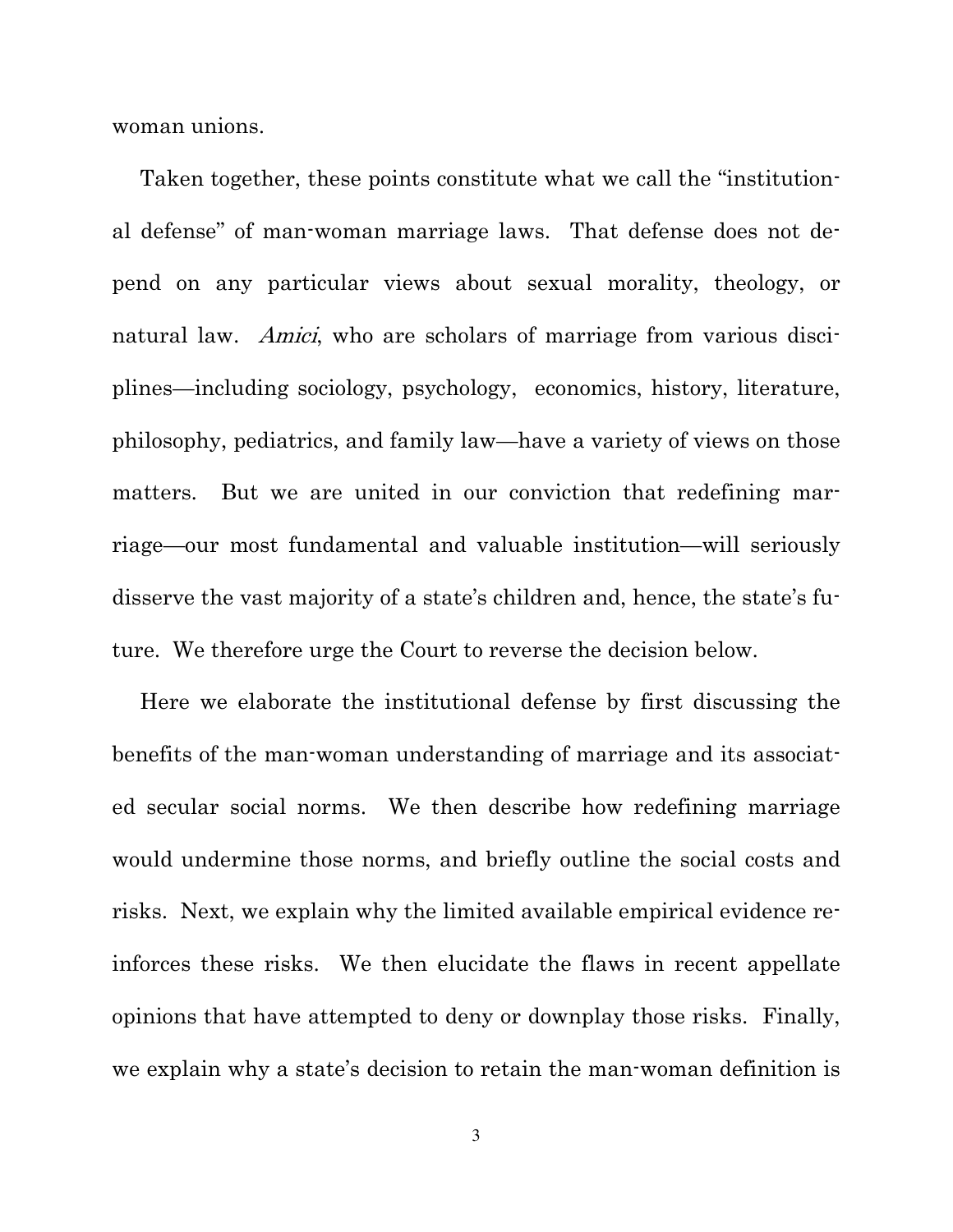narrowly tailored to compelling, secular governmental interests.

### ARGUMENT

### I. The man-woman understanding of marriage confers enormous benefits on society, especially on children of heterosexual couples.

Marriage is a complex social institution that pre-exists the law, but is supported by it in virtually all human societies. Levi-Strauss(a):40- 412; Quale:2; Reid:455; Bracton:27; Blackstone:410; Blankenhorn(a):100. Like other social institutions, marriage is "a complex set of personal values, social norms, … customs, and legal constraints," which together "regulate a particular intimate human relation over a life span." Allen(a):949-50.

In virtually all societies, moreover, although sex and procreation may occur in other settings, marriage marks the boundaries of procreation that is socially commended. Wax(b):1012; Girgis:38; Corvino:96. Thus, the most basic message conveyed by the traditional institution of marriage is that, where procreation occurs, *this* is the arrangement in which society prefers it to occur. And that message helps achieve a

 $\overline{a}$ 

<sup>2</sup> Because of the large number of scholarly studies cited, in-text citations are in shortened form, authors with more than one article have letters following their last names to distinguish publications, and publications by multiple authors are identified by only the last name of the first author. All sources appear in the Table of Authorities.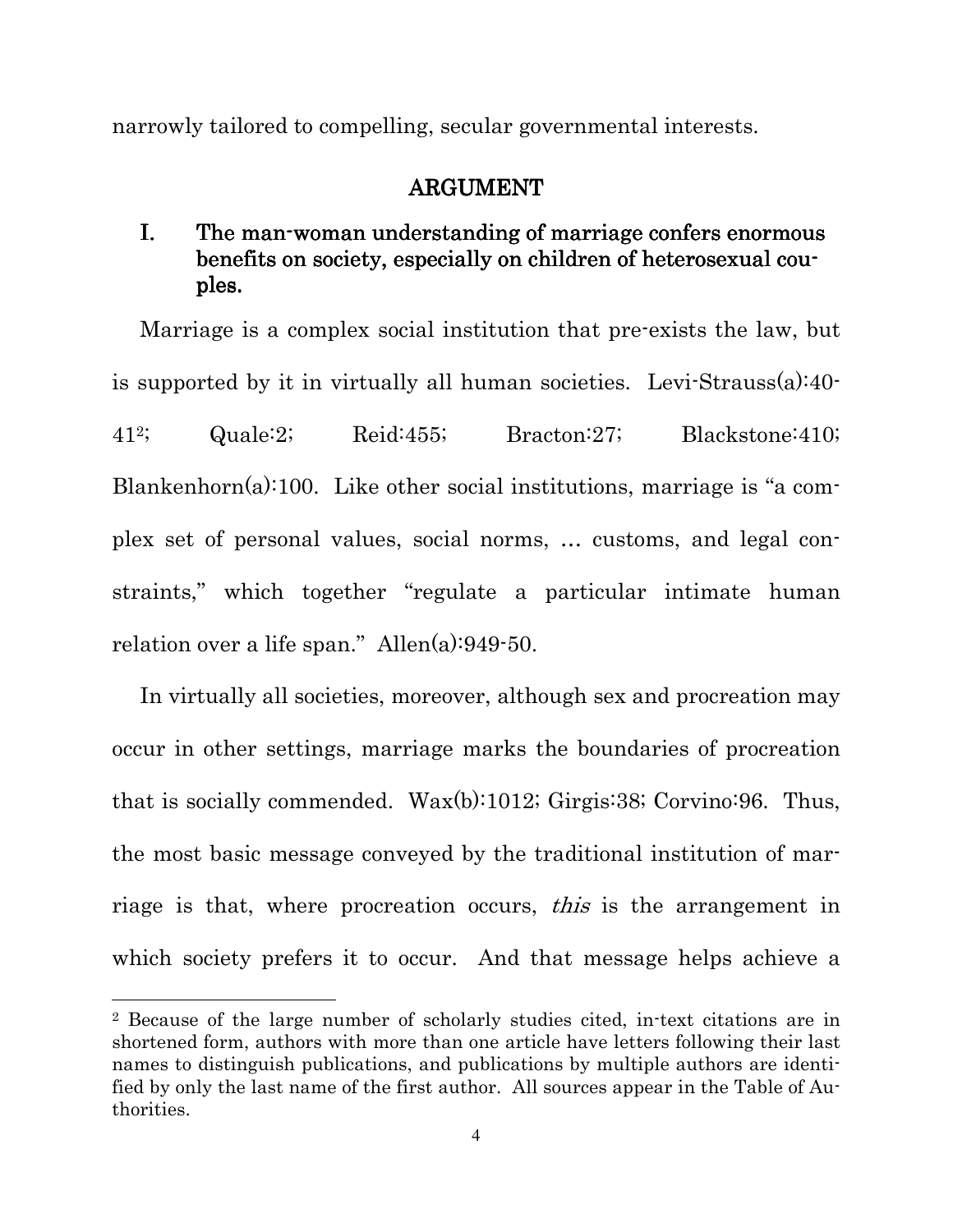principal social purpose of marriage: increasing the likelihood that any children born as a result of sex between men and women will have a known mother and father with responsibility for caring for them. Minor:375-76; Blackstone:435; Wilson:41; Witte:17; Webster.

Thus, although marriage benefits its adult participants in countless ways, it is "*designed* around procreation." Allen(a):954. As famed psychologist Bronislaw Malinowski emphasized, "the institution of marriage is primarily determined by the needs of the offspring, by the dependence of the children upon their parents." Malinowski:11. Indeed, as once remarked by Bertrand Russell, who was no friend of Judeo-Christian theology or traditional sexual mores, "[b]ut for children, there would be no need of any institution concerned with sex." Russell:77, 156; *accord* Llewellyn:1284.

The man-woman understanding and definition are thus integral not only to the social institution of marriage that state marriage laws are intended to support, but also to the states' purposes in providing that support. Story:168; Kent:76; Bouvier:113-14; Bishop:§225. That is one reason why, until recently, all the states had rejected what Justice Alito has aptly called the relatively adult-centric, "consent-based" view of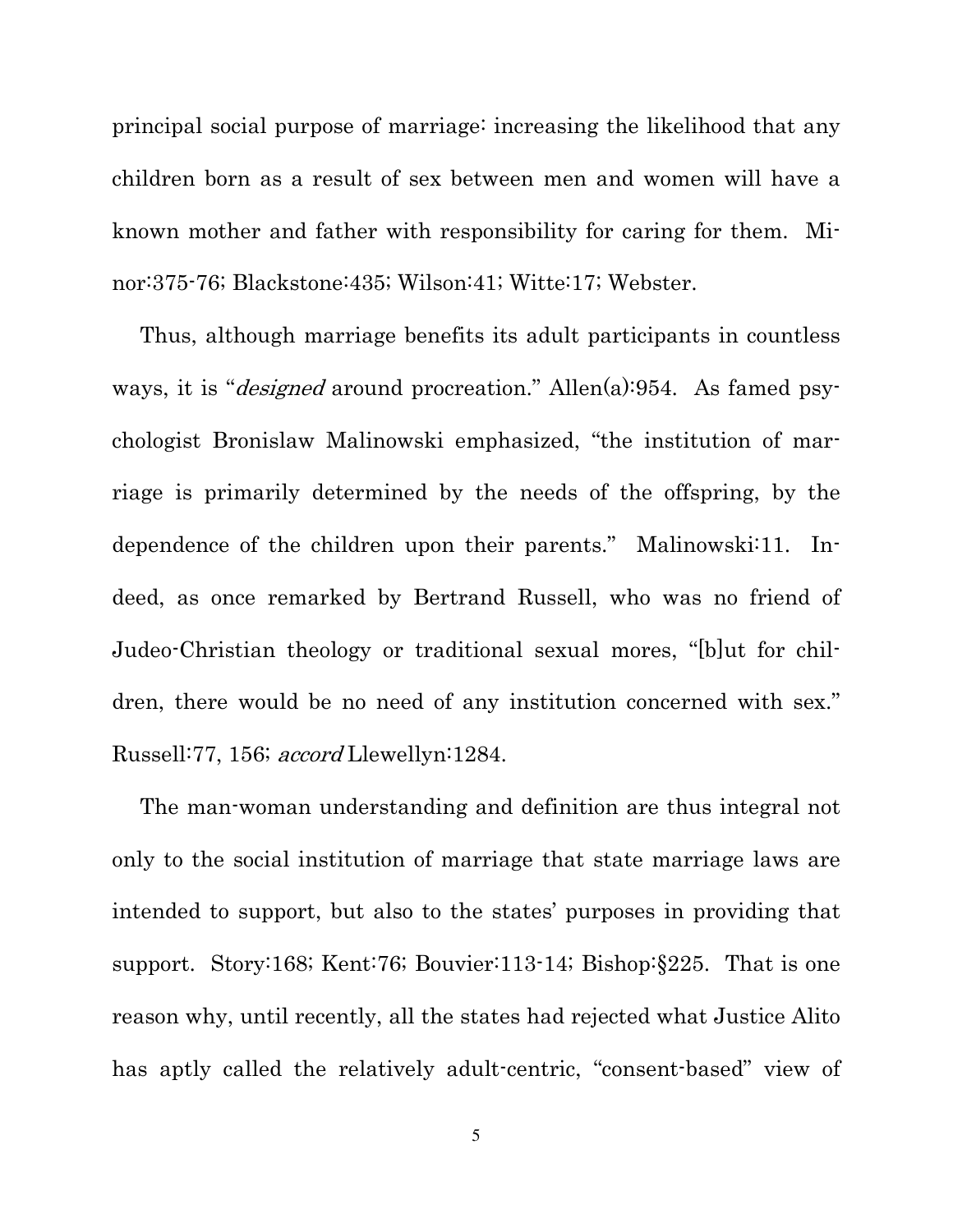marriage—focused principally on adult relationships—and had embraced instead the "conjugal" view, based primarily on the procreative potential of most man-woman unions. Windsor, 133 S.Ct. at 2718; Institute for American Values(a):7-8; Stewart(a):337; Yenor:253-73. Even today, not counting judicially-imposed definitions, most states have implemented the conjugal view of marriage by explicitly retaining the man-woman definition—despite decisions by some states to redefine marriage as the union of any two otherwise qualified "persons."<sup>3</sup>

By itself, the man-woman definition conveys and reinforces that marriage is centered primarily on procreation and children, which manwoman couples are uniquely capable of producing naturally. Davis:7-8; Wilson:23; Blackstone:422; Locke:§§78-79; Anthropological Institute:71; Wilcox(b):18-19; Girgis:38; Wax(b):1000. That definition also conveys that one purpose of marriage is to provide a structure to care for children that may be created unintentionally—an issue also unique to manwoman couples. Institute for American Values ("IAV")(b):6. Most obviously, by requiring a man and a woman, that definition conveys that this structure is expected to have both a "masculine" and a "feminine"

 $\overline{a}$ 

 $3$  E.g., Marriage Equality Act (NY), AB A08354 (June 24, 2011); Civil Marriage Protection Act (MD), House Bill 438 (March 1, 2012).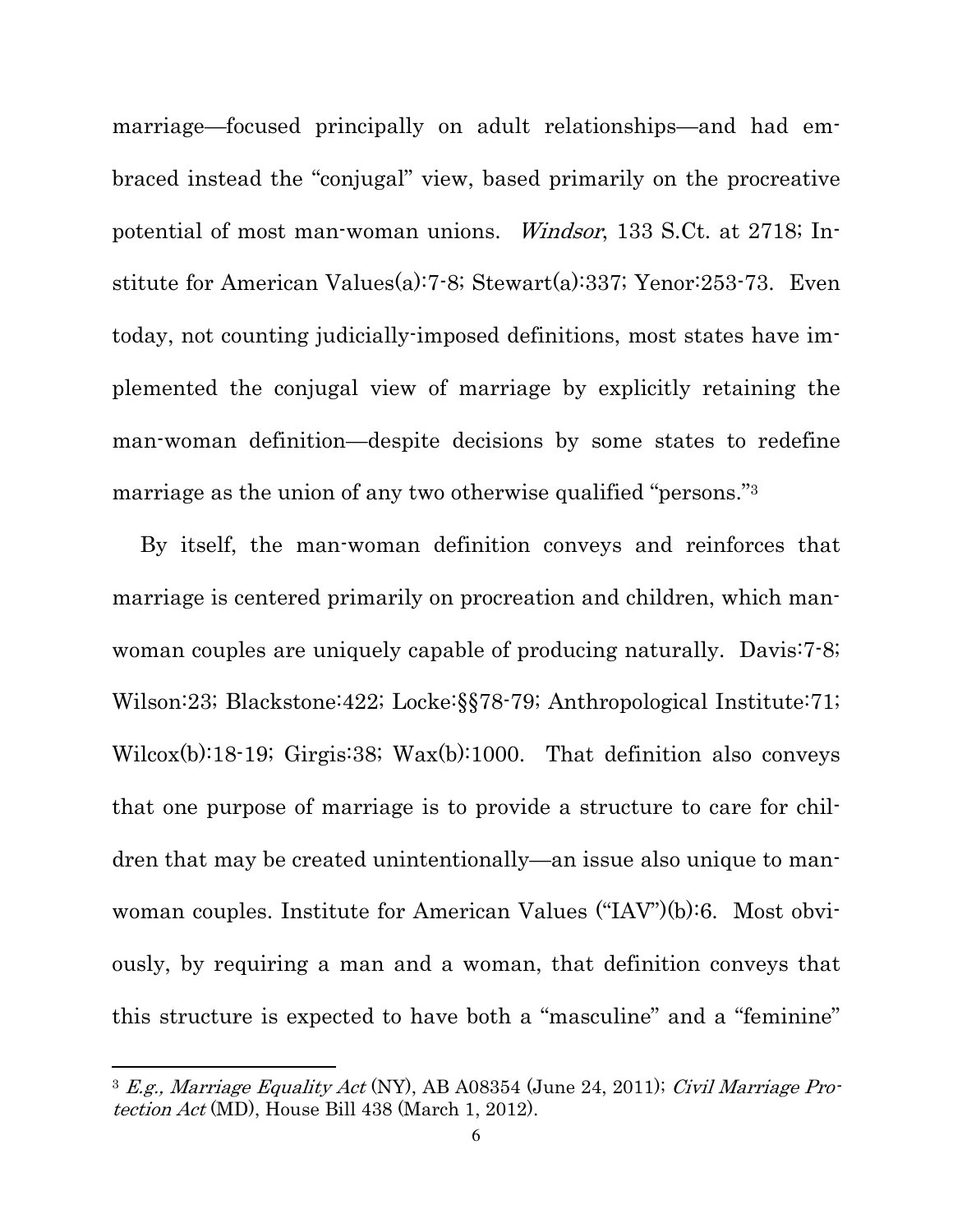aspect, one in which men and women complement each other. Nock: *passim*; Levi-Strauss(b):5.

By implicitly referencing children, unintentional procreation, masculinity and femininity, the man-woman definition not only reinforces the idea that society prefers that procreation occur within marriage. It also "teaches" or reinforces certain procreation and child-related "norms." Windsor, 133 S.Ct. at 2718. Because only man-woman couples are capable of naturally producing children together, deliberately or accidentally, these norms are directed principally at heterosexual individuals and couples. They include the following specific norms governing procreation and parenting:

- 1. Where possible, every child has a right to be reared and supported by and to bond with its own biological father and mother (the "biological bonding" norm). Convention on the Rights of the Child, 1577 U.N.T.S. 3, 47; Somerville(a):179-201; Aristotle:§12; Locke:§78; Velleman:370-71; Young(b):154-55. This norm also encompasses the more mundane but important "maintenance" norm—i.e., that every child has a right whenever possible to be supported financially by the man and woman who brought it into the world. Brinig:110-11; Minor:375-78; Young $(a)$ :9.
- 2. Where possible, a child should at least be raised by a mother and father who are committed to each other and to the child, even where it cannot be raised by both biological parents (the "genderdiversity" norm). Erickson:2-21; Esolen:29-40; Palkovitz:234-37; Witherspoon:18; Pruett:17-57; Raeburn:121-158; Rhoads:8-45;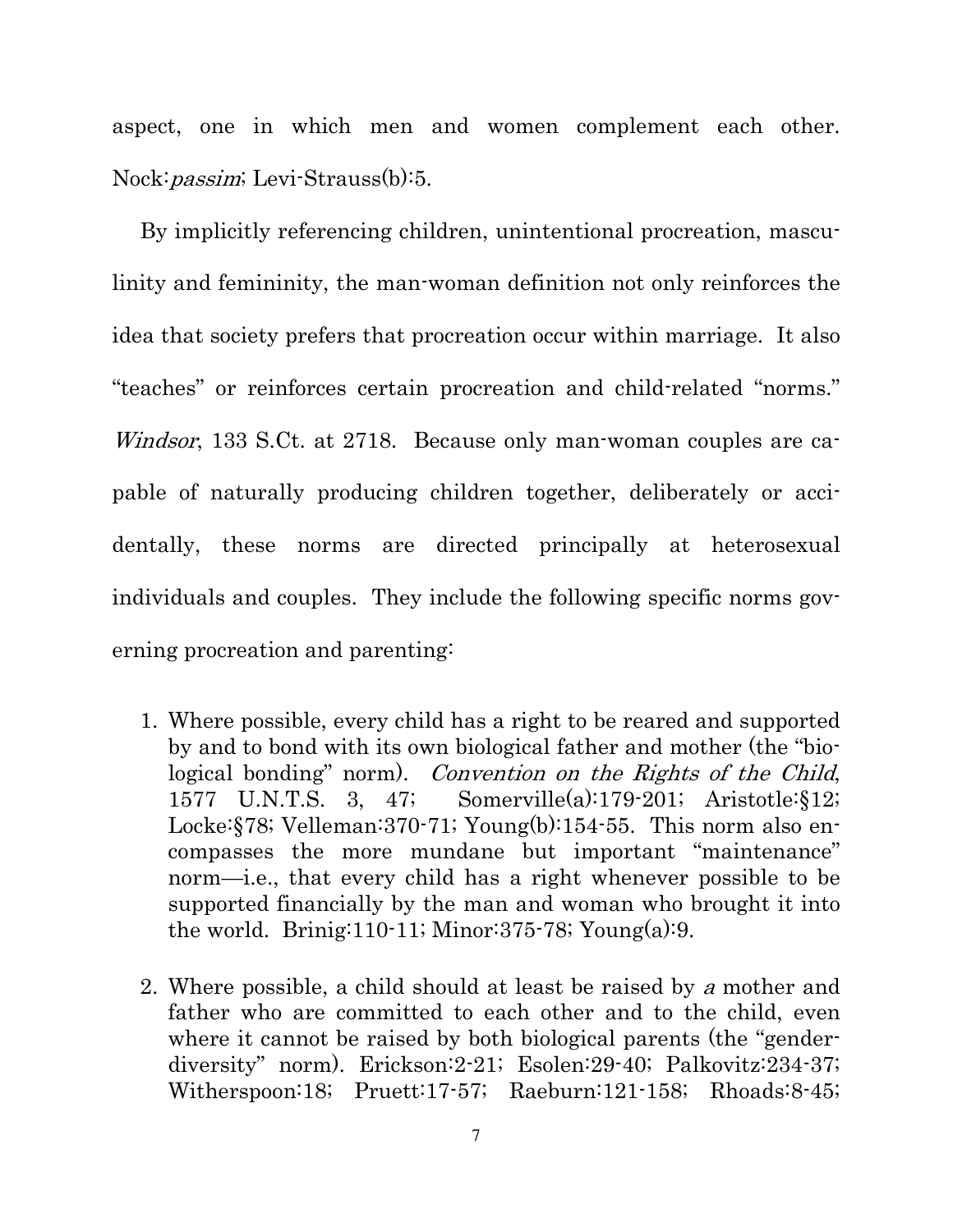Byrd(a):227-29; Byrd(b):382-87; Young(a):9. As a corollary, men and women who conceive children together should treat marriage, and fatherhood and motherhood within marriage, as an important expression of their masculinity or femininity. Hawkins:16-20; Nock:58-59; Erickson:15-18.

- 3. Men and women should postpone procreation until they are in a stable, committed, long-term relationship (the "postponement" norm). Dwyer:44-76; Grossman:10; McClain:2133-84; Friedman:9- 10; Schneider:495-532; Young(a):9.
- 4. Undertaken in that setting, creation and rearing of children are socially valuable activities (the "procreation/child-rearing norm"). Young(b):161-63; Wardle(a):784-86; Girgis:44.
- 5. Men and women should limit themselves to a single procreative partner (the "exclusivity norm"). Wilson:32-38; Blankenhorn(a):148-50; Plato:1086.

All of these specific norms are also grounded in a more general norm, namely, that in all their decisions, parents and prospective parents should give the interests of their children—present and future—at least equal priority to their own (the "child-centricity" norm). IAV(b):6.

States and their citizens—especially children—receive enormous benefits when man-woman couples heed these norms, which are central to the conjugal vision of marriage. Indeed, common sense and a wealth of social-science data teach that children do best emotionally, socially,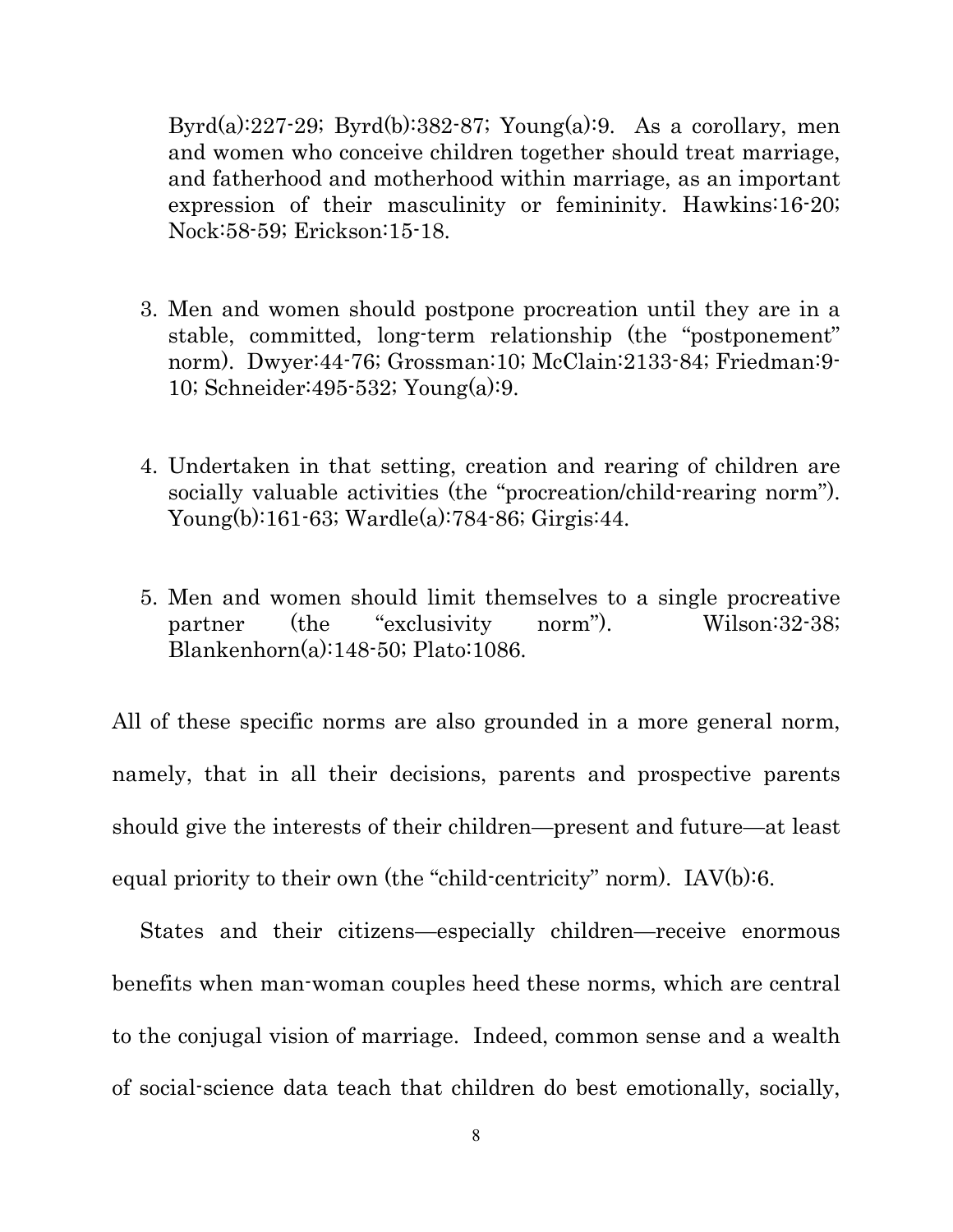intellectually and economically when reared in an intact home by both biological parents. Wilcox(b):11; Moore; McLanahan(a):1; Lansford:842. Such arrangements benefit children of man-woman couples by (a) harnessing the biological or "kinship" connections that parents and children naturally feel for each other, and (b) providing gender complementarity or diversity in parenting. Erickson:passim; Popenoe:146; Witherspoon:18; Glenn:27; Lamb:246; Byrd(a); Byrd(b):382-87; U.S. v. Virginia, 518 U.S. 515, 533 (1996).

Compared with children of man-woman couples raised in any other environment, children raised by their two biological parents in a married family are less likely to commit crimes, experience teen pregnancy, have multiple abortions over their lifetime, engage in substance abuse, suffer from mental illness, or do poorly in school, and *more* likely to support themselves and their own children successfully in the future.<sup>4</sup> Accordingly, such children are at less risk of needing state assistance, and a higher likelihood of contributing to the state's economic and tax base. Amato(b).

Indeed, the evidence overwhelmingly establishes that, at least for

 $\overline{a}$ 

<sup>4</sup> Jeynes:85-97; Marquardt(a); Amato(c):26-46; Amato(a):543-56; Wallerstein(a):444- 58; Wallerstein(b):545-53; Wallerstein(c):65-77; Wallerstein(d):199-211; Wallerstein(e); Wallerstein(f):593-604; Marquardt(b):5; Wax(a):579-80; Fagan:1-2.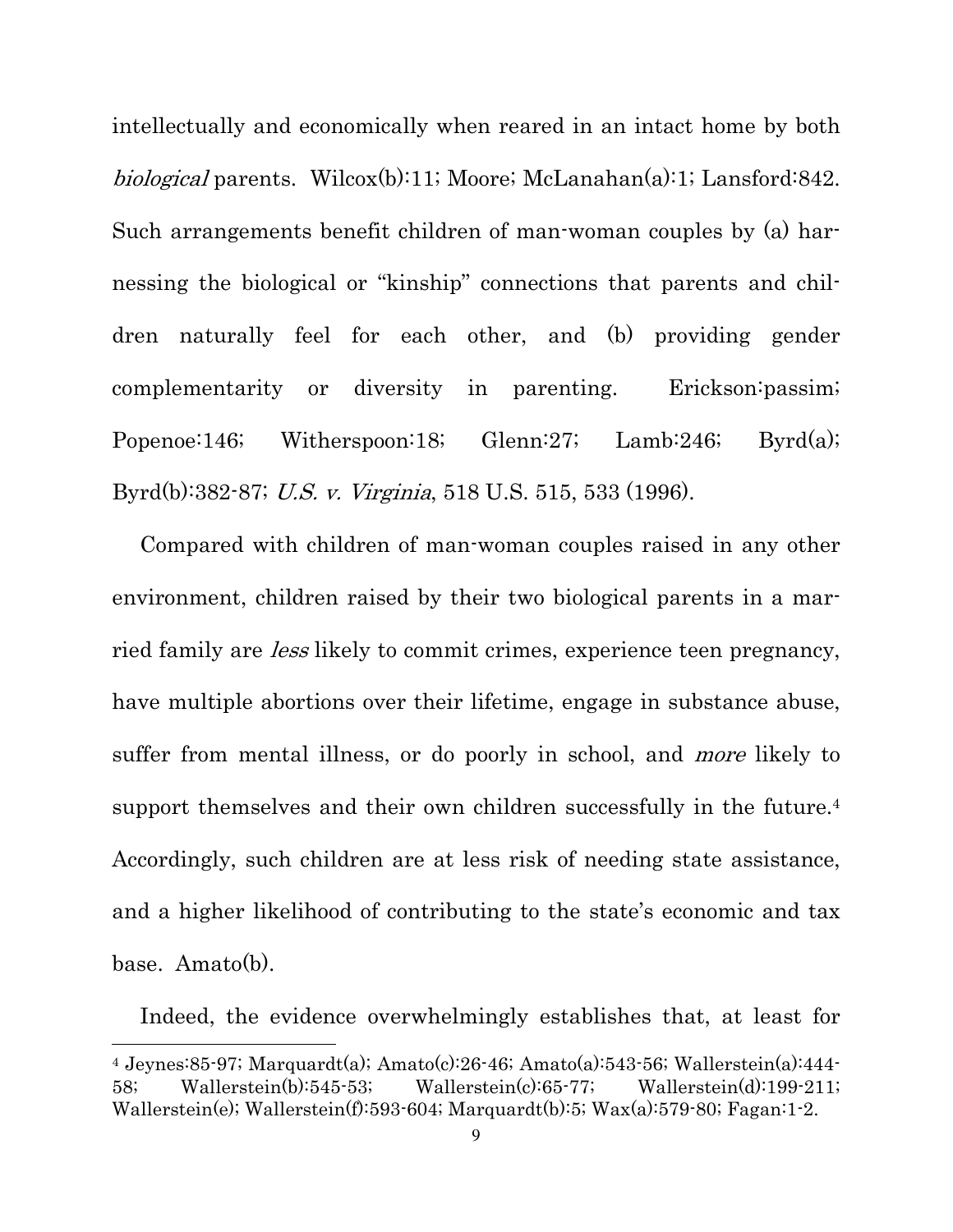children of heterosexual parents, no other parenting arrangement comes close (on average) to a combination of the child's biological mother and father. Wilcox(b):11; Moore; McLanahan(a):1; Lansford:842. That is true, not only because of the power of biological kinship, but also because of the value of gender diversity—i.e., having both a mom and a dad.

For example, one family scholar has offered the following compelling explanation of the unique importance of fathers to the healthy sexual and social development of their sons:

What a boy gets from experiencing the dependable love of a father is a deep personal experience of masculinity that is pro-social, prowoman, pro-child...Without this personal experience of maleness, a boy (who like all human beings is deeply driven to seek some meaning for masculinity) is vulnerable to a variety of peer and marketdriven alternative definitions of masculinity, often grounded in…aggression, physical strength, and sexual proclivities… The importance of a father in giving a boy a deeply pro-social sense of his own masculinity may be one reason why one large national study found that boys raised outside of intact marriages were two to three times more likely to commit a crime leading to imprisonment.<sup>5</sup>

The same analyst offers a similarly compelling account of the unique

importance of fathers to the sexual development of their daughters:

[A] girl raised without a father does not come to adolescence with the same deep experience of what male love feels like when it is truly protective, not driven primarily by a desire for sexual gratification.

 $\ddot{\phantom{a}}$ 5 Erickson:20 (quoting Gallagher(a):210-11)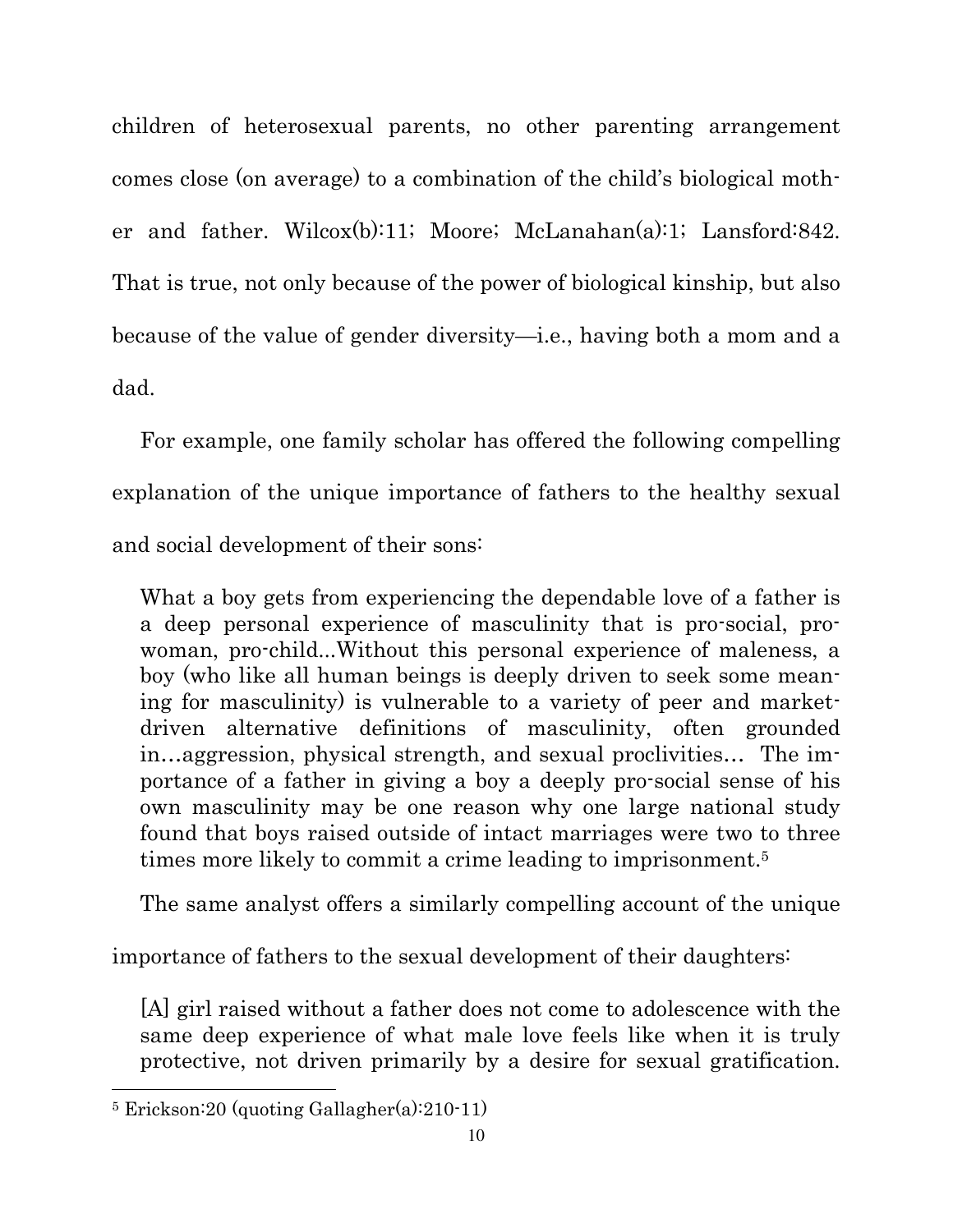… [F]atherless girls may experience a hunger for masculine love and attention that leaves her particularly vulnerable to use and abuse by young adult males. Girls raised without fathers are at high risk for unwed motherhood.<sup>6</sup>

In short, as the famed anthropologist (and atheist) Margaret Mead noted, "[o]ne of the most important learnings [sic] for every human child is how to be a full member of its own sex and at the same time fully relate to the opposite sex. This is not an easy learning; it requires the continuing presence of a father and a mother to give it reality." Mead:359.

Besides ensuring that their children have both a father and a mother, heterosexual parents who embrace the norms of child-centricity and maintenance are also less likely to engage in behaviors—such as child abuse, neglect or divorce—that not only harm their children, but typically require state assistance or intervention. Popenoe; Blankenhorn(b); Manning; Flouri:63. People who embrace the procreative exclusivity norm are likewise less likely to have multiple children with multiple partners—a phenomenon that also leads to social, emotional and financial difficulties for children. Cherlin(a):137; Wilson:32- 38; Wax(b):1006-07, 1012; Blankenhorn(a):148-50; Plato:1086. And people who embrace the postponement norm are less likely to have chil-

 $\ddot{\phantom{a}}$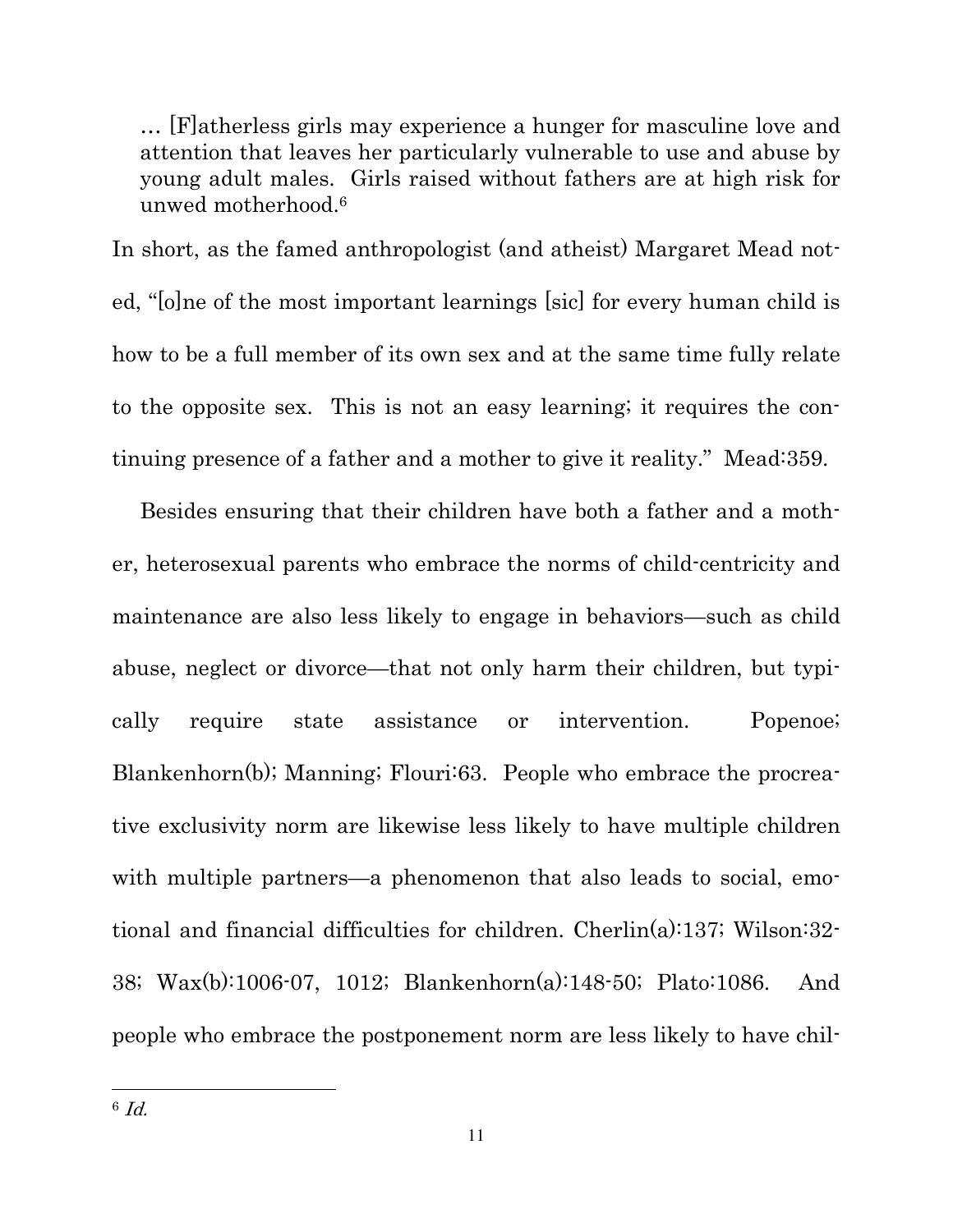dren without a second, committed parent—another well-established predictor of psychological, emotional and financial trouble. Oman:757; Bonell:502; Kantojarvi:205; Bachman:153.

By contrast, people who do not appreciate the social value of creating and rearing children are simply less likely to do so. And that view, if sufficiently widespread, would put at risk society's ability to reproduce itself—at least at levels sufficient to maintain intergenerational social welfare programs. Wardle(a):782,87-89; O'Brien:431-32,38-41.

For all these reasons, Judge Perez-Gimenez was correct in concluding recently that "[t]raditional marriage"—that is, man-woman marriage—"is the fundamental unit of the political order. And ultimately the very survival of the political order depends upon the procreative potential embodied in traditional marriage." Conde-Vidal v. Garcia-Padilla, No. 14-1254 (PG) (Oct. 21, 2014), slip op. at 20.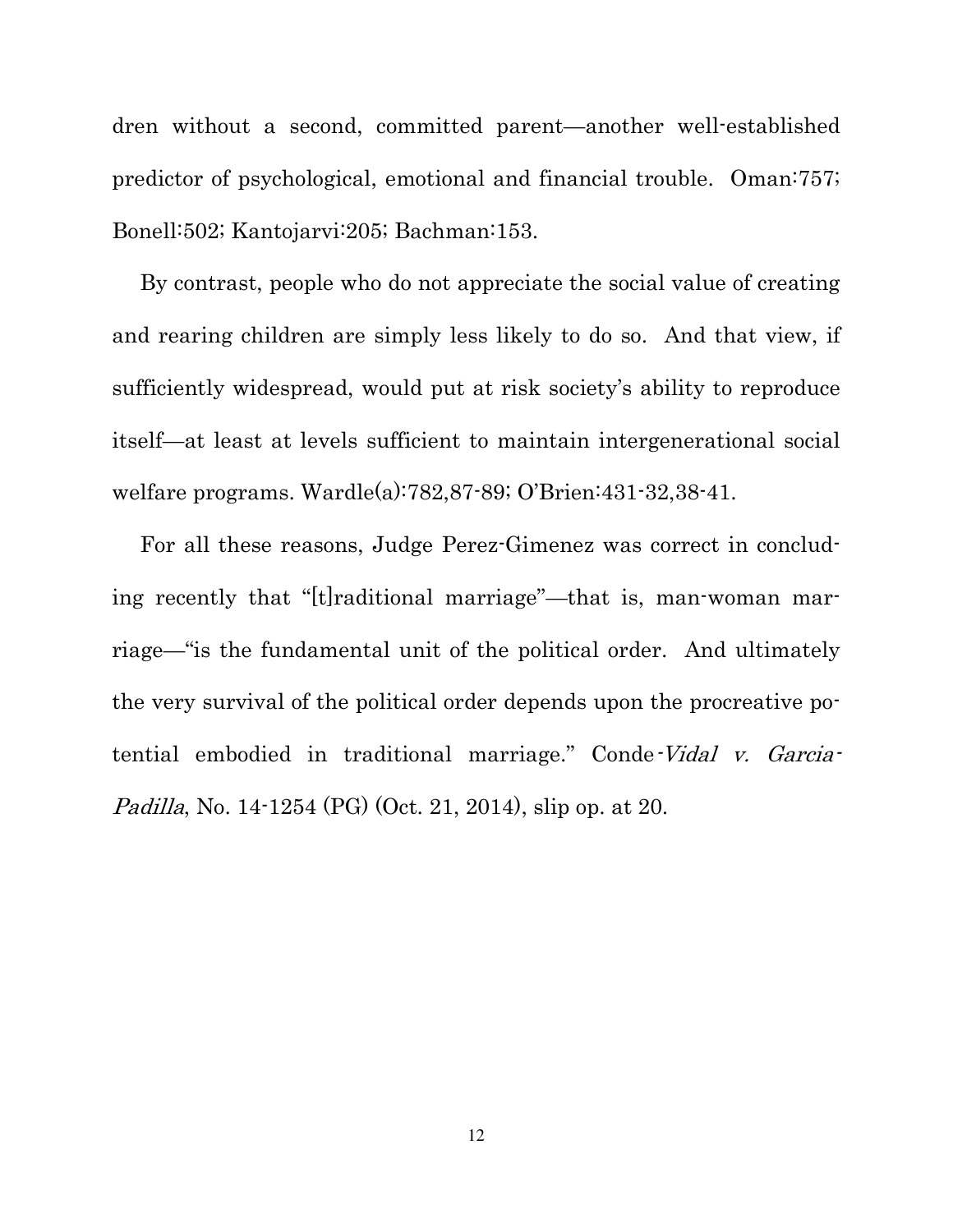### II. Removing the man-woman definition of marriage creates enormous risks to society, especially to children of heterosexual couples.

Given the social significance of the man-woman understanding of marriage, it is not surprising that so many informed commentators on both sides have predicted that redefining marriage to accommodate same-sex couples—which necessarily requires removing the manwoman understanding and the associated definition—will change the institution of marriage profoundly.7 Social institutions matter. Radcliffe-Brown:10-11;  $\text{Search}(a):32,57,117;$   $\text{Lagerspetz}(a):28;$ Lagerspetz(b):70,82; Nee&Ingram:19; Searle(b):89-122. And the law can alter institutions, and hence change social norms. Harrison:xxviii. Thus, as Oxford's prominent liberal legal philosopher Joseph Raz observed, "the recognition of gay marriage will effect as great a transformation in the nature of marriage as that from … arranged to unarranged marriage." Raz(b):23.

Erosion of Marital Norms. For man-woman couples, the major effect of removing the procreation-focused, man-woman definition will be to

 $\overline{a}$ 

<sup>7</sup> Bix:112-13; Dalrymple:1,24; Blankenhorn(a):157; Stoddard:19; Cere:11-13; Farrow(a):1-5; McWhorter:125; Stacey:126-28; Young(c):48-56; Bolt:114; Carbado:95-96; Gallagher(b):53; Graff:12; Hunter:12-19; Sullivan:1-16; Widiss:778,781; Raz(a):161; Stewart(b):10-11; Searle:89-122; Reece:185; Stewart(c); Clayton:22; Stewart(d):503; Stewart(e):239-40; Bradley:193-96; Young(b):156-65.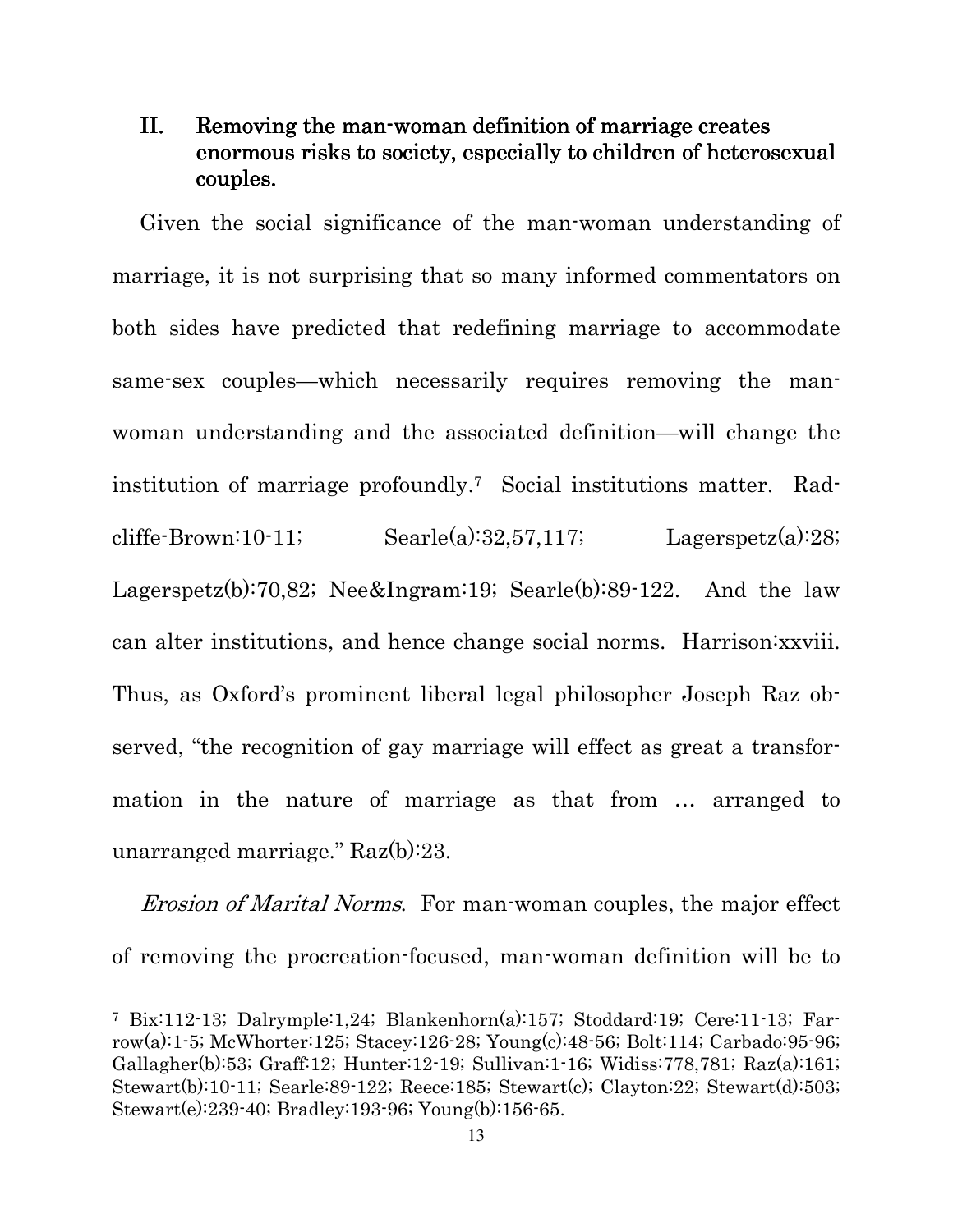erode the message that society prefers that procreation occur within marriage as well each of the specific norms that depend upon or are reinforced by that definition. IAV(b):18; Allen(b):1043. For example, as Professors Hawkins and Carroll have explained, the redefinition of marriage directly undermines the gender-diversity norm by putting in place a legal structure in which two women (or two men) can easily raise children together as a married couple, and placing the law's authoritative stamp of approval on such arrangements. Hawkins:13-16; Carroll:59-63. Such approval also obviously erodes the bonding or biological connection norm inherent in the man-woman definition of marriage.

Such legal changes are especially likely to undermine those norms among heterosexual men, who generally need more encouragement to marry than women. That is because such changes suggest that society no longer needs men to bond to women to form well-functioning families or to raise happy, well-adjusted children. Hawkins:14-16; Nock:58-59; Young(c):50-51; Young(b):158-59.

For similar reasons, a redefinition weakens the expectation that biological parents will take financial responsibility for any children they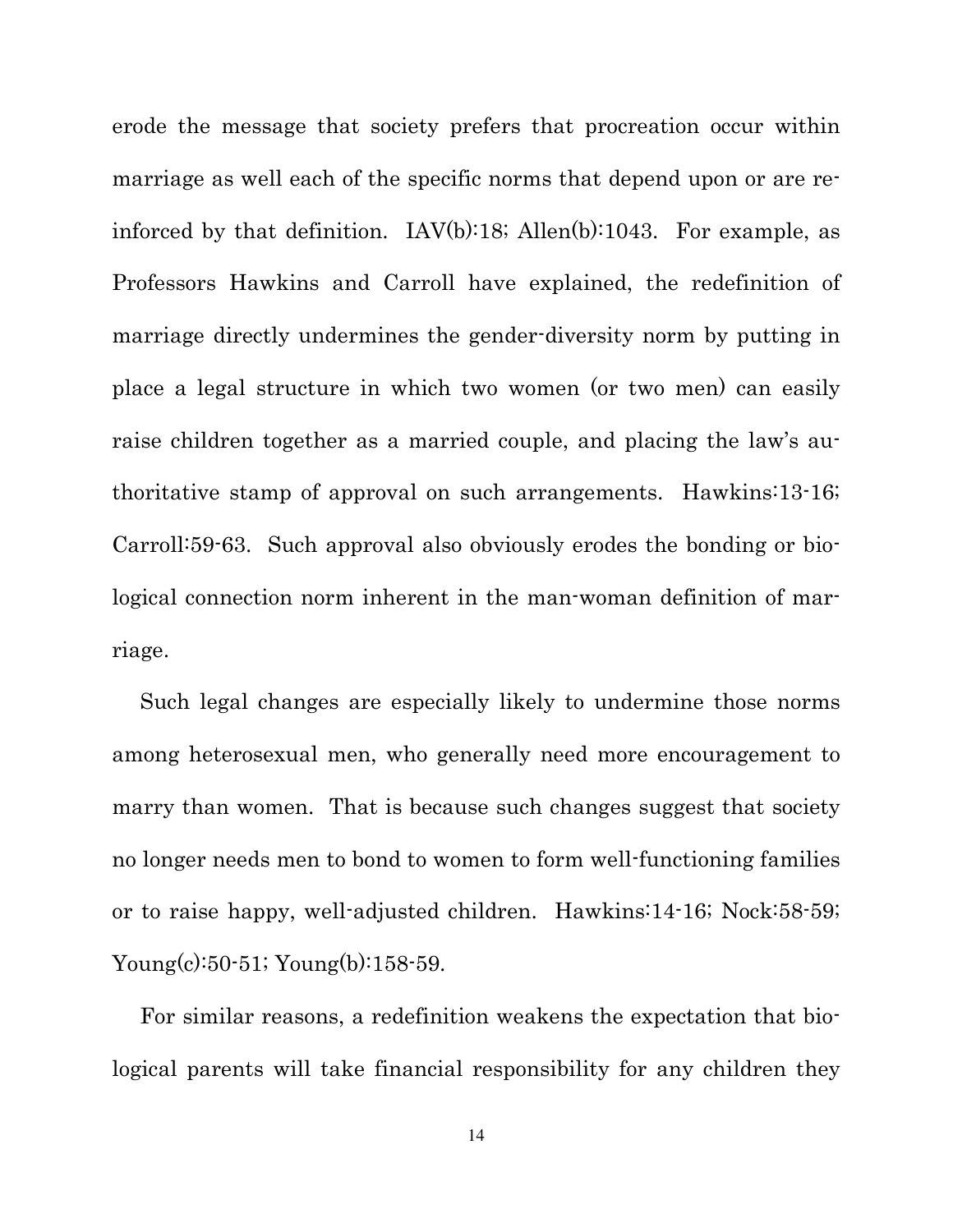participate in creating. It also weakens the expectation that parents will put their children's interests ahead of their own—a problem exacerbated by the reality that the redefinition movement is driven largely by a desire to accommodate adult interests. Hawkins:20.

Equally important, and for similar reasons, removing the gendered definition teaches that society now considers the natural family (a woman, a man, and their biological children), and the capacity of a woman and a man to create human life, to be of no special value. Knapp:626-28. That in turn will inevitably undermine the procreativity/child-rearing norm, the exclusivity norm, and the postponement norm.

Our prediction that redefining marriage will undermine all of these norms—and the overall preference that procreation occur within marriage—is consistent with the view often expressed by judges and scholars that the law can play a powerful "teaching" function. Hawkins:20; Sunstein(a):2027-28; Posner; Cooter; Lessig:2186-87; Sunstein(b). Indeed, a recent opinion by Justice Kennedy remarked on the power of democratically enacted disability laws to "teach" society the norm of treating persons with disabilities as full-fledged citizens. University of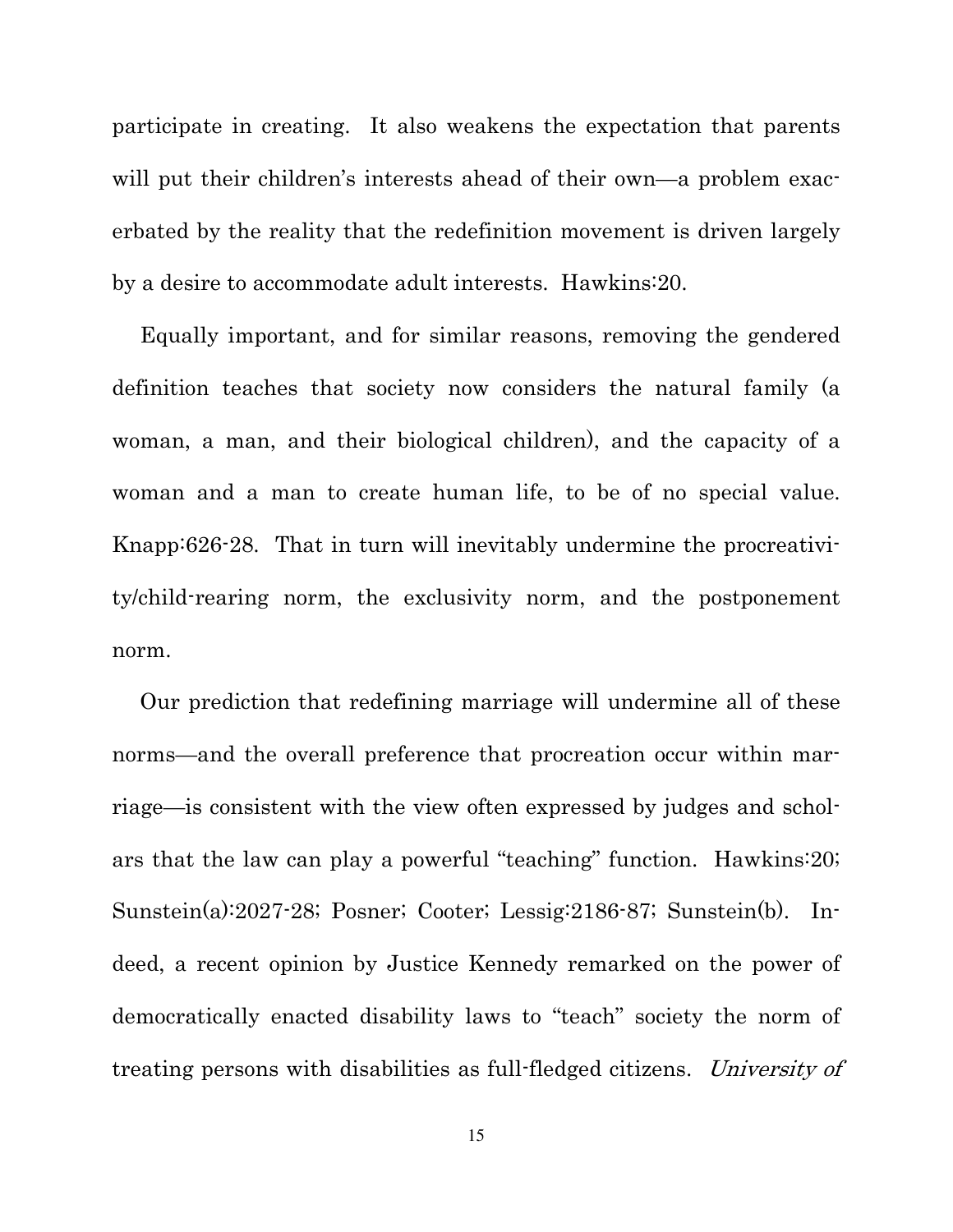Alabama v. Garrett, 531 U.S. 356, 375 (2001) (Kennedy, J., concurring). The same teaching principle applies fully to laws defining and regulating marriage, which likewise serve to either reinforce or undermine the legitimate norms and societal preferences long associated with that institution.

Resulting Harms to Children and Society. Just as these norms benefit the state and society, their removal or weakening can be expected to harm the interests of the state and its citizens. For example, as fewer man-woman couples choose to limit procreation to marriage relationships, and as fewer embrace the norms of biological connection, gender diversity, maintenance and postponement, a higher percentage of children will be raised without both a mother and a father—usually a father. Hawkins:18-20. That in turn will mean a higher percentage being raised in poverty; experiencing psychological or emotional problems; experiencing teenage pregnancy; doing poorly in school; and committing crimes—all at significant cost to the state.8 Furthermore, the National Survey of Family Growth showed that among the oldest group surveyed regarding abortion, 38-44 year old women, those who were least likely

 $\overline{a}$ 

<sup>8</sup> Popenoe:passim; Blankenhorn(b):passim; Manning:passim; Flouri:63; Ellis:passim; Bowling:13; Marquardt(b):5; Wu:passim; Wardle(b):passim; Harper:384- 86; Young(c):49, 52-56; Wax(a):579-80.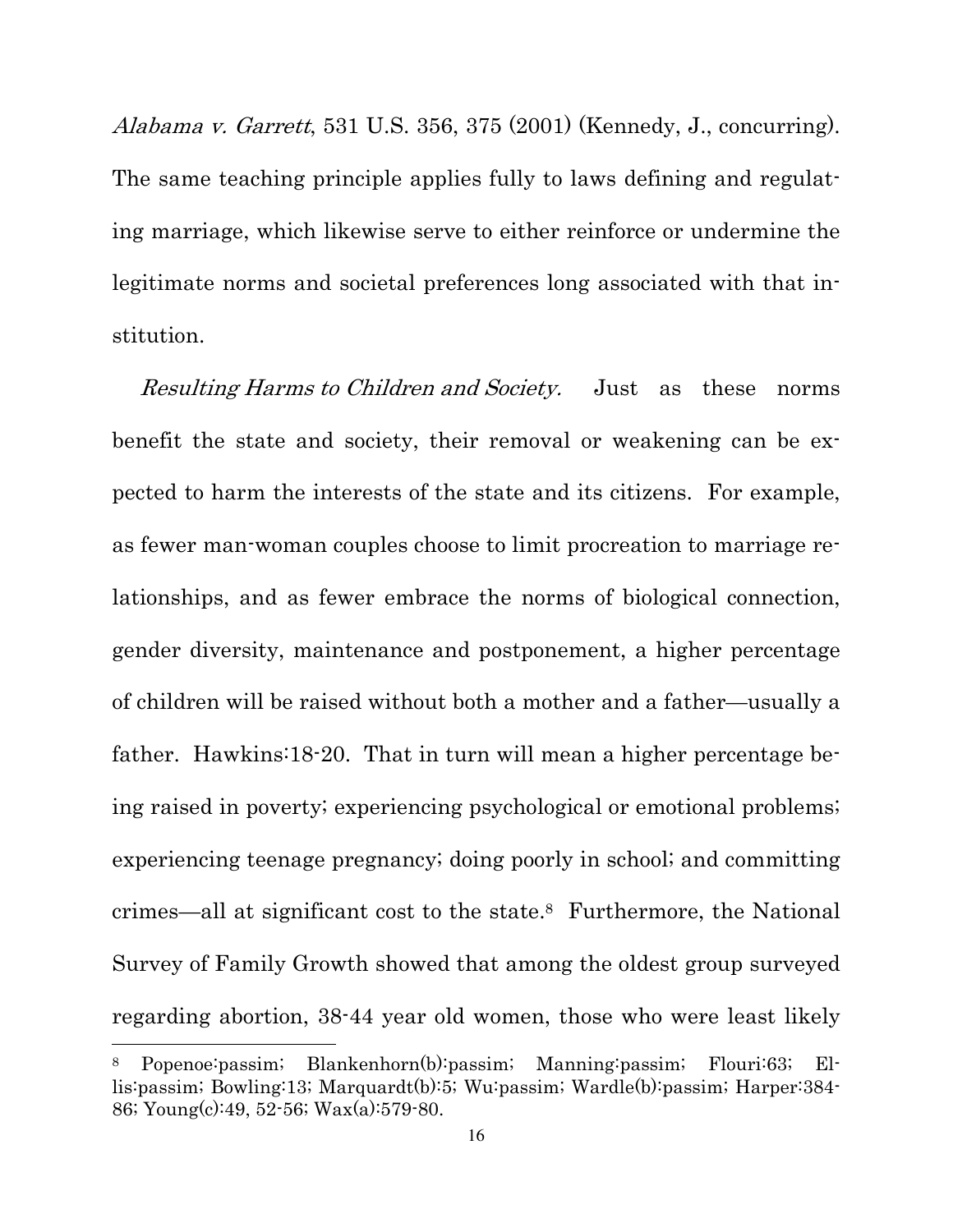to have had two or more abortions were those who had been raised by their married biological parents. Fagan:1-2.

Similarly, as fewer parents embrace the norm of child-centricity, more will make choices driven by personal interests rather than the interests of their children. Wax(b):1012. Many such choices will likewise impose substantial costs on the state. Wildsmith:5; Scafidi:9; Kohm:88. Moreover, by breaking the link between procreation and parenting, a redefinition will require additional changes to the legal and social institution of parenting—thereby creating another major source of societal risk. Morse(a); Morse(b); Farrow(b).

Furthermore, because a redefinition also poses a risk to aggregate fertility—by weakening the social norm favoring reproduction—such a redefinition poses even greater long-term risks to society. Zhang&Song; Brown&Dittgen; Martin:Table 12; Wardle(a):784-86. As Professor Allen has noted, "[s]ocieties incapable of replicating themselves in numbers and quality relative to competing societies simply die out…." Moreover, "[p]oorly designed laws"—including laws that undermine long-standing social norms—can "lead to… unsuccessful marriages, which in turn lead to low fertility… and ultimately a decline in the society." Allen(a):956.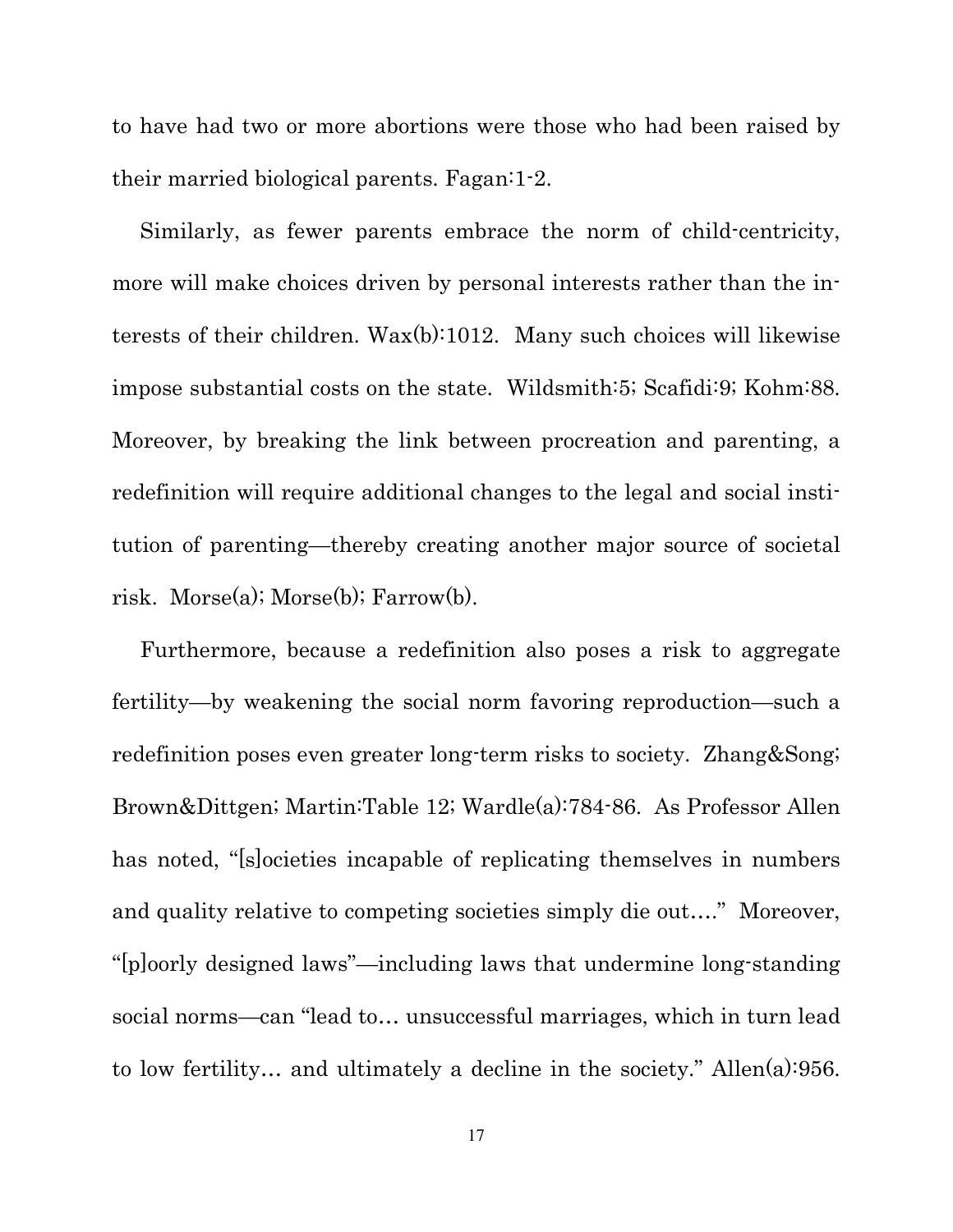And that is precisely what the redefinition of marriage threatens to do, by weakening several norms currently associated with that institution.

That is not to suggest that a redefinition will affect all social groups similarly. People who are more religious, for example, generally have religious reasons—beyond the "teaching" power of the law—for embracing both the man-woman understanding of marriage and the associated social norms. Similarly, regardless of religion, people who are relatively well-educated and wealthy tend to embrace in their personal lives the expectations and norms associated with traditional marriage to a greater extent than the relatively poor or uneducated. Wilcox(a):53; Cahn:3, 18-19, 166; Murray:149, 151-57, 163-67; Cherlin(b); Wax(a):570-71. Accordingly, we would expect to see the social costs of redefining marriage concentrated among the relatively non-religious and less well-to-do. As Professor Amy Wax has noted, "[m]arriage's long track record as a building block for families and a foundation for beneficial relations between the sexes suggests that ordinary people desperately need the anchor of clear expectations, and that they respond to them." Wax(b):1012.

In short, if the institution of marriage were a valuable hanging tapestry, the man-woman definition would be like a critical thread running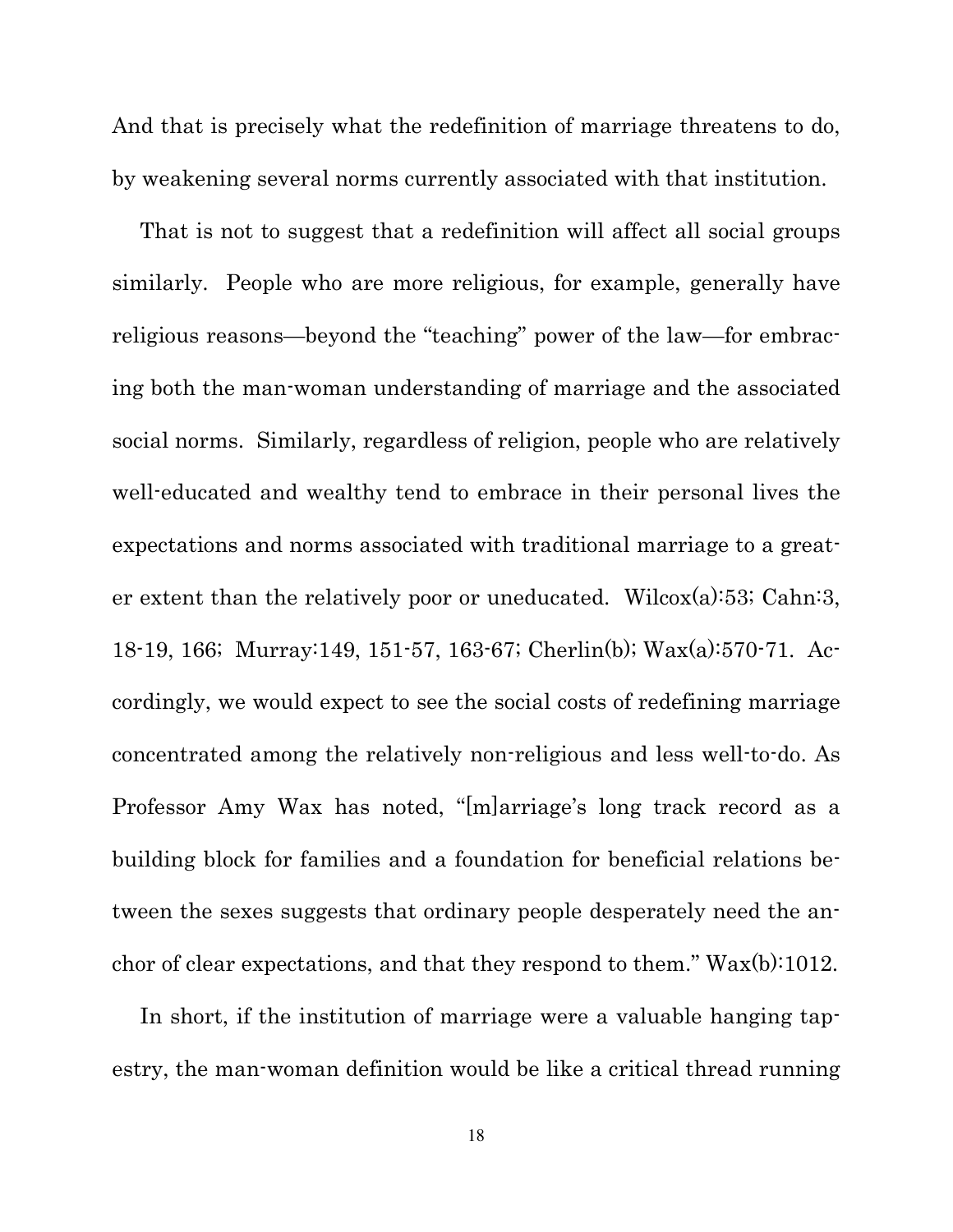through it: Remove that thread and, over time, the rest of the tapestry will likely unravel. Schneider:498; Allen(a):963-65; Stewart(a):327-28. That will be a tragedy for society and, especially, its children.

### III. Available empirical evidence supports the conclusion that a redefinition would create substantial risks to children of heterosexual parents and, hence, to society.

What does the available empirical evidence tell us about these risks? Several pro-redefinition commentators have cited the experience of Massachusetts—which adopted same-sex marriage a decade ago—in claiming that such a change has no adverse effects. In fact, the most recent evidence shows an overall increase in divorce in the wake of Massachusetts' decision, and an overall *decrease* in marriage rates. See CDC(a); CDC(b). But more importantly, such small-sample, short-term results cannot reliably predict a redefinition's longer-term consequences. And studies relying upon longer experience and larger sample sizes strongly suggest that a redefinition is likely to have substantial adverse effects—or at least that it presents a serious risk of such effects.

Requirements for Statistical Validity. Obviously, one cannot fairly infer that a state's decision to redefine marriage *caused* (or did not cause) an increase in divorce or a reduction in marriage without control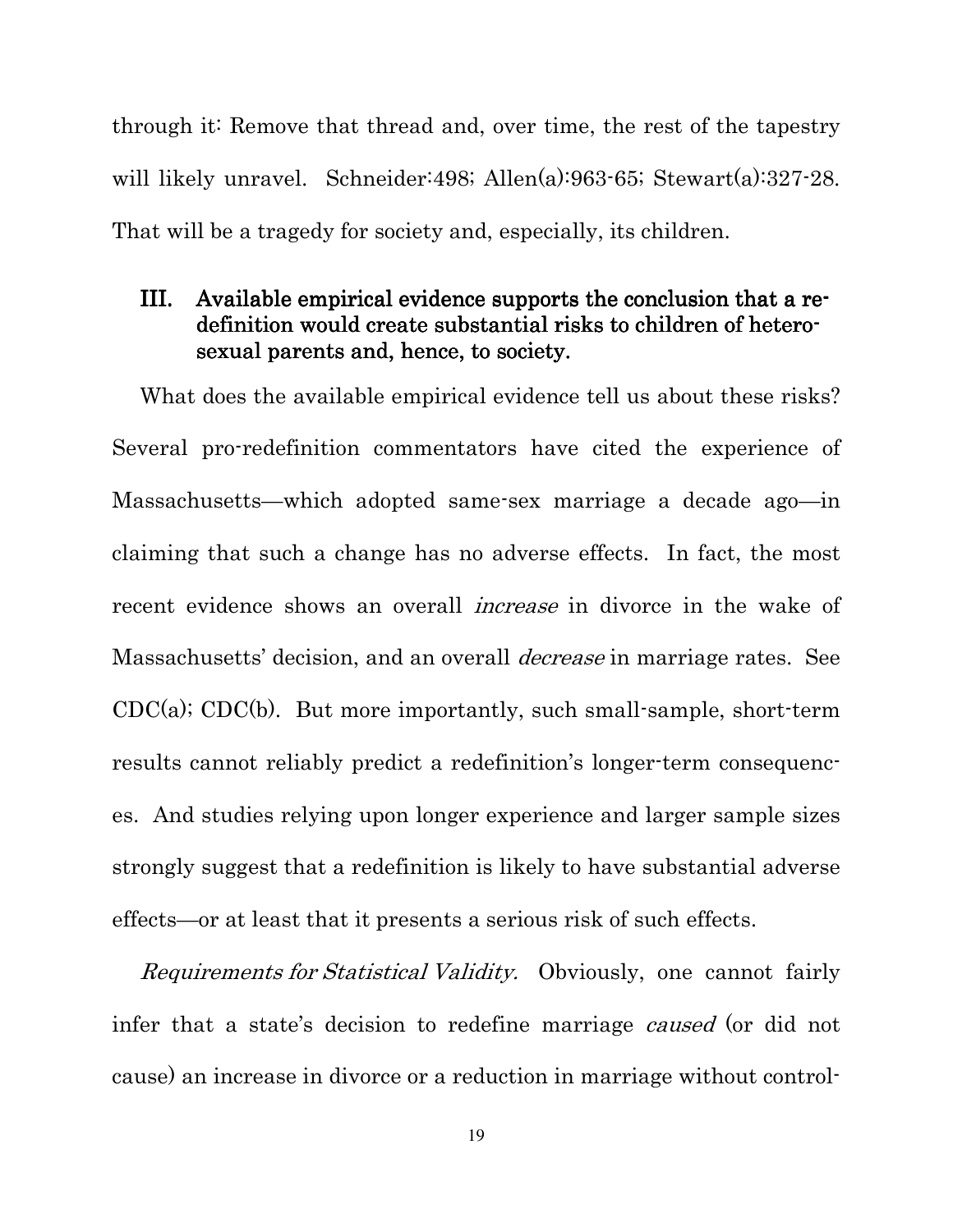ling for other, potentially confounding factors. And only one study based on U.S. data of which we are aware has even attempted to do that—a very recent study by Marcus Dillender. While that study purports to find "no evidence" that allowing same-sex marriage has any effect on U.S. heterosexual marriage or divorce rates, Dillender:582, it has a number of fatal methodological flaws.

The most important is its assumption that the impact of redefining marriage would show up in measurable and statistically meaningful ways a very short time after the redefinition. As Justice Alito's remarks in *Windsor* suggest, that assumption is unrealistic in the context of an ancient and complex social institution like marriage. Windsor, 133 S.Ct. at 2715-16. Experts on marriage have frequently and correctly noted that such major social changes operate with a "cultural lag" that often requires a generation or two to be fully realized. Cherlin(a):142-43.

Another flaw is the study's failure to examine the impacts on groups that might be affected *differentially* by the redefinition—for example, those who are relatively less religious, educated or prosperous. The relatively more religious or wealthy could well embrace the norms associated with man-woman marriage with even greater determination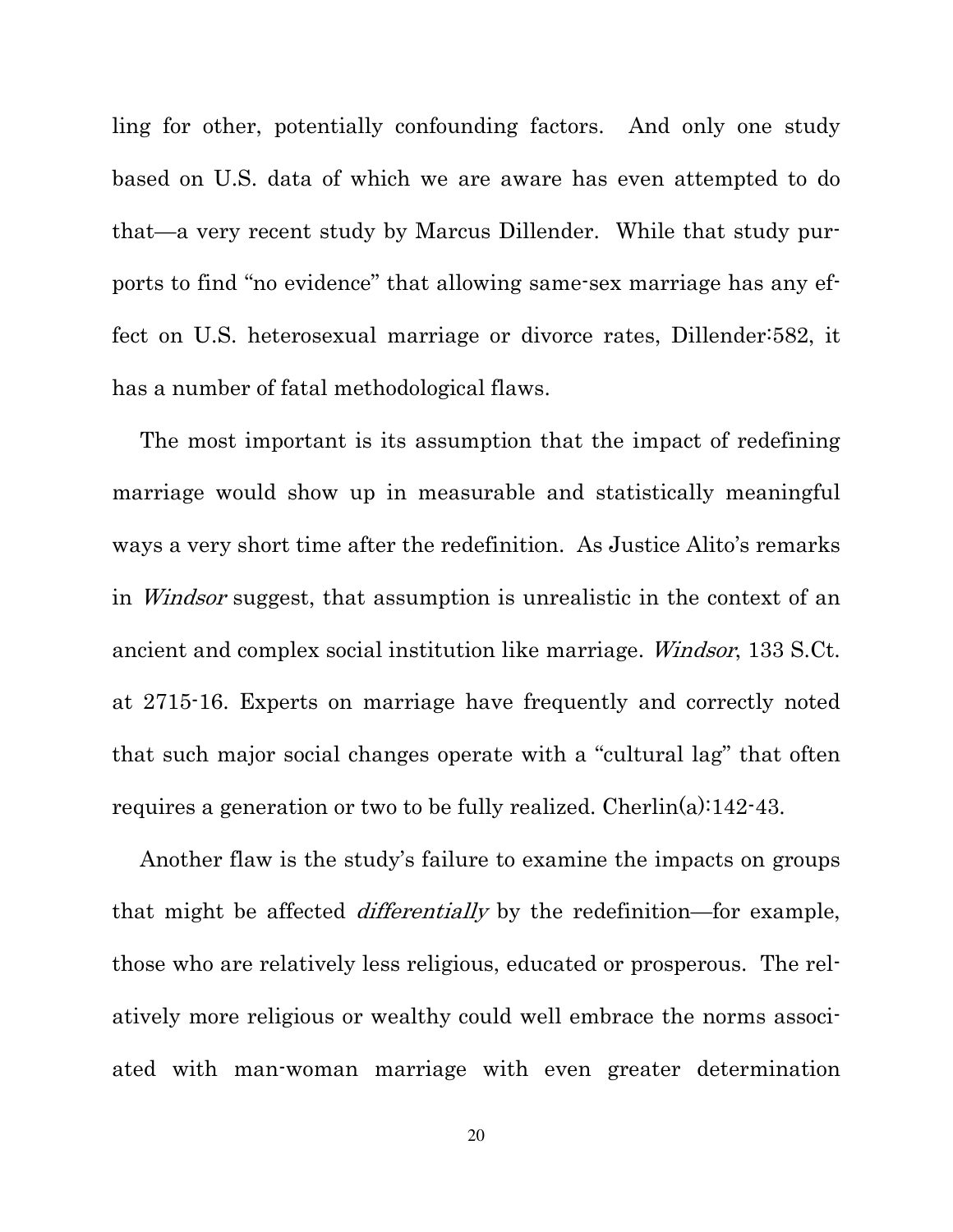during and just after a state's decision to redefine marriage. And that effect could mask a negative impact of that redefinition on less religious or prosperous segments of the heterosexual population. Yet Dillender confesses that he cannot test these possibilities in his data. Dillender:568.

The Netherlands Study. The only credible study of which we are aware that has recognized and adjusted for this problem is a recent study of the Netherlands, which formally adopted same-sex marriage in 2001 but had already adopted all of its main elements by 1998. That study, by Mircea Trandafir, has more statistical credibility than Dillender's study because it examined the effect of a marriage redefinition over a much longer period—13 years. That study also shows a clear post-redefinition *decline* in marriage rates among man-woman couples in urban areas—which in the Netherlands tend to be less religious than rural areas. Trandafir:28-29. This study also suggests that the debate surrounding same-sex marriage caused a (likely) temporary increase in marriage rates among the more religious segments of society—which embraced traditional marriage with greater fervor—and that this tended to offset temporarily the decrease in man-woman marriages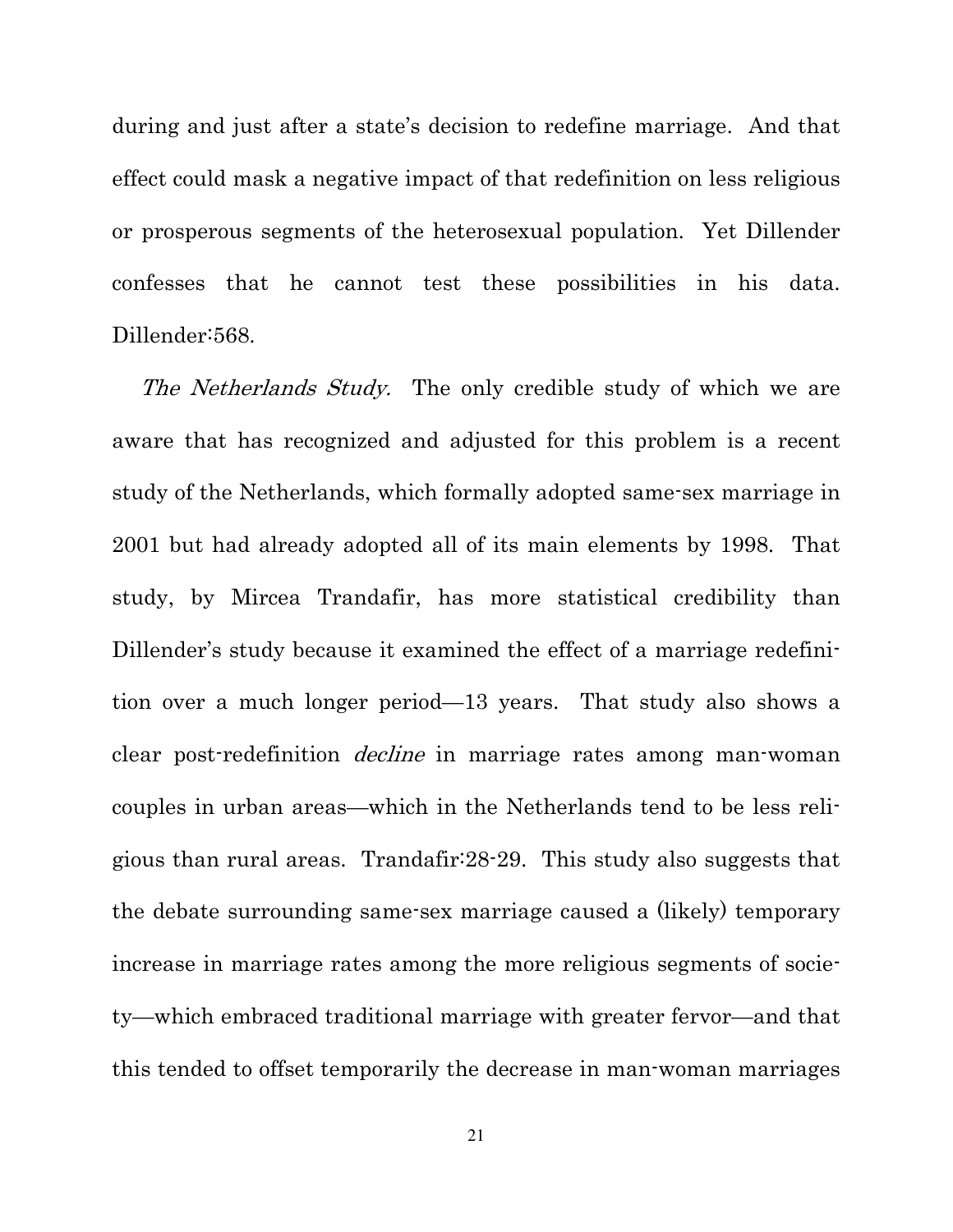among the more urban, less religious segments. Trandafir:28-29.

It was only by examining these populations separately that Trandafir was able to discover this differential effect. His study thus shows that, although the more religious segments of Dutch society may not have seen a reduction in man-woman marriages in the near term, other segments—those that lack a strong alternative source for the norms associated with man-woman marriage—have seen a reduction in marriage among man-woman couples. For those segments, that reduction will also impair the many social benefits—beginning with lower rates of fatherlessness—that man-woman marriage has long been known to produce.

Studies of the Value of Dual-Biological Parenting. The Dillender study also ignores the reality that a redefinition would likely result in fewer children being raised by their biological parents for reasons other than reduced marriage rates. For example, by weakening the biological bonding and gender-diversity norms associated with traditional marriage, over time a redefinition would likely lead more married parents either to divorce or to separate from their spouses and raise their children in new arrangements without going through the formality of a di-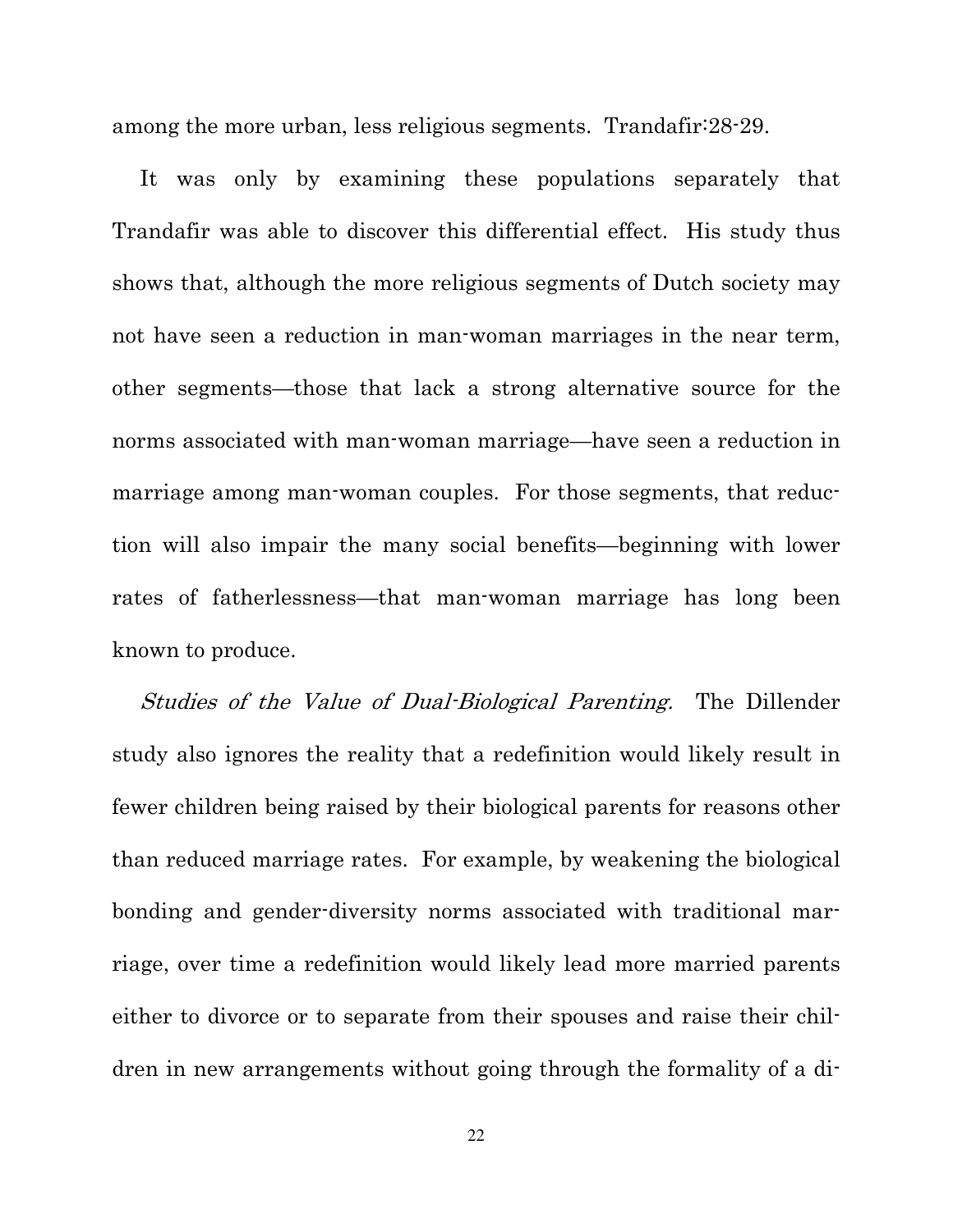vorce. Similarly, by weakening the exclusivity norm, a redefinition would likely lead more people to engage in what some have called "serial polygamy"—having children with multiple partners, with or without the formalities of marriage and divorce. Both of these effects would lead to more children of man-woman couples being raised outside the immediate presence of one or both biological parents.

The available empirical evidence shows that, in the aggregate, such an outcome would be very bad for children. All of the large-sample studies show that children raised by their two biological parents in intact marriages do better, in the aggregate, than children raised in any other parenting arrangement, including step-parenting, single parenting, mother-grandmother parenting, and even adoption—as valuable and important as those arrangements are. Significant differences appear across a wide range of outcomes, including freedom from serious emotional and psychological problems, Sullins(a):11, Sullins(b):996, McLanahan(b):399, Culpin:2615, Kantojarvi:205; Hofferth:53; avoidance of substance abuse, Brown:259; avoidance of behavioral problems generally, Osborne:1065, Cavanagh:551; and success in school, McLanahan(b):399, Bulanda:593; Gillette:309; Allen(d):955. Indeed,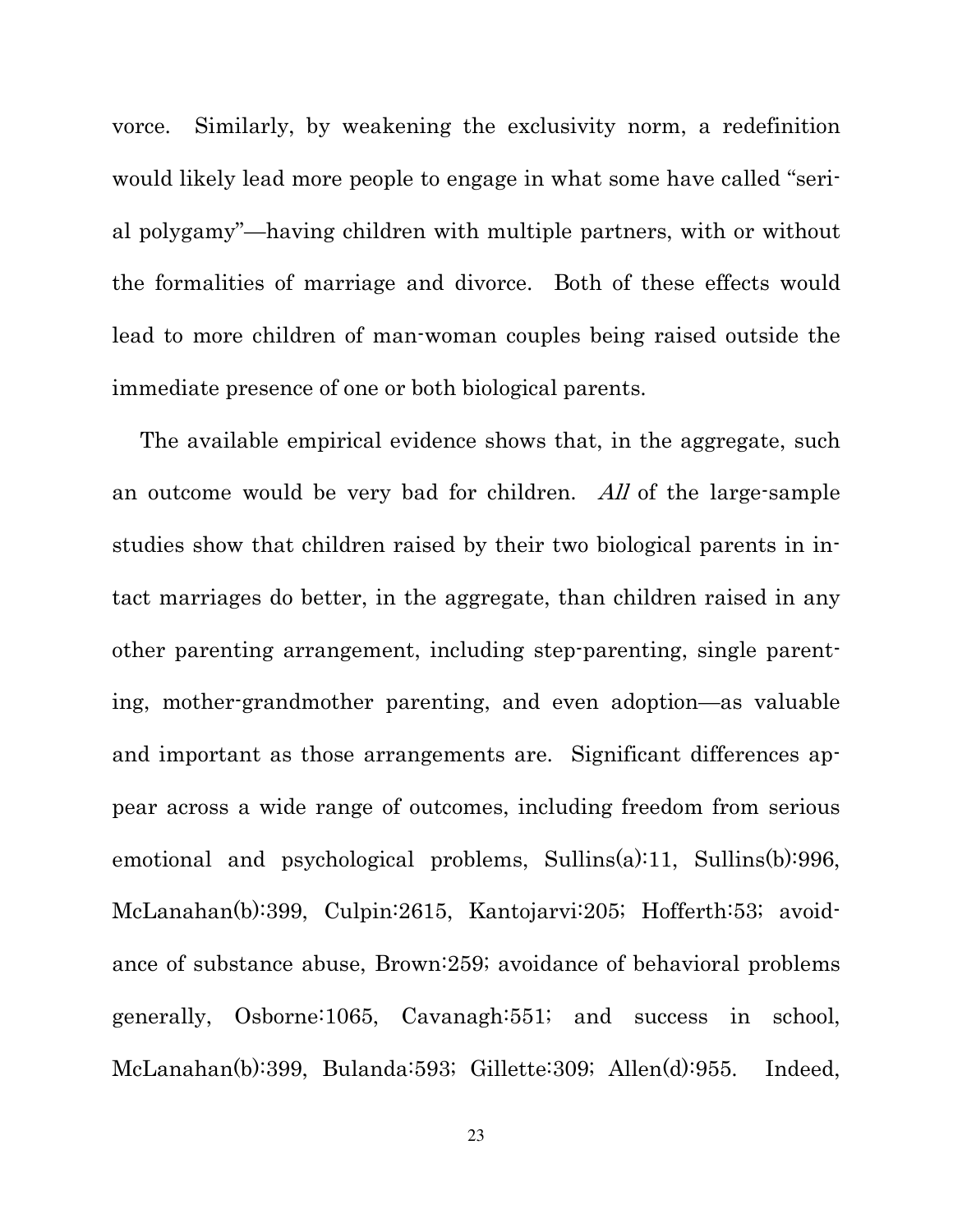the stark differences between children raised by their two biological parents and children raised by a biological parent and a heterosexual step-parent demonstrated that, at least for children of heterosexual couples, there simply is no substitute for biological connections between the child and both of his or her parents. McLanahan(a):1; Brown:259; Turner:39; Daly:197; Lenciauskiene:607; Case:301.

In short, given that the vast majority of parents are heterosexuals, Miller:16, any policy that leads to a larger percentage of *their* children being raised outside an intact marriage of two biological parents is likely to be catastrophic for children generally, and for society. That is why removing the man-woman definition is so dangerous.

No-Fault Divorce. These risks are reinforced by the history of nofault divorce. Allen(a):965-66; Hawkins:6-12; Alvare:137-53. Before the no-fault divorce movement, marriage strongly conveyed an additional norm beyond the six discussed above—a norm of permanence: Marriage was considered, not just a temporary union of a man and a woman, but a permanent union. Parkman:91-150.

When no-fault divorce was first proposed, its advocates argued that it could be adopted without undermining that norm: Only those whose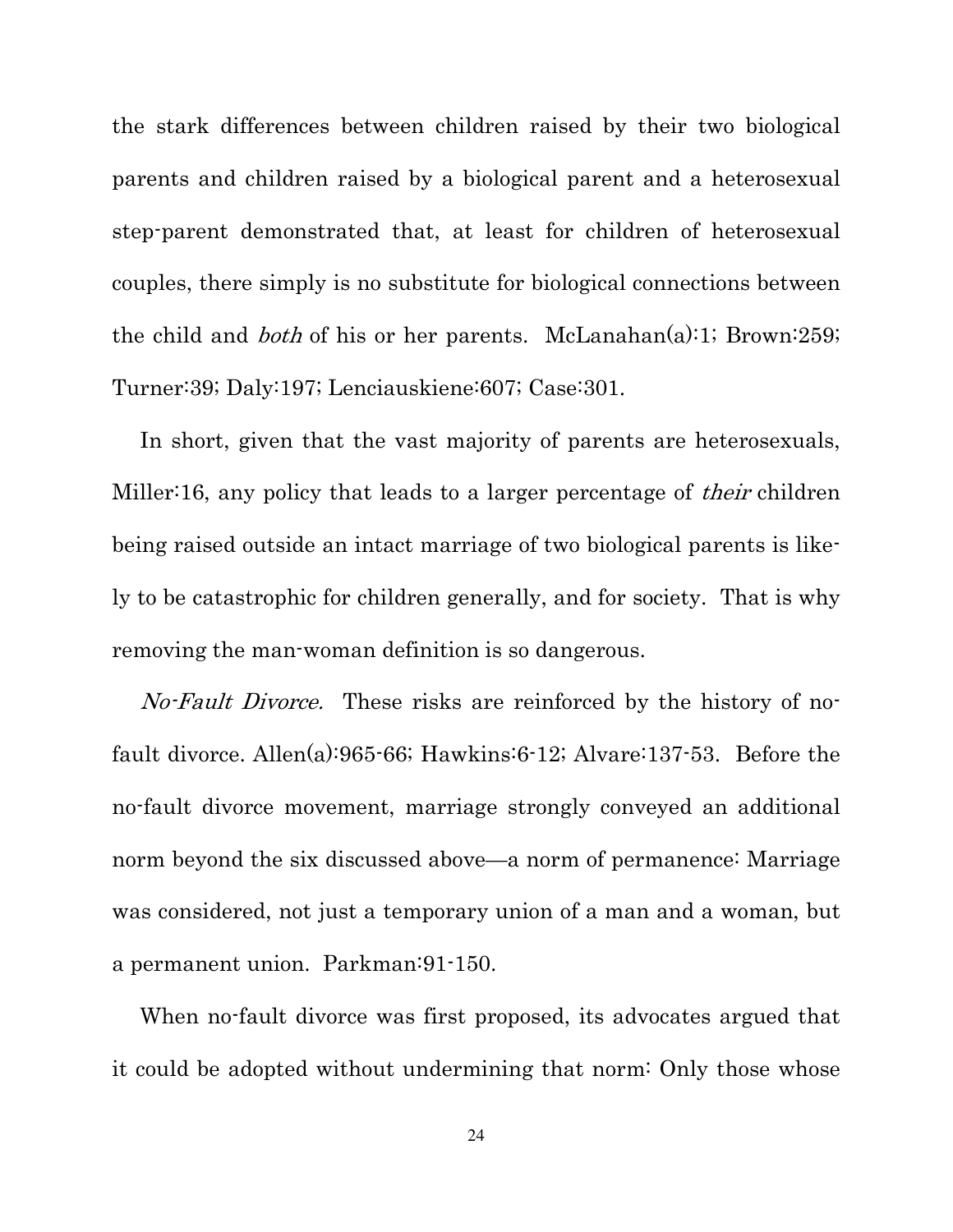marriages were irretrievably broken would use the new, streamlined (and less contentious) divorce procedures. Wallerstein(g). Those in happy marriages—and hence the institution of marriage itself—would not be adversely affected. Hawkins:7-11; Allen(a):966-67.

To put it mildly, such predictions proved overly optimistic. By permitting unilateral divorce for any or no reason, no-fault divorce soon undermined the norm of permanence, and thus led directly to an explosion in divorce. Parkman:93-99; Allen(a):967-69. That, in turn, led to a host of problems for the affected children—financial, academic, emotional and psychological. Allen(a):969.

All the states, moreover, eventually adopted no-fault divorce without waiting to observe its actual effects in one or two jurisdictions for a sustained period. Wardle(c). Moreover, although some scholars have argued divorce has been stable or declining from its peak, new research shows this is true only among 20-35-year olds due to increased selectivity of entering into marriage, and among those over 35 divorce rates from 1990-2008 have substantially increased. Kennedy:587. That reality signals an apparently permanent, adverse change in the marriage institution itself. Parkman:91. Especially in light of that recent experi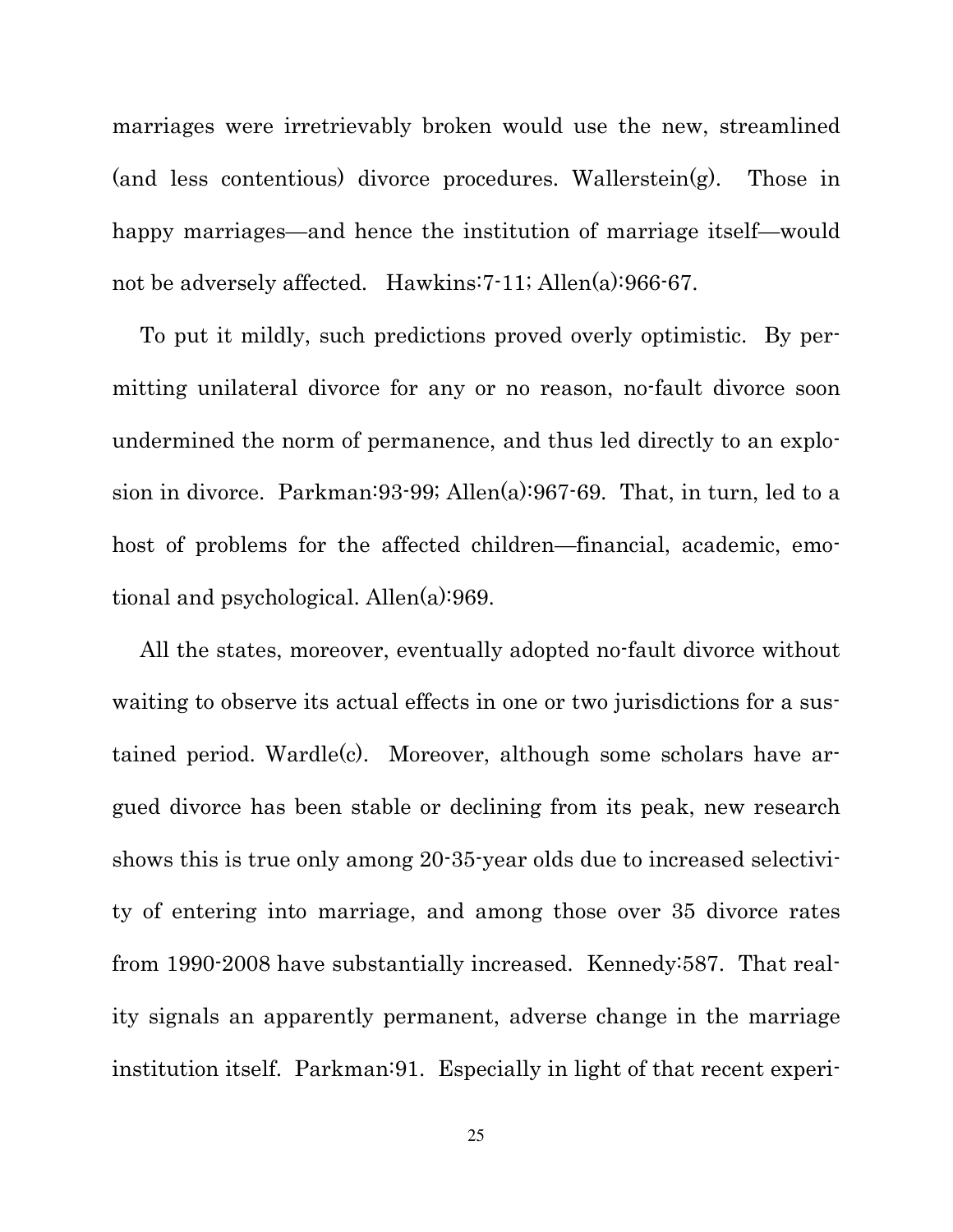ence, many states are understandably reluctant to adopt yet another change—genderless marriage—that seems likely to undermine, not just one marital norm, but several.

In short, the available evidence reinforces Justice Kennedy's fear that, insofar as most children are concerned, redefining marriage may be akin to jumping off a cliff. Indeed, although it is impossible to see with *complete* accuracy all the dangers one might encounter at the bottom, we already know enough to predict with confidence that the landing will not be a soft one.

#### IV. Judicial responses to the institutional defense have been deeply flawed.

Some of these points have been addressed to some extent by the federal appellate judges who have invalidated state marriage laws. But all of them ignore the principal point: like no-fault divorce, redefining marriage in genderless terms will change the *social institution* of marriage in a way that will adversely affect the behavior of *heterosexual* individuals and couples—whether or not they choose to get and stay married under the new regime. Giddens:98. It is only by ignoring the impact of redefining marriage on the marriage institution that courts can claim—as some of them have—that the man-woman definition does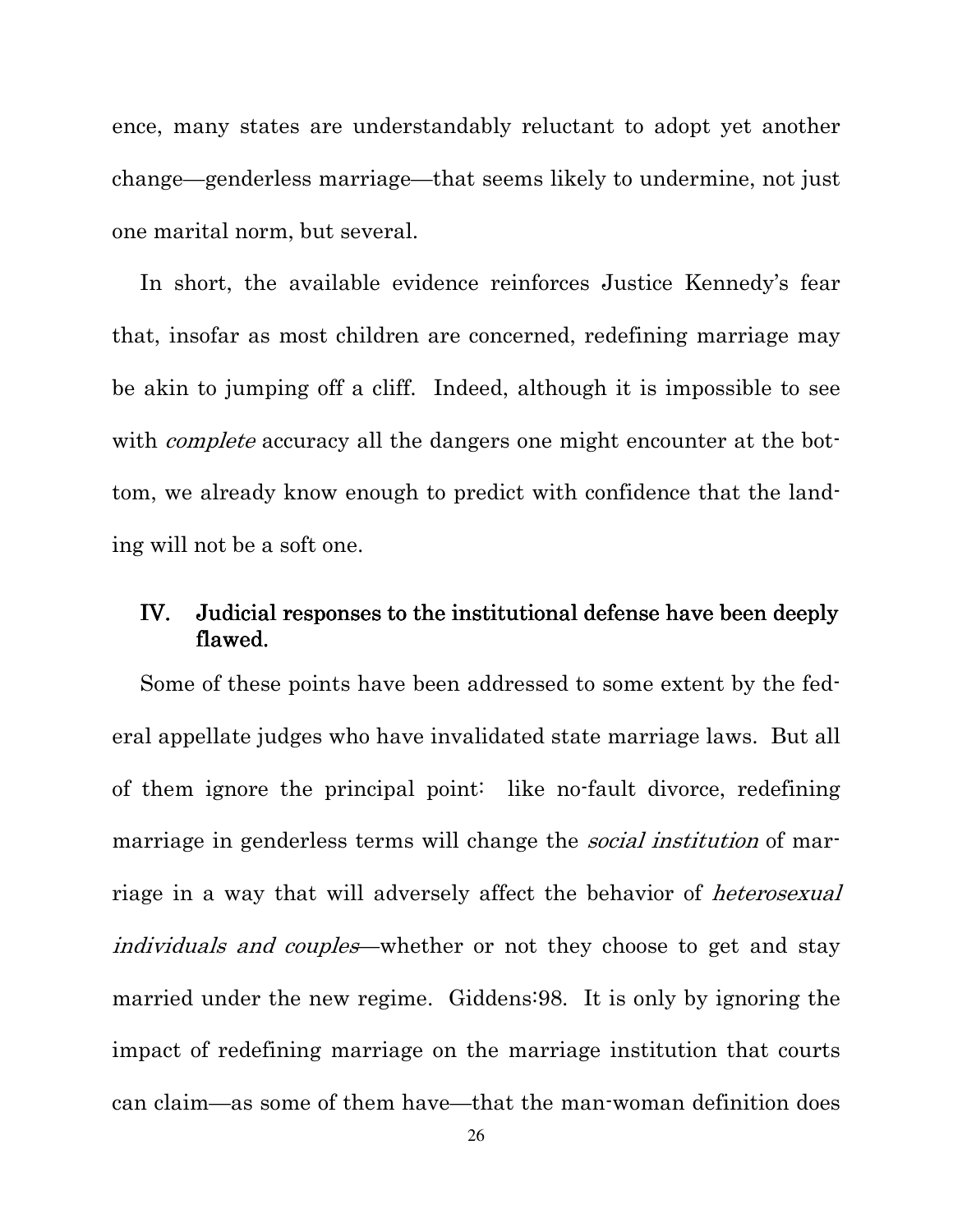not advance any of the state interests described above. E.g., Bostic v. Schaefer, 760 F.3d 352, 382-83 (4th Cir. 2014).

Diversions. Rather than address the institutional defense head-on, most judges have offered diversions. For example, Judge Lucero argued that "it is wholly illogical to believe that state recognition of the love and commitment between same-sex couples will alter the most intimate and personal decisions of opposite-sex couples." Kitchen v. Herbert, 755 F.3d 1193, 1223 (10th Cir. 2014). This observation ignores that legally recognizing same-sex marriage requires more than a mere "recognition" of the love and commitment between same-sex couples." Same-sex marriage requires instead a *redefinition* of the marital relationship that eliminates its man-woman character—replacing "man" and "woman" with "persons," see supra note 3—and thus establishes (among other things) that children have *no* right to be reared by both a mother and a father, much less their own biological parents. Somerville(b). For the reasons discussed above, a belief that removing the gendered aspect of marriage will harm the institution is more than merely "logical." Indeed, it would be "wholly *illogical*" to believe that a major social institution can be redefined without any collateral damage to the institution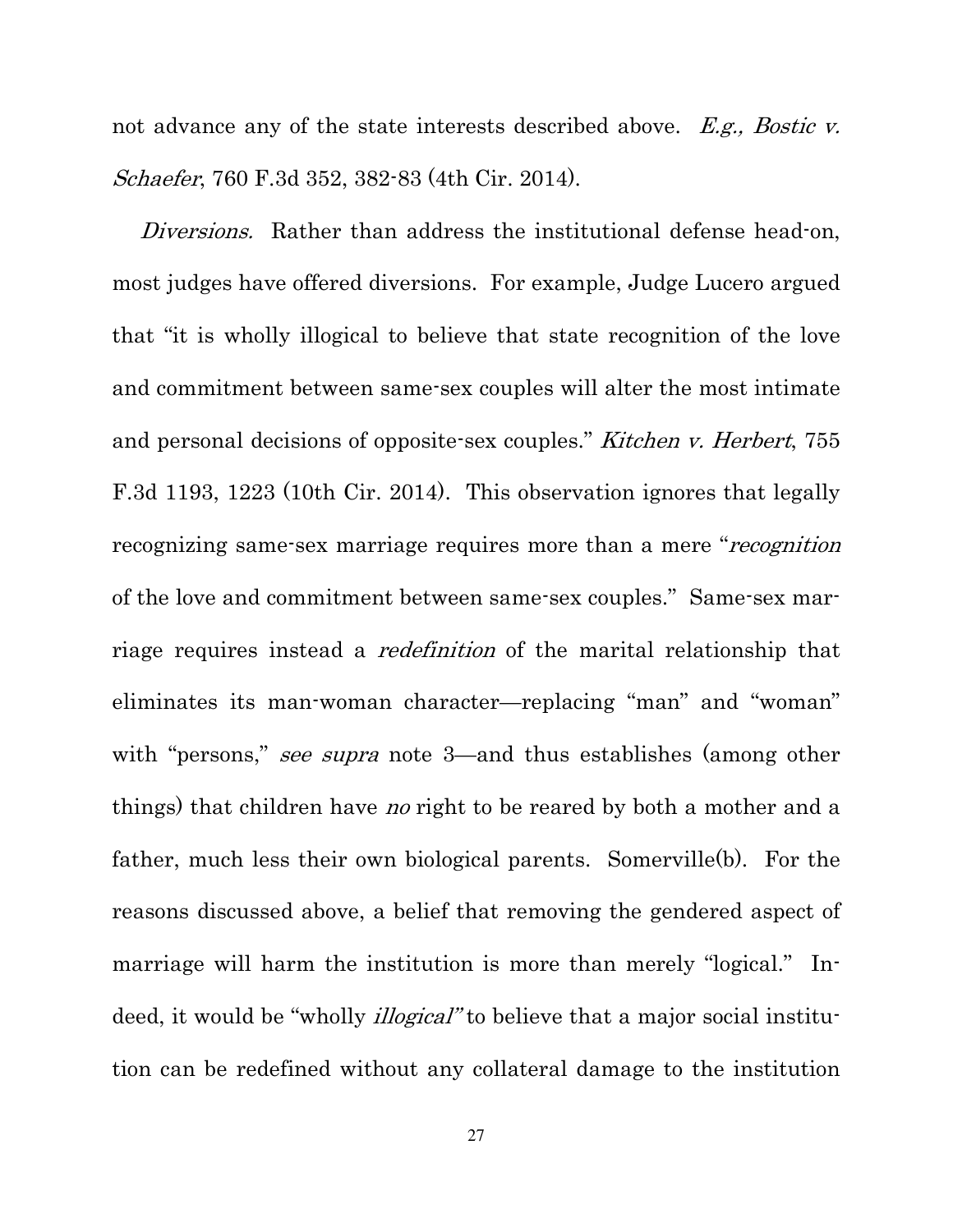and to those who benefit from it—especially children.

In a similar diversion, Judge Reinhardt claimed that the institutional defense of man-woman marriage is based on the idea that "allowing same-sex *marriages* will adversely affect opposite-sex marriage ...." Latta v. Otter, No. 14-35420 (9th Cir. Oct. 7, 2014), Slip Op. at 15-16. But it's not the existence or even "recognition" of same-sex marriages that is of principal concern. Again, it's the *redefinition* that such marriages require—replacing the man-woman definition "any qualified persons"—and the resulting impact of that redefinition on the institution of marriage, as perceived and understood, over a long period, in our social norms and values. As explained, a large body of social science affirms that, contrary to Judge Lucero's speculation, such a radical institutional change can and often *will* "affect the decision of a member of an opposite-sex couple to have a child, to marry or stay married to a partner, or to make personal sacrifices for a child." *Kitchen*, 755 F.3d at 1223.

Similarly, Judge Reinhardt summarily dismissed the idea that "a father will see a child being raised by two women and deduce that because the state has said it is unnecessary for that child … to have a father, it is also unnecessary for *his* child to have a father." Id. at 19.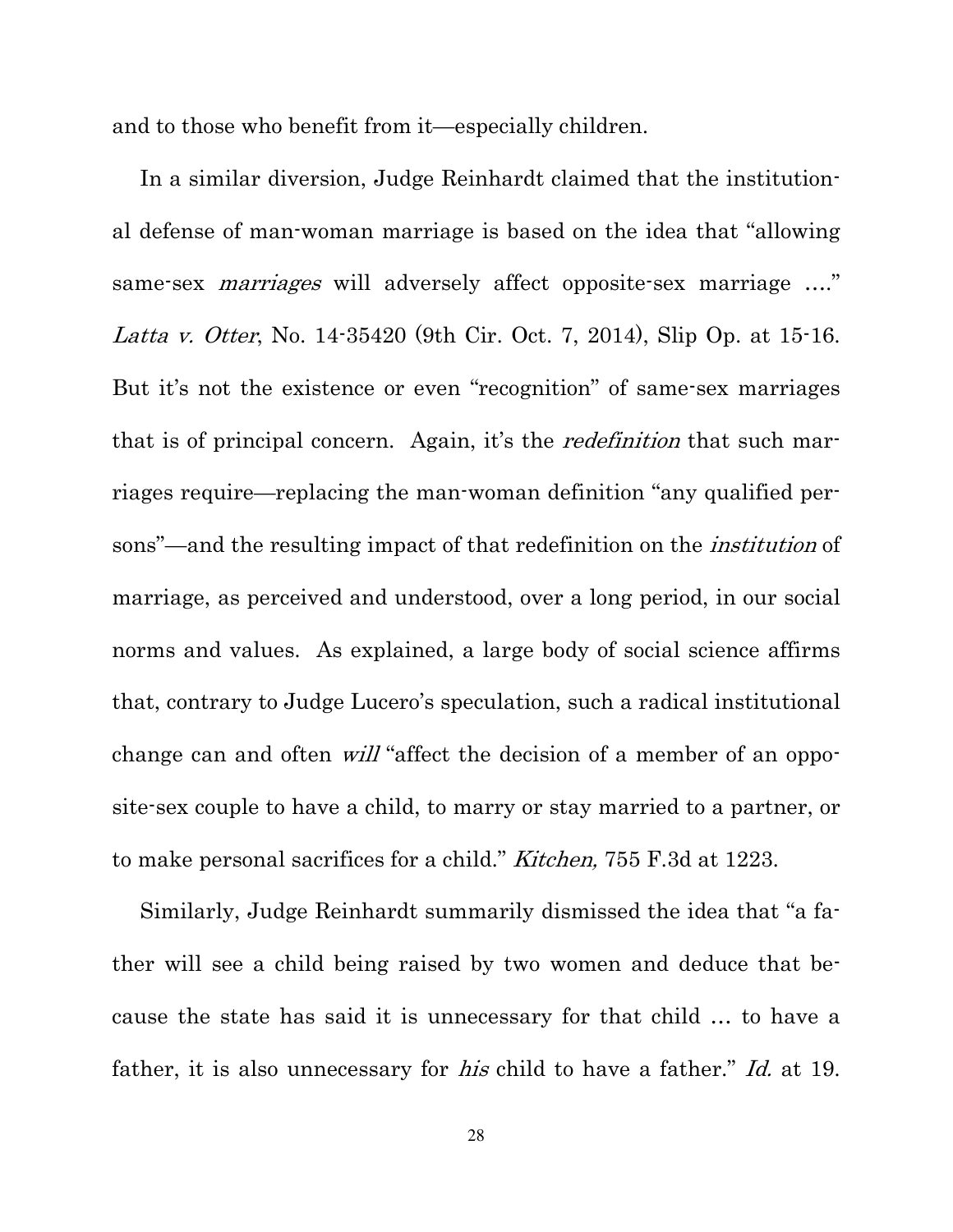But it's not a father's "seeling] a child being raised by two [married] women" that is likely to reduce heterosexual males' enthusiasm for marriage. It's the fact that, even before they become fathers, marriage will have *already* been redefined—legally and institutionally—in a way that signals to them that their involvement is less important and valuable. Hawkins:12-20; Young(b):159. And although not all heterosexual fathers or potential fathers will have less interest in marriage because of that change, *some* of them—especially those at the margins of commitment to marriage and fatherhood—will undoubtedly do so. Id.

Parenting by Gays and Lesbians. Most of the adverse opinions have also misunderstood the institutional defense as somehow casting aspersions on gays and lesbians—including their fitness or ability as parents. *E.g., Latta*, slip op. at 27. In fact, the institutional defense neither depends upon nor advocates any particular view about the impact of sexual orientation on parenting. To be sure, there is a lively academic debate on the differences in outcomes for children raised by manwoman versus same-sex couples.9 But the institutional defense is focused on something different: the impact of removing the man-woman

 $\overline{a}$ 

<sup>9</sup> See Regnerus(a):752-770; Regnerus(b):1367; Allen(c):30; Schumm(a):79-120; Schumm(b):329-40; Schumm(c):2165; Marks:735-51; Allen(d):955-61; Sarantakos:23-31; Lerner; compare Golombok:20; Wainright:1886; Biblarz:3.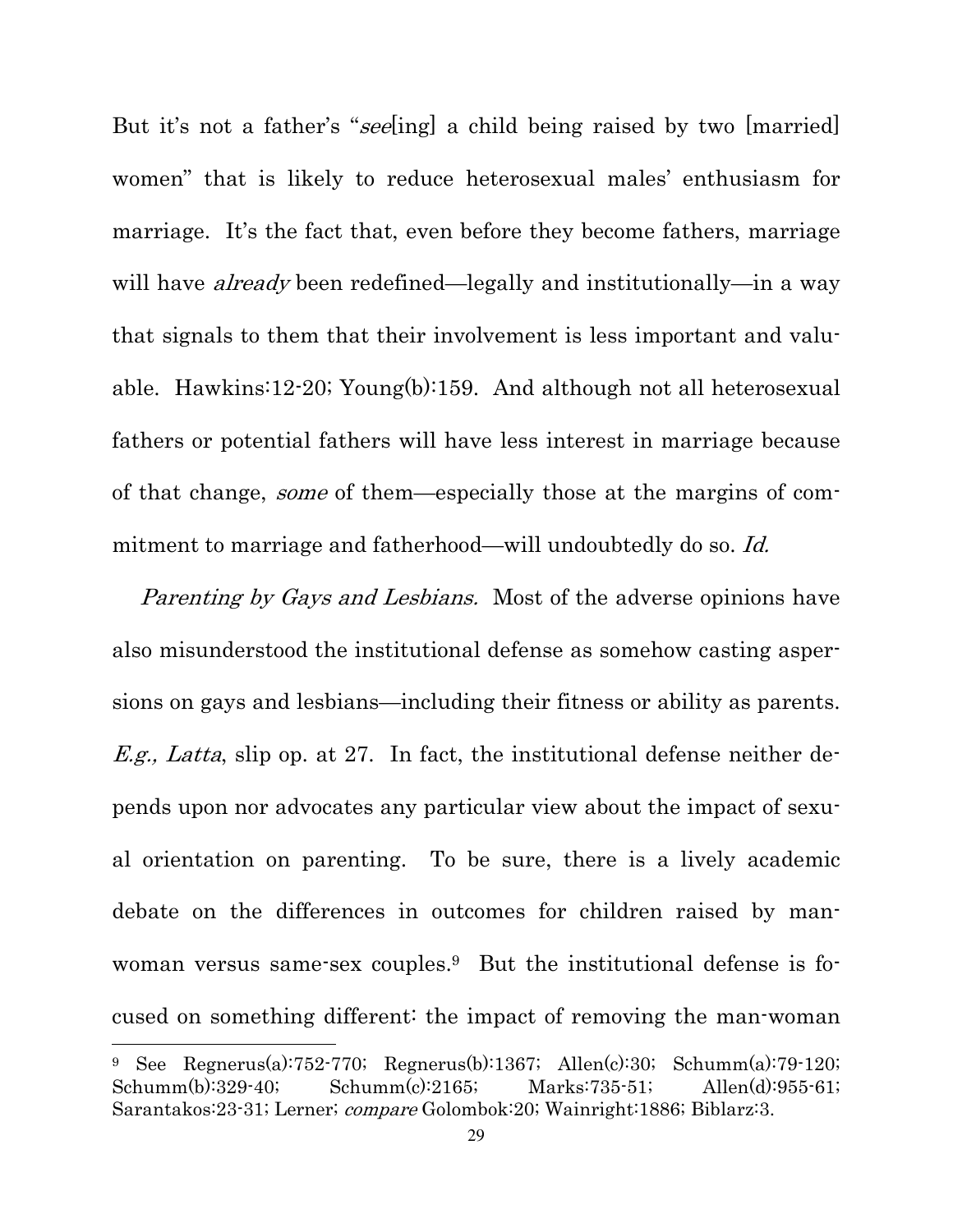definition on the marriage institution—i.e., the public meaning of marriage—and the resulting impact on children of people who consider themselves heterosexuals.

This misunderstanding of the institutional defense is likewise evident in Judge Reinhardt's reaction to the point that "[b]ecause oppositesex couples can accidentally conceive … marriage is important because it serves to bind such couples together and to their children." Latta, slip op. at 21. After acknowledging that this "makes some sense," Reinhardt still rejected the institutional defense because (he says) it "suggests that marriage's stabilizing and unifying force is unnecessary for same-sex couples …" Latta, slip op. at 21-22. But again, that's not the point. Even if same-sex couples and their children would benefit from an "any two persons" redefinition—and the evidence on that is not conclusive no state can responsibly ignore the potential impact on the far larger population composed of children of man-woman couples. Regardless of the definition of marriage, those children will constitute the vast majority in the foreseeable future. Allen(c):635-58; Sullins; Miller. For that reason, no state can responsibly ignore the impact of removing the manwoman definition on the *institution* of marriage.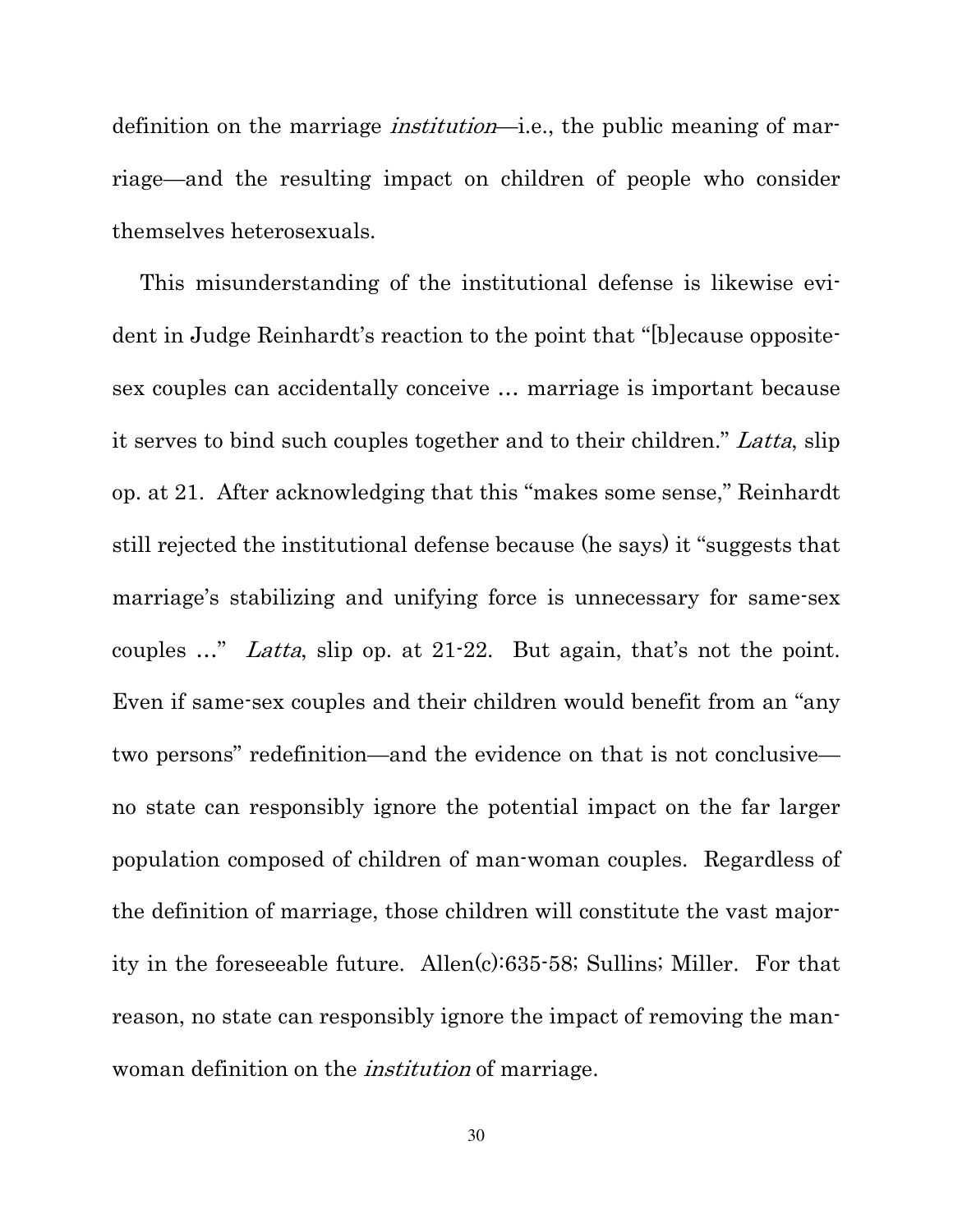Empirical Studies. In response to the social risks that would result from removing the man-woman definition (and social understanding) of marriage, Judge Reinhardt cited a single study suggesting that Massachusetts' decision to adopt same-sex marriage in 2004 had no immediate impact on marriage or divorce rates in that state. Latta, slip op. at 18. But as noted, a decade is not enough time for the effects of a major institutional change like redefining marriage to be fully manifest. Regardless, the study's conclusions have been hotly disputed, and indeed the evidence shows that, in the wake of Massachusetts' decision, there ensued a longer-term increase in divorce and decrease in marriage rates.  $CDC(a)$ ;  $CDC(b)$ .

Judge Posner also relied upon the flawed Dillender study, but without acknowledging that study's lack of statistical rigor or its unrealistic assumption about the speed with which the effects of a major institutional change will likely be felt. Moreover, neither he nor Reinhardt addressed the much more relevant and credible Netherlands evidence showing a clear connection between the adoption of same-sex marriage and decreased marriage rates among the less religious.

Most important, with the gratifying exception of the Sixth Circuit, all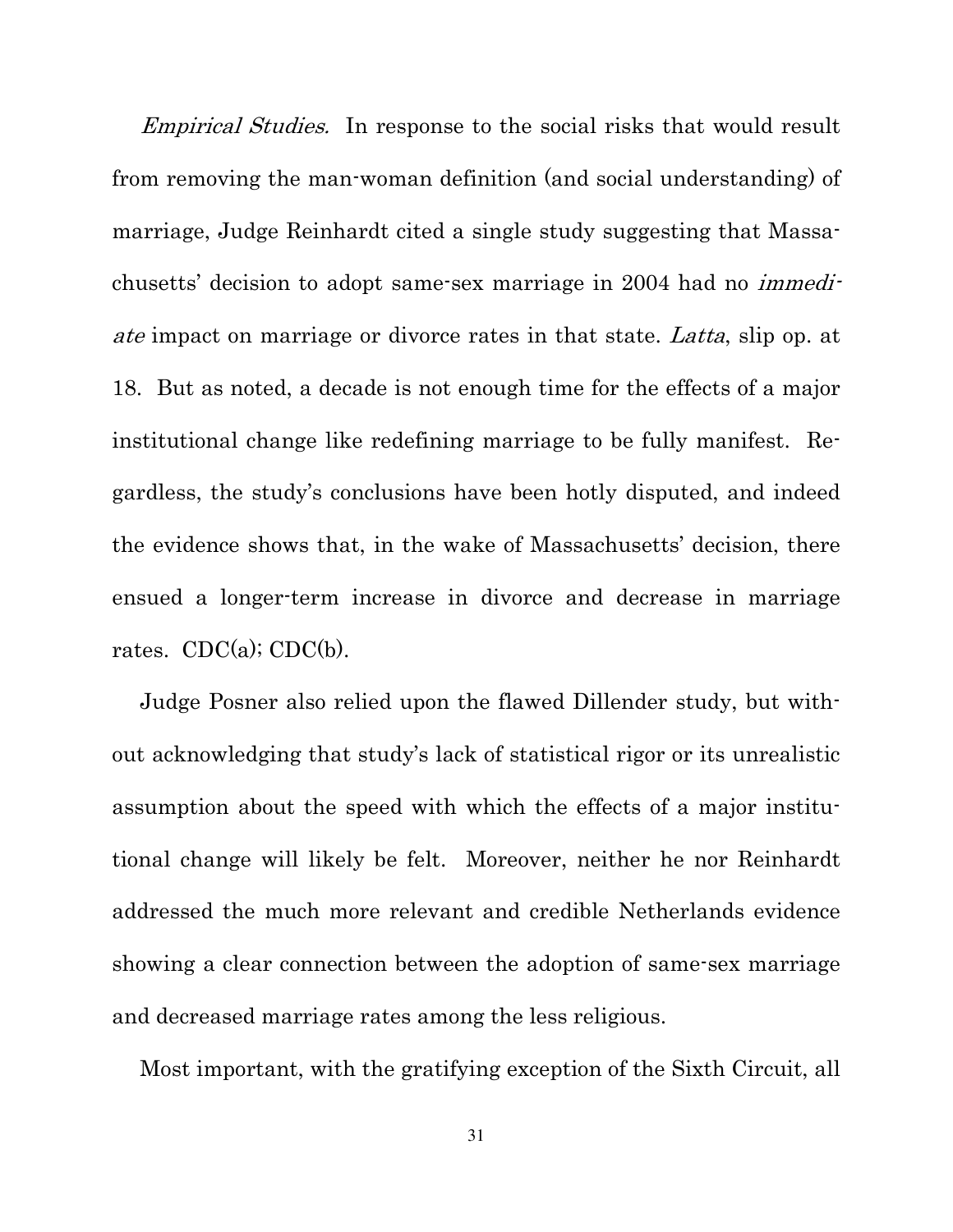of the appellate opinions thus far disregard Justice Alito's wise call for "[judicial] caution and humility" in assessing the impacts of a redefinition. Windsor, 133 S.Ct. at 2715. He is undoubtedly correct that samesex marriage is still far too new—and the institution of marriage too complex—for a full assessment of those impacts. Id. at 2715-16. However, for reasons previously explained, such evidence as now exists shows that removal of the man-woman definition poses real dangers to children, to governments of all stripes, and to society.

### V. Man-woman marriage laws satisfy any level of judicial scrutiny.

Based upon the benefits conferred on the state and its citizens by the man-woman definition and understanding of marriage, and the harms—or at least risks—to the state and its citizens of eliminating that definition, a state's decision to retain it passes muster under any legal standard. And that includes strict scrutiny, which requires that a law be "narrowly tailored" to achieve "compelling governmental interests." See, e.g., Grutter v. Bollinger, 539 U.S. 306, 326 (2003).

There can be no doubt that the man-woman definition substantially advances compelling interests—including the interest in the welfare of the vast majority of its children who are born to heterosexual couples.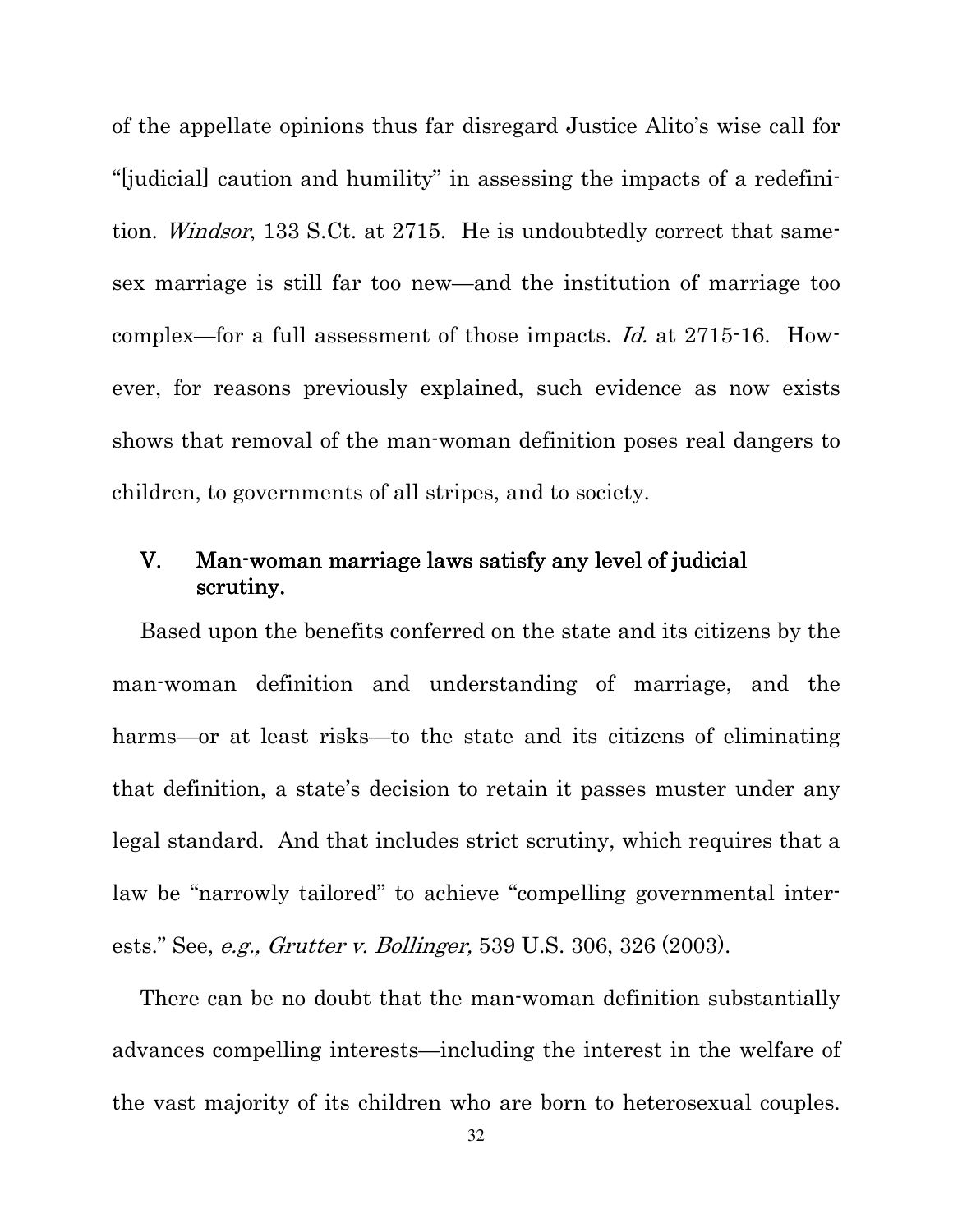Miller:16. That is not to say that states that opt to retain the manwoman definition are unconcerned with same-sex couples or the children they raise. But no state can responsibly ignore the long-term welfare of the many when asked to make a major change that might benefit at most a few—no matter how valuable and important they are.

Like many advocates of same-sex marriage, the opinions issued by the Fourth, Seventh, Ninth and Tenth Circuits respond to this point, not by disputing the importance of the state's interests, but by claiming that the man-woman definition pursues those interests in a manner that in Judge Reinhardt's words is "grossly over- and under-inclusive ..." Latta, slip op. at 23; Bostic, 760 F.3d at 381-82; Baskin v. Bogan, 766 F.3d 648, 661, 672 (7th Cir. 2014); Kitchen, 755 F.3d at 1219-21. But from a social-science perspective, that argument is irrelevant for two reasons.

First, it once again ignores the real issue, which is the impact of redefining marriage on the *institution* itself and, hence on the norms it reinforces. A state can easily allow infertile man-woman couples to marry (and avoid invading their privacy) without having to change the manwoman definition and thus lose the benefits provided by the associated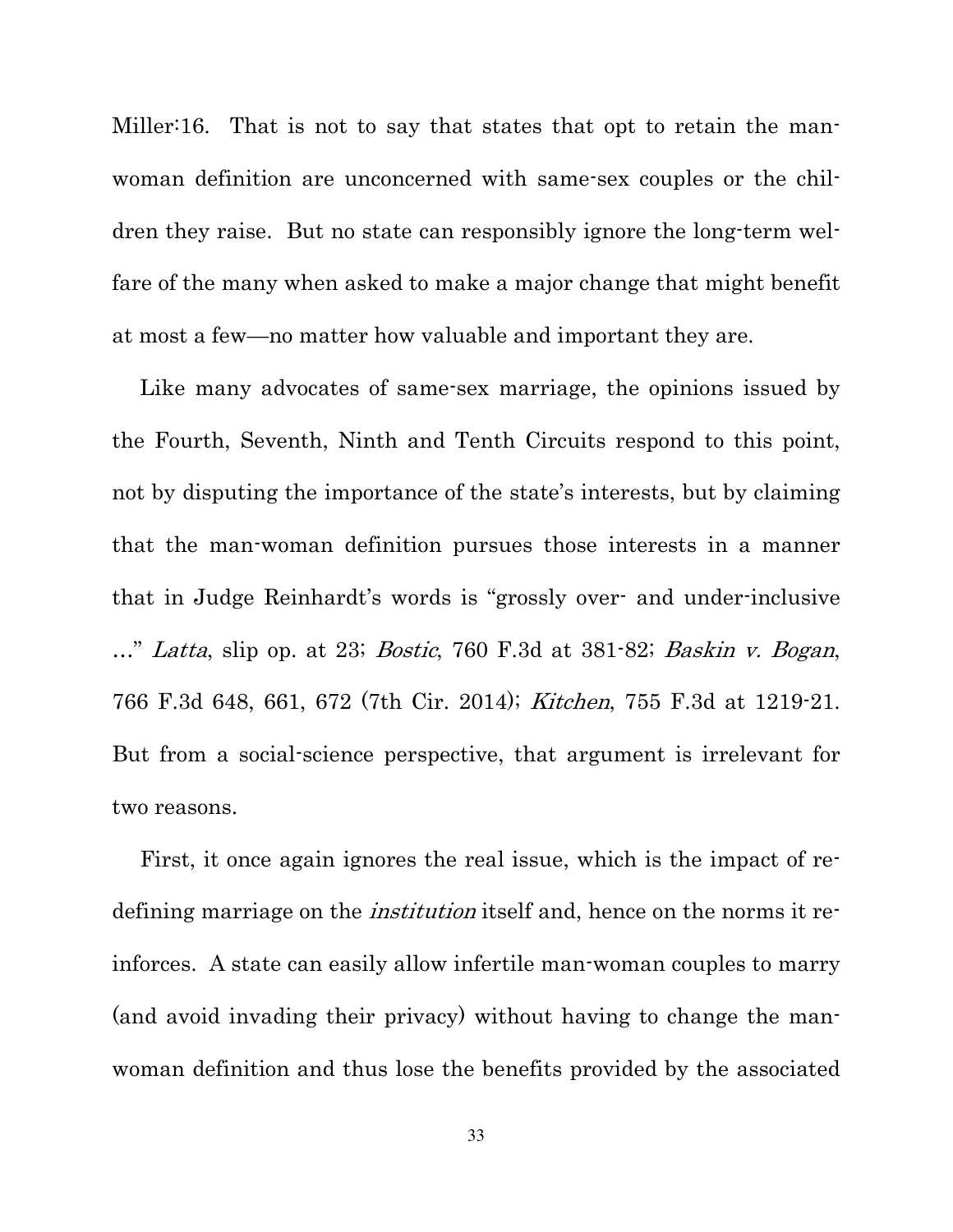social norms. Indeed, allowing such marriages *reinforces* rather than undermines the norms of marriage for other man-woman couples who can reproduce accidentally. Girgis:73-77; Somerville(b):63-78. Allowing infertile man-woman couples to marry is thus fully consistent with the institutional norms of marriage, even if those couples are an exception to the biological reality that man-woman couples naturally procreate.

Conversely, taking *other* measures to further the state interests underlying the man-woman definition—such as Judge Reinhardt's suggestion to "rescind the right of no-fault divorce, or to divorce altogether" would not materially reduce the adverse impact of removing the manwoman definition. Latta, slip op. at 24. Nor would it materially reduce the resulting harms and risks—elaborated above—to the state's children and the state itself. Again, because many of the norms and social benefits associated with marriage flow from the man-woman definition, removing it will have adverse consequences no matter what *else* a state might do to strengthen marriage.

Second, this argument ignores that the choice a state faces here is binary: A state can *either* preserve the benefits of the man-woman definition or it can remove that definition—replacing it with an "any two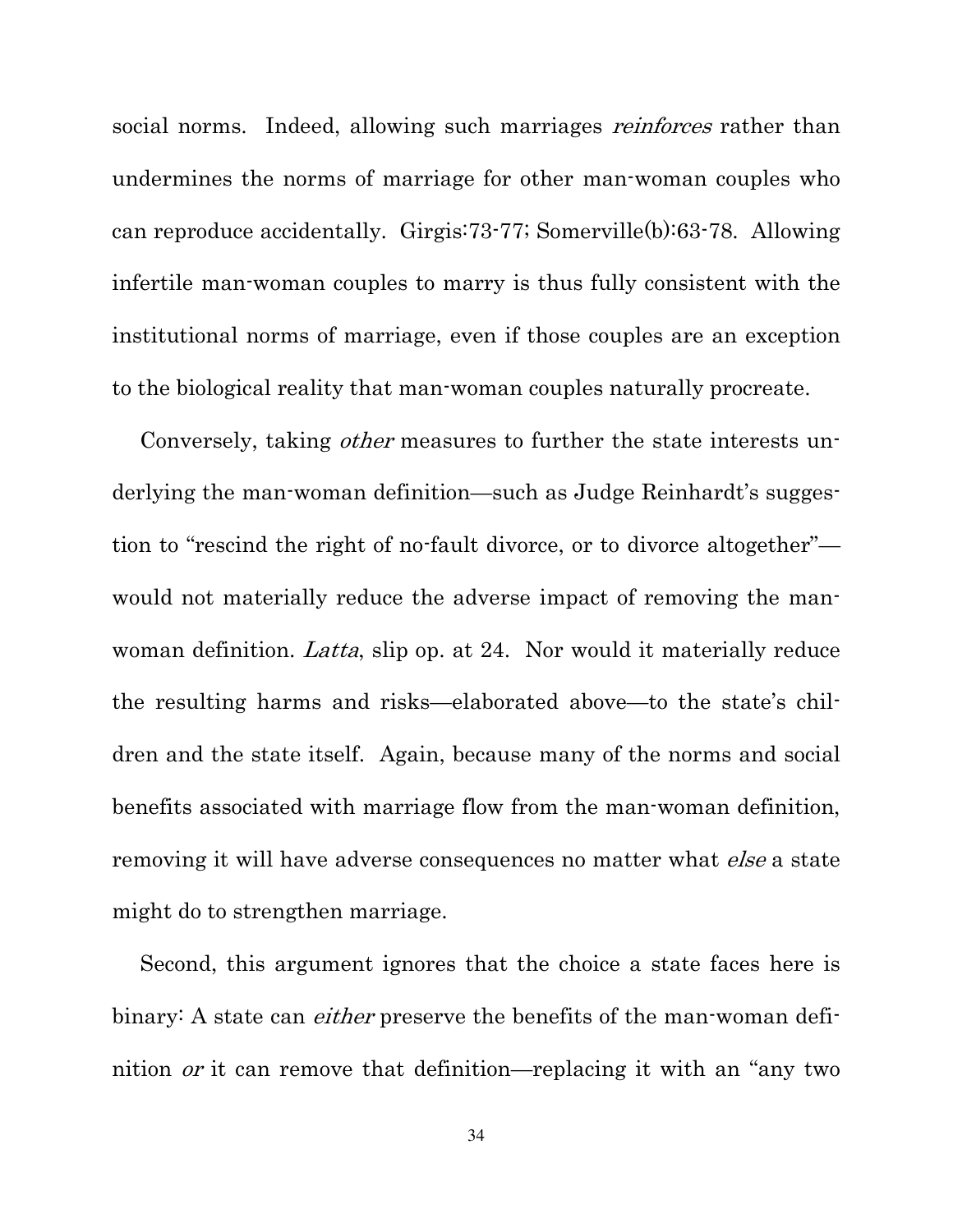qualified persons" definition—and risk losing those benefits. It cannot do both. Thus, a state's choice to preserve the man-woman definition is narrowly tailored—indeed, perfectly tailored—to its interest in preserving those benefits and in avoiding the enormous societal risks accompanying a genderless-marriage regime.

In short, the risks outlined above—to the institution of marriage and consequently to a state's children and the state itself—amply justify a decision to retain the traditional man-woman definition. And they do so independent of any particular views on theology, natural law or sexual morality.

\* \* \* \* \*

What does this analysis imply for the states that have adopted genderless marriage through democratic means? As the Supreme is Court held in *Windsor*, they have a right to do that, free from any interference or second-guessing by the federal government. But states that make that choice are subjecting their children—and hence themselves—to enormous long-term risks. Those include serious risks of increased fatherlessness, reduced parental financial support, reduced performance in school, increased crime, and greater psychological problems—with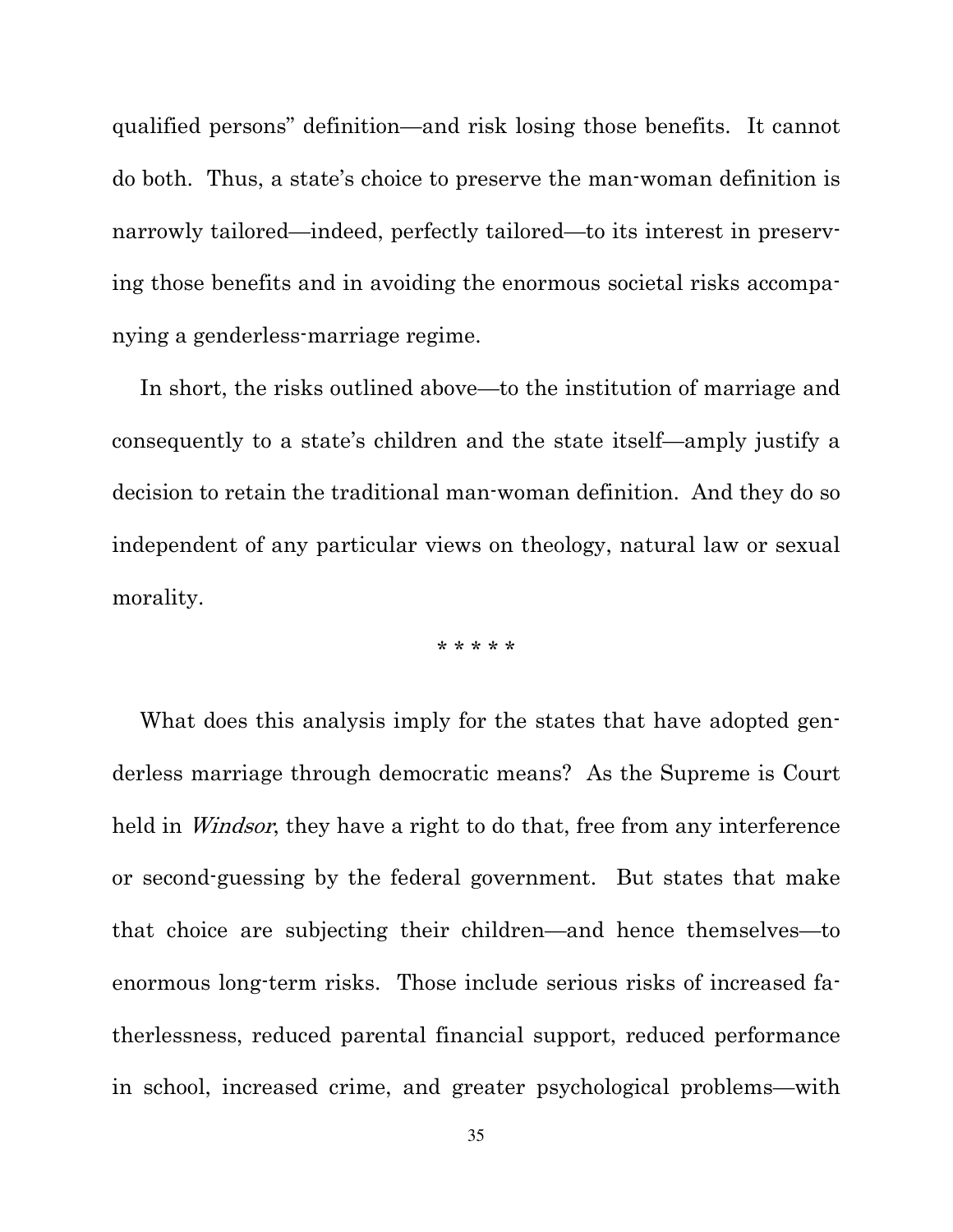their attendant costs to the state and its citizens. Fortunately, a state that makes that choice on its own can always change its mind. And if it reintroduces the man-woman definition—even if it "grandfathers" existing same-sex marriages—it can largely recapture the social norms driven by that definition and, hence, the associated social benefits.

By contrast, a state ordered by a court to abandon the man-woman definition cannot simply re-enact that definition once the perils of the genderless marriage regime become more apparent. Like a public figure falsely accused of wrongdoing, a state might well ask, "Where do I go to get my marriage institution back?" Unfortunately, a court that is willing to second-guess the people's judgment about the risks of abandoning the man-woman definition won't likely have the humility to recognize its error. And so the state—and its people—will be stuck with the consequences.

Fortunately, the question presented in this case is one on which social science, tradition, and common sense converge: They all establish that the benefits of the man-woman understanding and definition of marriage to individuals and societies are immense. To be sure, there are those who take a different view, but if we were "to insist upon una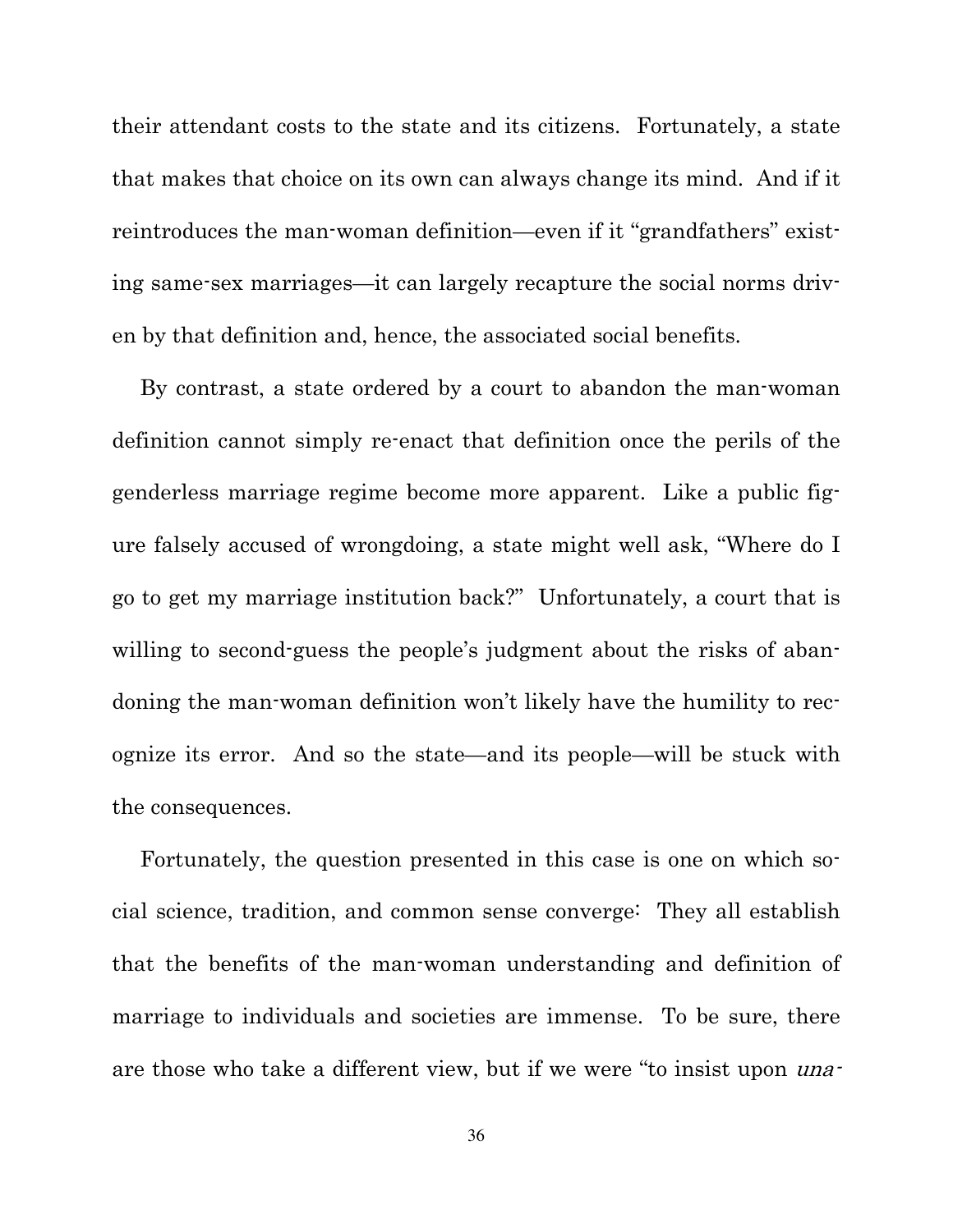nimity in the social science literature before finding a compelling interest, we might never find one." Parents Involved in Community Schools v. Seattle School District No. 1, 551 U.S. 701, 845 (2007) (Breyer, J., dissenting) (emphasis added). All the more reason to exercise the "judicial humility" urged by Justice Alito, and thus to refrain from secondguessing the people's considered judgment on the existentially crucial issue of how best to define marriage.

#### **CONCLUSION**

The decision below should be reversed.

Respectfully submitted,

GENE C. SCHAERR Counsel of Record 332 Constitution Ave. NE Washington, DC 20002 (202) 361-1061 gschaerr@gmail.com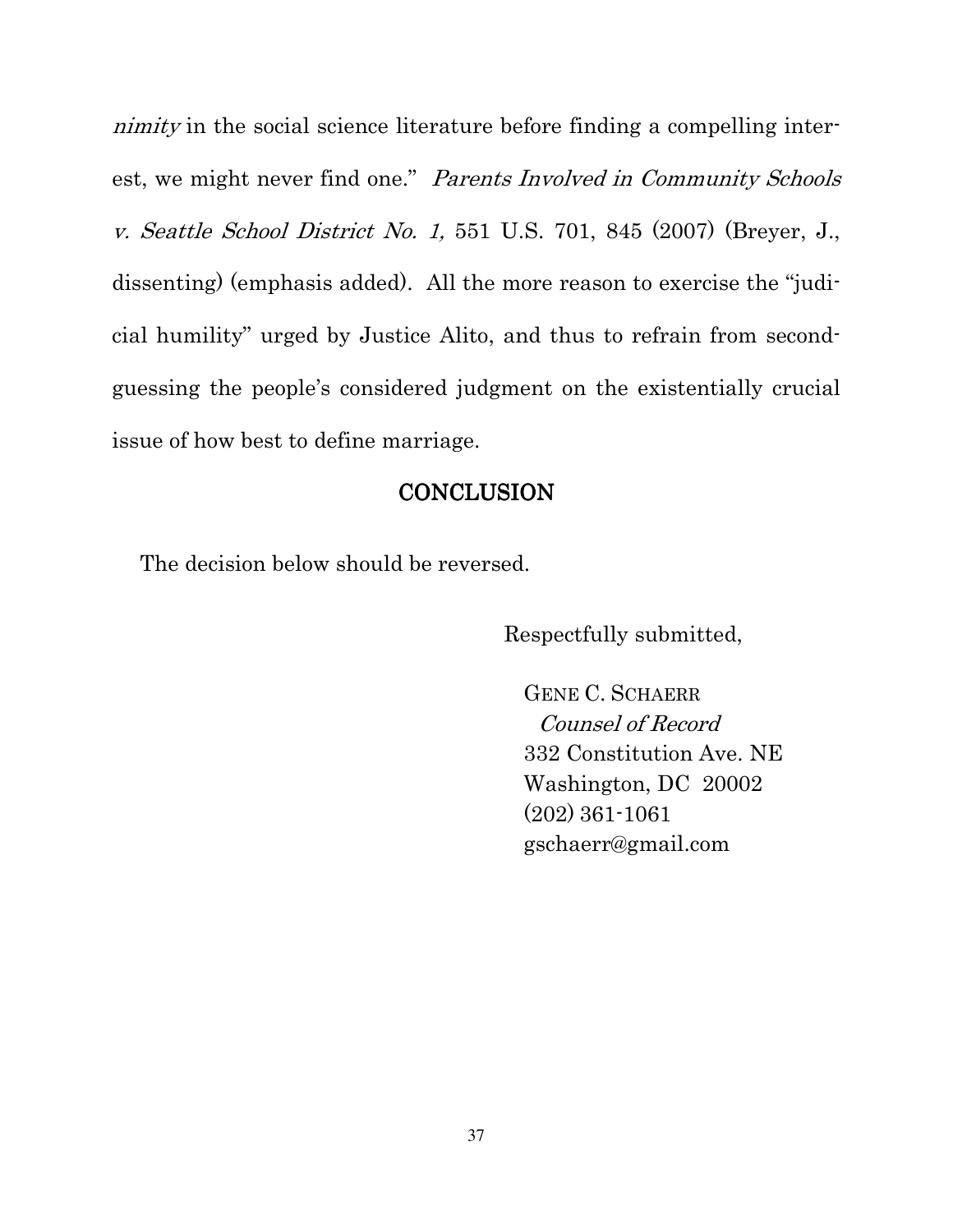#### APPENDIX A: List of *Amici*<sup>1</sup>

- Aguirre, Dr. Maria S., Professor of Economics, The Catholic University of America
- Allen, Dr. Douglas W., Professor of Economics, Simon Fraser University
- Araujo, Dr. Robert John, University Professor Emeritus, Loyola University Chicago
- Baptist, Dr. Errol C., Clinical Professor of Pediatrics, University of Illinois
- Basset, Dr. Ursula C., Professor of Family Law, Pointificia Universidad Catolica Argentina
- Bateman, Dr. Michael, Assistant Professor of Pediatrics, University of Minnesota
- Beckwith, Dr. Francis J., Professor of Philosophy and Church-State Studies, Baylor University
- Benne, Dr. Robert D., Emeritus Professor of Religion and Philosophy, Roanoke College
- Bleich, Dr. J. David, Professor of Jewish Law and Ethics, Cardozo Law School, Yeshiva University
- Bouvier, Dr. Joseph, Clinical Assistant Professor of Child Health (Pediatrics) and Emergency Medicine, University of Arizona College of Medicine
- Bradford, Dr. Kay, Associate Professor of Family, Consumer & Human Development, Utah State University

 $\overline{a}$ 

<sup>&</sup>lt;sup>1</sup> Institutions listed for identification purposes only. Opinions expressed are those of the individual amici, and not necessarily of their affiliated institutions.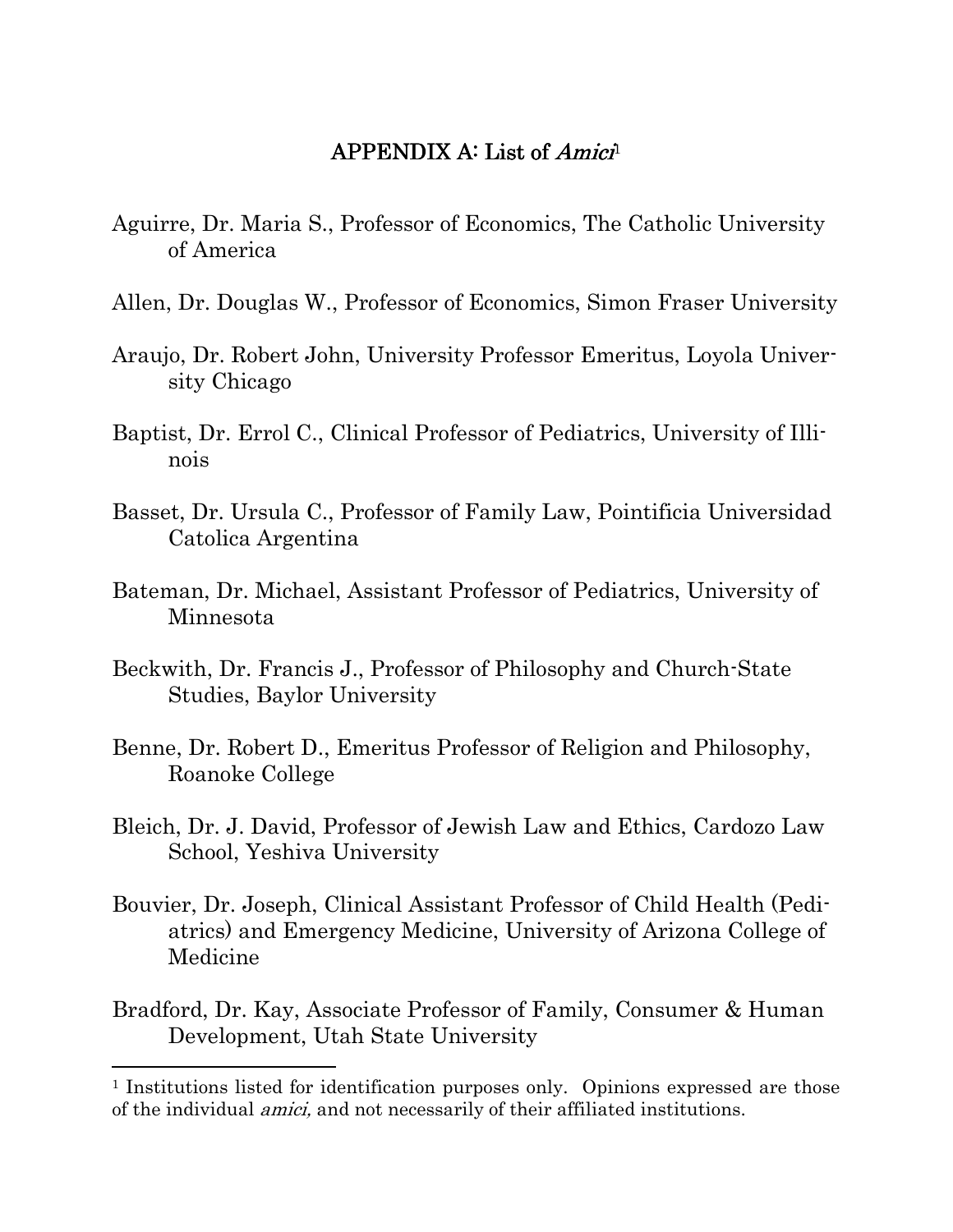- Bradford, Dr. Nathan F., Associate Professor of Family Medicine, AnMed Health Oglesby Center
- Busby, Dr. Dean, Professor of Family Life, Brigham Young University
- Carlson, Jr., Dr. Alfred J., Associate Faculty in Pediatrics, University of Pennsylvania Medical School
- Carroll, Dr. Jason S., Professor of Family Life, Brigham Young University
- Cavadini, Dr. John, Professor of Theology, University of Notre Dame
- Christensen, Dr. Bryce, Associate Professor of English, Southern Utah University
- Collett, Teresa S., Professor of Law, University of St. Thomas School of Law
- Corral, Dr. Hernan, Professor of Private Law, University of the Andes (Santiago, Chile)
- Crosby, Dr. John F., Professor of Philosophy, Franciscan University of Steubenville
- de Aguirre, Carlos Martinez, Professor of Civil Law, University of Zaragoza
- De Jesus, Ligia M., Associate Professor of Law, Ave Maria School of Law
- Deneen, Dr. Patrick J., Associate Professor of Political Science, University of Notre Dame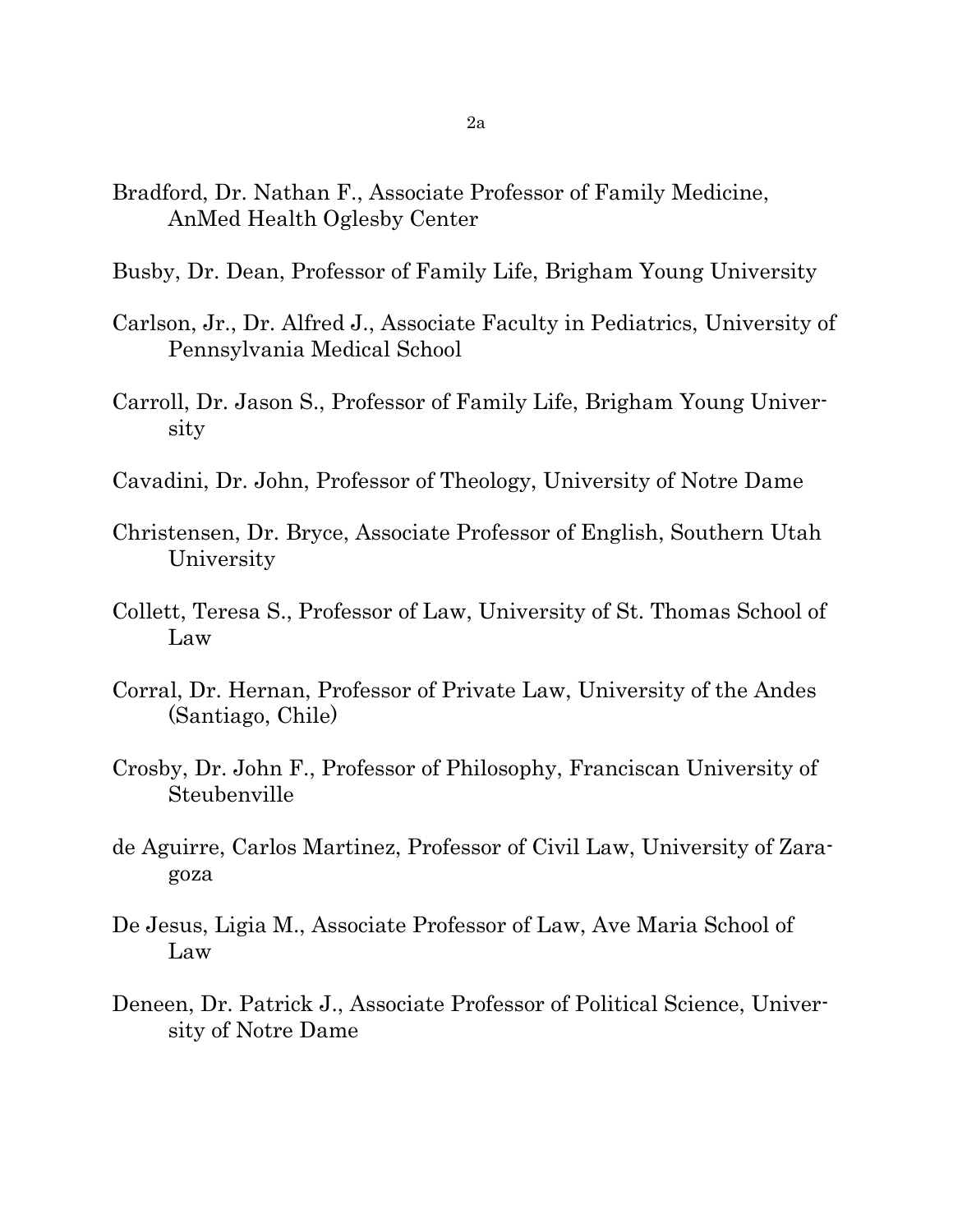- Dennis, Dr. Steven A., Professor of Human Development, Brigham Young University-Idaho
- Dent, Jr., George W., Professor of Law, Case Western Reserve University School of Law
- DeWolf, David K., Professor of Law, Gonzaga University
- Duncan, Dwight, Professor of Law, University of Massachusetts
- Erickson, Dr. Jenet J., former Assistant Professor of Family Studies, Brigham Young University, currently full-time mother and freelance writer
- Esolen, Dr. Anthony M., Professor of English, Providence College
- Farnsworth, Dr. Richard Y., Adjunct Associate Professor of Pediatrics, University of Utah School of Medicine
- Field, Dr. Scott, Adjunct Faculty in Pediatrics, University of Alabama-Huntsville
- Fields, Dr. Stephen M., Associate Professor of Theology, Georgetown University
- Finnis, Dr. John M., Professor of Law, Notre Dame University, Chaired Professor of Law Emeritus, Oxford University
- FitzGibbon, Scott T., Professor of Law, Boston College
- Fitzgibbons, Dr. Richard, Director, Institute for Marital Healing
- Foley, Dr. Michael P., Associate Professor of Patristics, Baylor University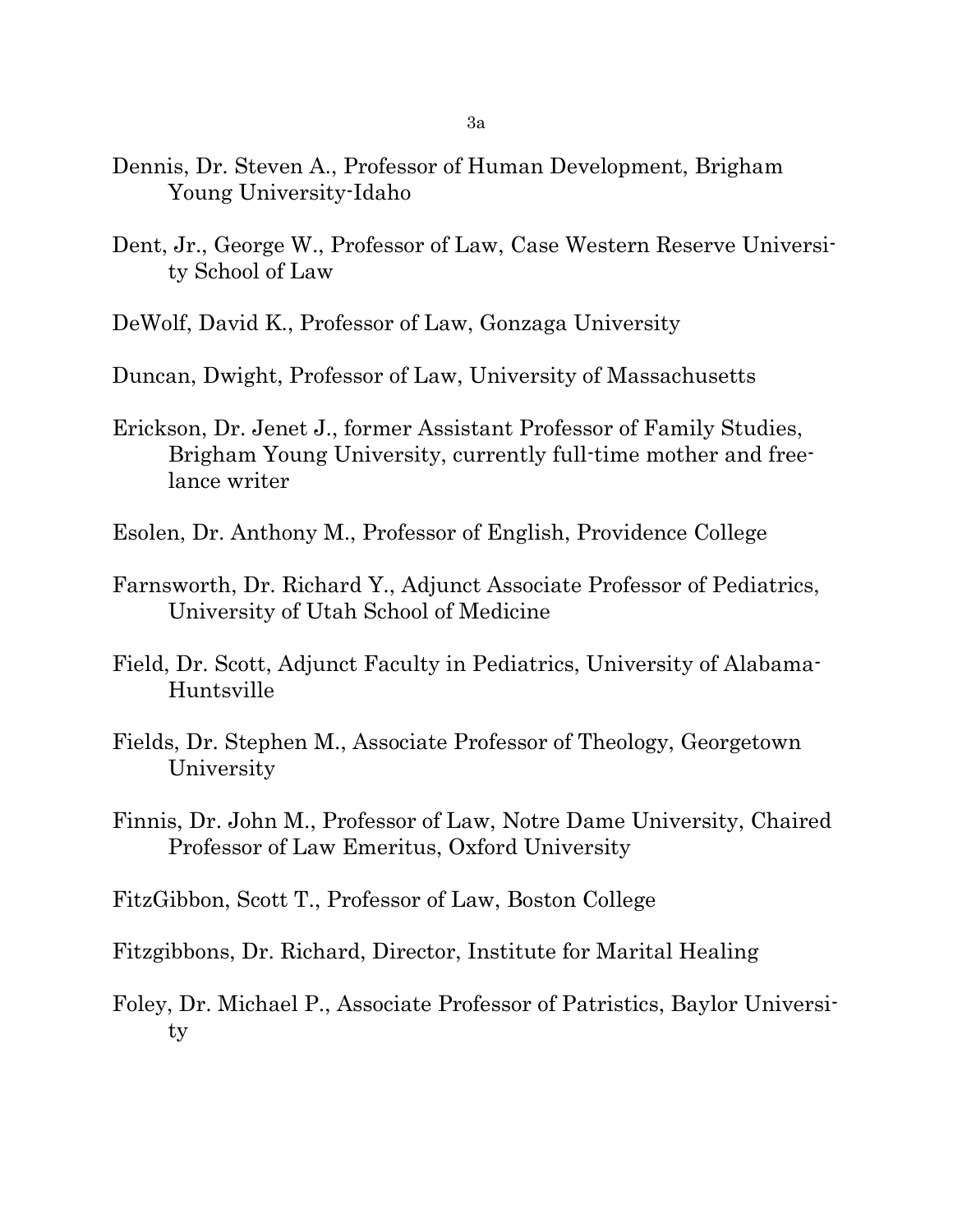- 4a
- Franck, Dr. Matthew J., Professor Emeritus of Political Science, Radford University
- Garcimartin, Dr. Carmen, Professor of Law, University of La Courna
- George, Dr. Robert P., Professor of Jurisprudence, Princeton University
- George, Dr. Timothy, Dean, Beeson Divinity School, Samford University
- Girgis, Sherif, Research Scholar, Witherspoon Institute
- Gombosi, Dr. Russell, Adjunct Professor of Pediatrics, Commonwealth Medical University (Scranton, PA)
- Grabowski, Dr. John, Associate Professor of Moral Theology & Ethics, The Catholic University of America
- Hafen, Bruce C., Emeritus Dean and Professor of Law, Brigham Young University
- Hawkins, Dr. Alan J., Professor of Family Life, Brigham Young University
- Henry, Dr. Douglas, Associate Professor of Philosophy, Baylor University
- Hill, Dr. E. Jeffrey, Professor of Family Life, Brigham Young University
- Hitchcock, Dr. James, Professor of History Emeritus, St. Louis University
- Hoffman, Dr. Robert P., Professor of Pediatrics, The Ohio State University
- Jacob, Bradley P., Associate Professor of Law, Regent University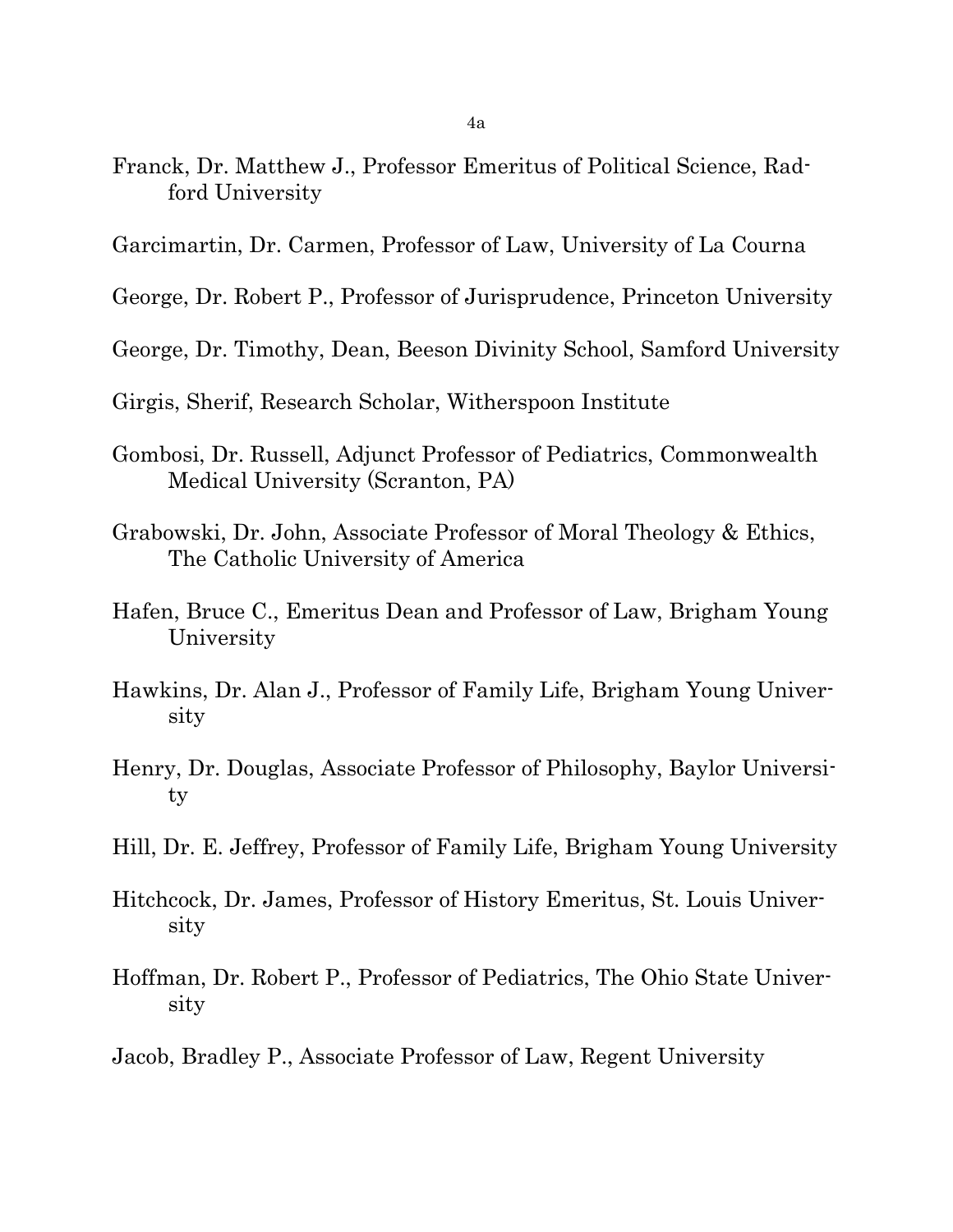- Jeffrey, Dr. David Lyle, Distinguished Professor of Literature and the Humanities, Baylor University
- Jeynes, Dr. William, Professor of Education, California State University at Long Beach
- Johnson, Dr. Byron R., Distinguished Professor of the Social Sciences, Baylor University
- Kaleida, Dr. Phillips H., Formerly Professor of Pediatrics (Retired 2014), University of Pittsburgh
- Keen, Dr. Mary, Clinical Associate Professor, Loyola University Medical School
- Keys, Dr. Mary M., Associate Professor of Political Science, University of Notre Dame
- Knapp, Dr. Stan J., Associate Professor of Sociology, Brigham Young University
- Kohm, Lynne Marie, Professor of Family Law, Regent University
- Koterski, Dr. Joseph W., Associate Professor of Philosophy, Fordham University
- Krason, Dr. Stephen, Professor of Political Science and Legal Studies, Franciscan University of Steubenville
- Kries, Dr. Douglas, Professor of Philosophy, Gonzaga University
- Lacy, Dr. Mark D., Associate Professor of Medicine, Texas Tech University
- Lafferriere, Dr. Jorge Nicolas, Professor of Civil Law, Pontificia Universidad Catolica Argentina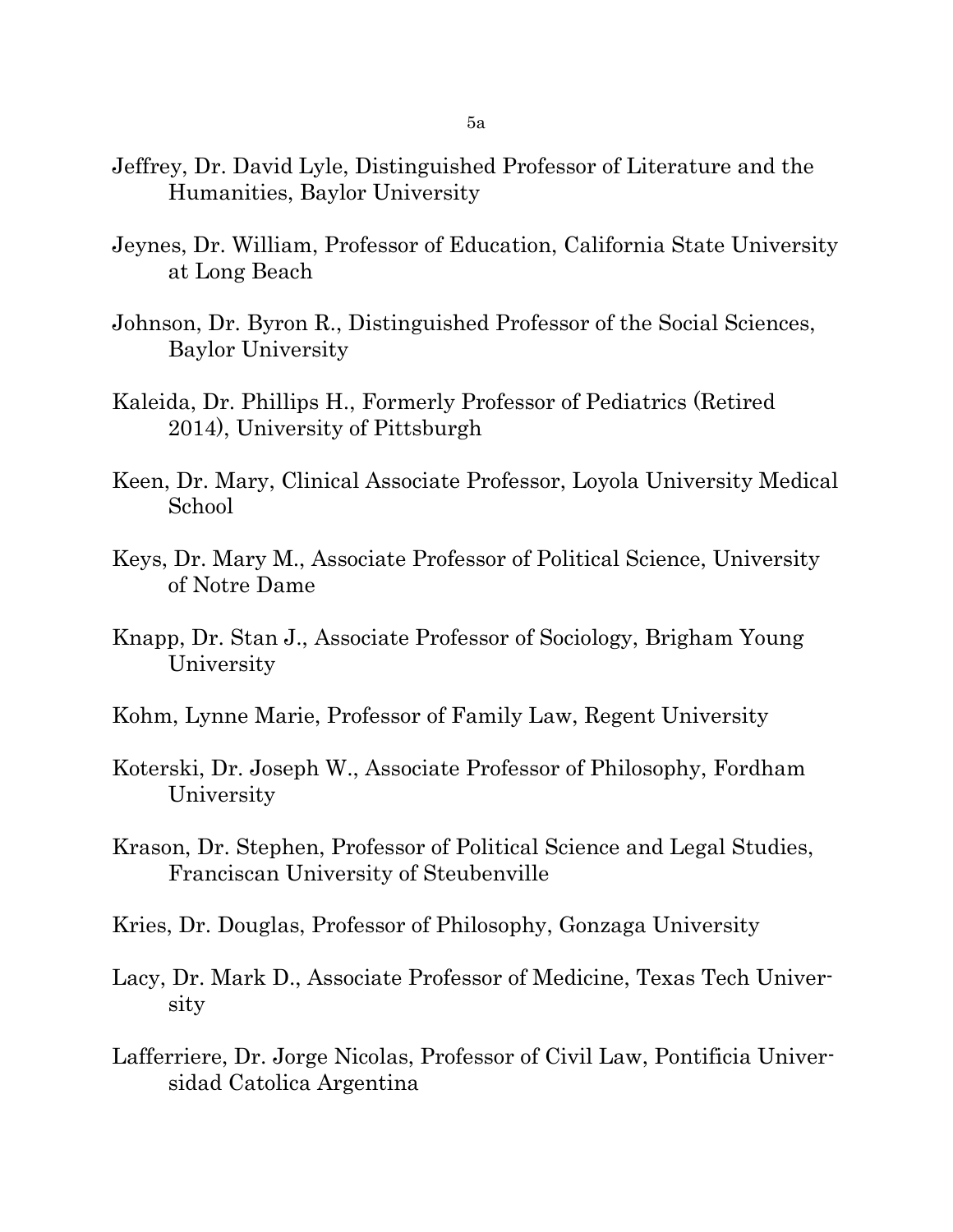- Laughlin, Gregory K., Associate Professor of Law, Cumberland School of Law, Samford University
- Lee, Dr. Patrick, Professor of Bioethics & Philosophy, Franciscan University of Steubenville
- Lindevaldsen, Rena M., Professor of Family Law, Liberty University School of Law
- Liu, Dr. Paul, Clinical Assistant Professor of Pediatrics, University of Arizona
- Mansfield, Dr. Richard, Clinical Associate Professor of Pediatrics, Georgia Health Science University; Assistant Professor of Pediatrics, Virginia College of Osteopathic Medicine
- Marcin, Raymond B., Emeritus Professor of Law, The Catholic University of America
- Martins, Joseph J., Assistant Professor of Law, Liberty University School of Law
- McCarthy, Dr. Margaret, Assistant Professor of Theological Anthropology, Pontifical John Paul II Institute at The Catholic University of America
- McDermott, Dr. Gerald R., Professor of Religion, Roanoke College
- McGehee, Dr. Frank T., Clinical Instructor in Pediatrics, University of Texas-Arlington
- Mikochik, Stephen, Visiting Professor, Ave Maria School of Law; Professor Emeritus, Temple University School of Law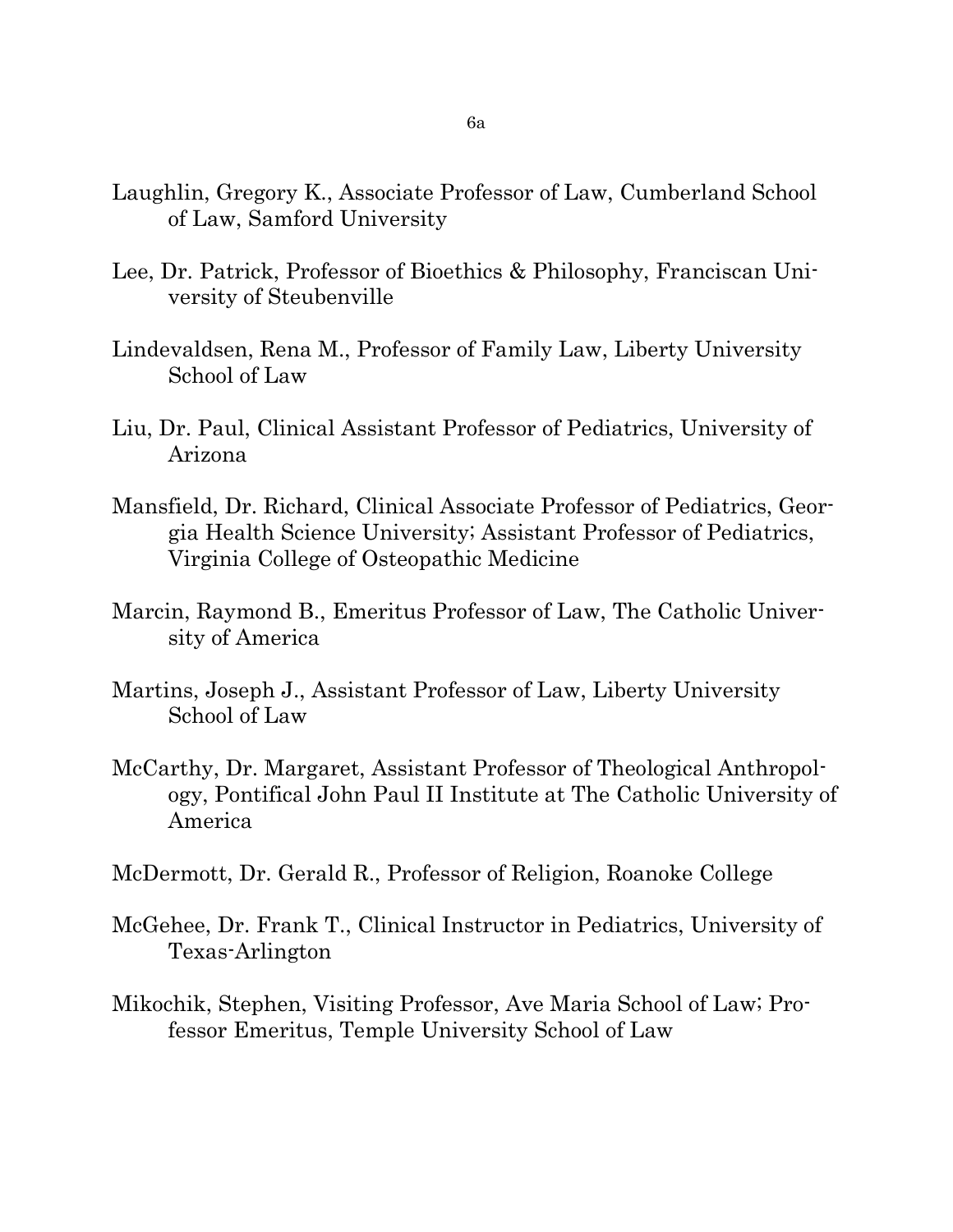- Miller, Dr. Jerry A., Clinical Professor of Pediatrics, Medical College of Georgia
- Morse, Dr. Jennifer Roback, President, Ruth Institute; formerly Economics Department, Yale University & George Mason University; Research Fellow, Hoover Institution at Stanford University
- Moschella, Dr. Melissa, Assistant Professor of Philosophy, The Catholic University of America
- Myers, Richard S., Professor of Law, Ave Maria School of Law
- Nowicki, Dr. Michael J., Professor of Pediatrics, University of Mississippi School of Medicine
- Pakaluk, Dr. Catherine R., Assistant Professor of Economics, Ave Maria University
- Pearson, Dr. Lewis, Assistant Professor of Philosophy, University of St. Francis
- Pecknold, Dr. C. C., Associate Professor of Theology, The Catholic University of America
- Peterson, Dr. James C., Professor of Ethics, Roanoke College
- Philpott, Dr. Daniel, Professor of Political Science, Notre Dame University
- Price, Dr. Joseph, Associate Professor of Economics, Brigham Young University
- Pruss, Dr. Alexander, Professor of Philosophy, Baylor University
- Rahe, Dr. Paul A., Professor of History, Hillsdale College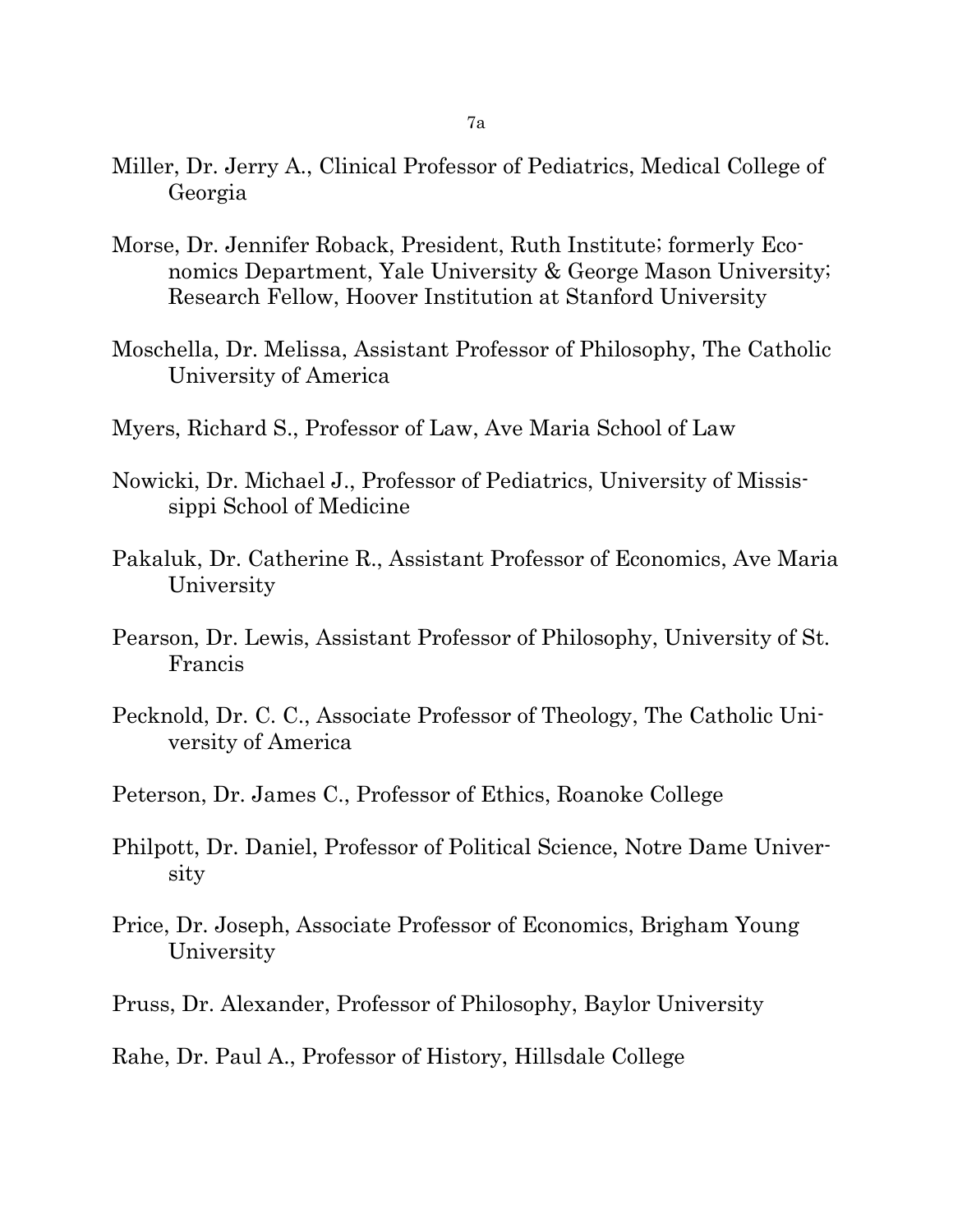- Rane, Dr. Tom, Professor of Home and Family Studies, Brigham Young University-Idaho
- Regnerus, Dr. Mark, Associate Professor of Sociology, University of Texas-Austin
- Scarnecchia, Brian, Associate Professor of Law, Ave Maria School of Law
- Schlueter, Dr. Nathan, Associate Professor of Philosophy, Hillsdale College
- Schramm, Dr. David, Associate Professor of Human Development & Family Studies, University of Missouri
- Schumm, Dr. Walter, Professor of Family Studies, Kansas State University
- Shaw, Dr. Bill, Assistant Professor of Pediatrics, Virginia Commonwealth University
- Sherlock, Dr. Richard, Professor of Philosophy, Utah State University
- Silliman, Dr. Ben, Professor of Youth Development, North Carolina State University
- Smith, Dr. Christine Z., Assistant Professor of Pediatrics, Texas Tech Paul Foster School of Medicine
- Smolin, David M., Professor of Law, Cumberland Law School, Samford University
- Somerville, Dr. Margaret, Professor of Law, Professor Faculty of Medicine, McGill University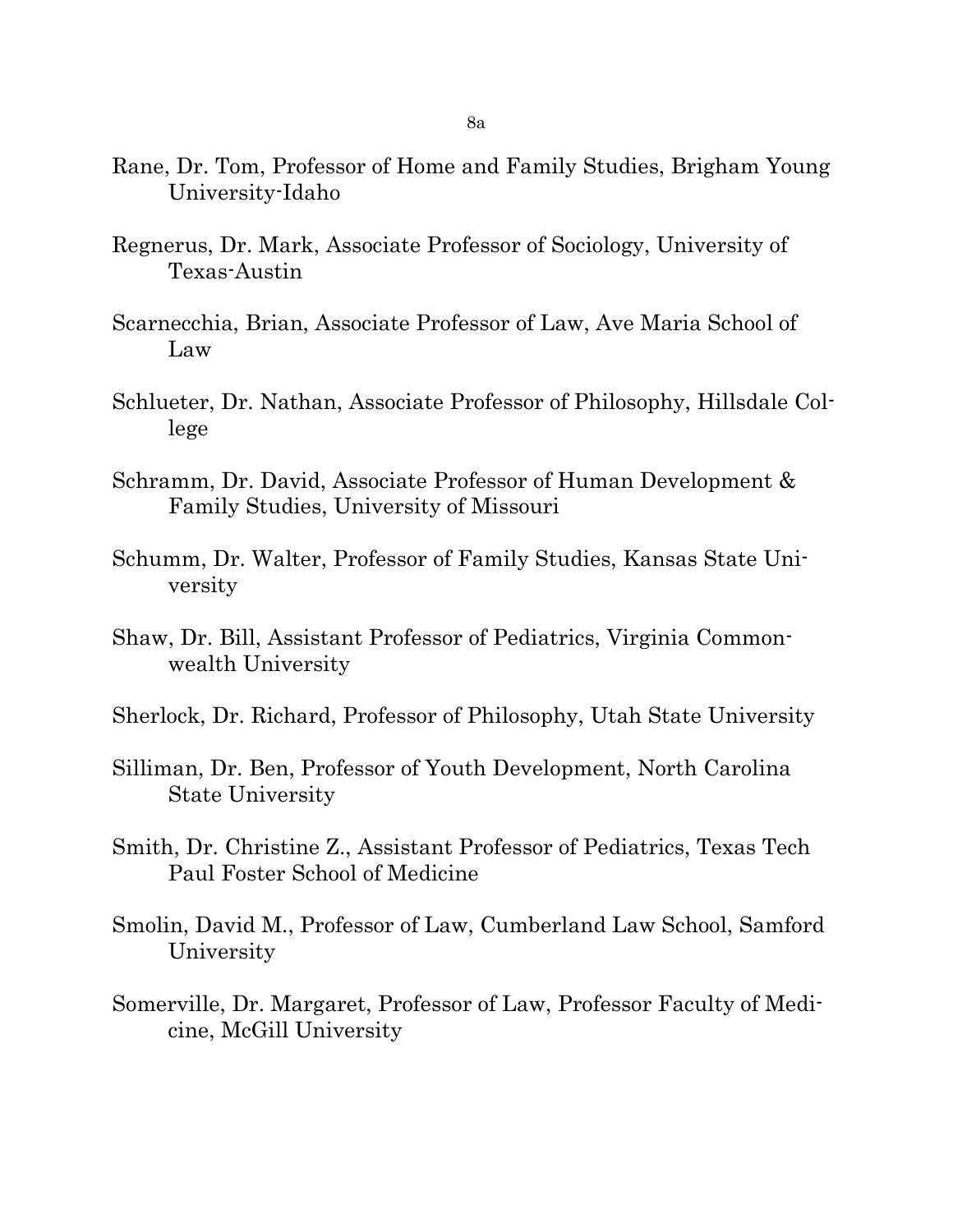- Sullins, Dr. Paul, Professor of Sociology, The Catholic University of America
- Tollefsen, Dr. Christopher, Professor of Philosophy, University of South Carolina
- Upham, Dr. David R., Associate Professor of Politics, University of Dallas
- Vitz, Dr. Paul C., Senior Scholar and Professor of Psychology, The Institute for Psychological Sciences; formerly Professor of Psychology, New York University
- Vizcarrondo, Dr. Felipe E., Associate Professor, University of Miami Miller School of Medicine
- Wardle, Lynn, Professor of Family Law, Brigham Young University
- Wheless, Dr. James W., Professor and Chief of Pediatric Neurology, University of Tennessee
- Williams, Dr. Richard N., Professor of Psychology, Brigham Young University
- Wolfe, Dr. Christopher, Professor of Politics, University of Dallas
- Wood, Dr. Peter W., former Associate Professor of Anthropology, Boston University
- Yates, Dr. Ferdinand D., Professor of Clinical Pediatrics, State University of New York at Buffalo
- Yenor, Dr. Scott, Professor of Political Science, Boise State University
- Young, Dr. Katherine K., Professor Emeritus of Religious Studies, McGill University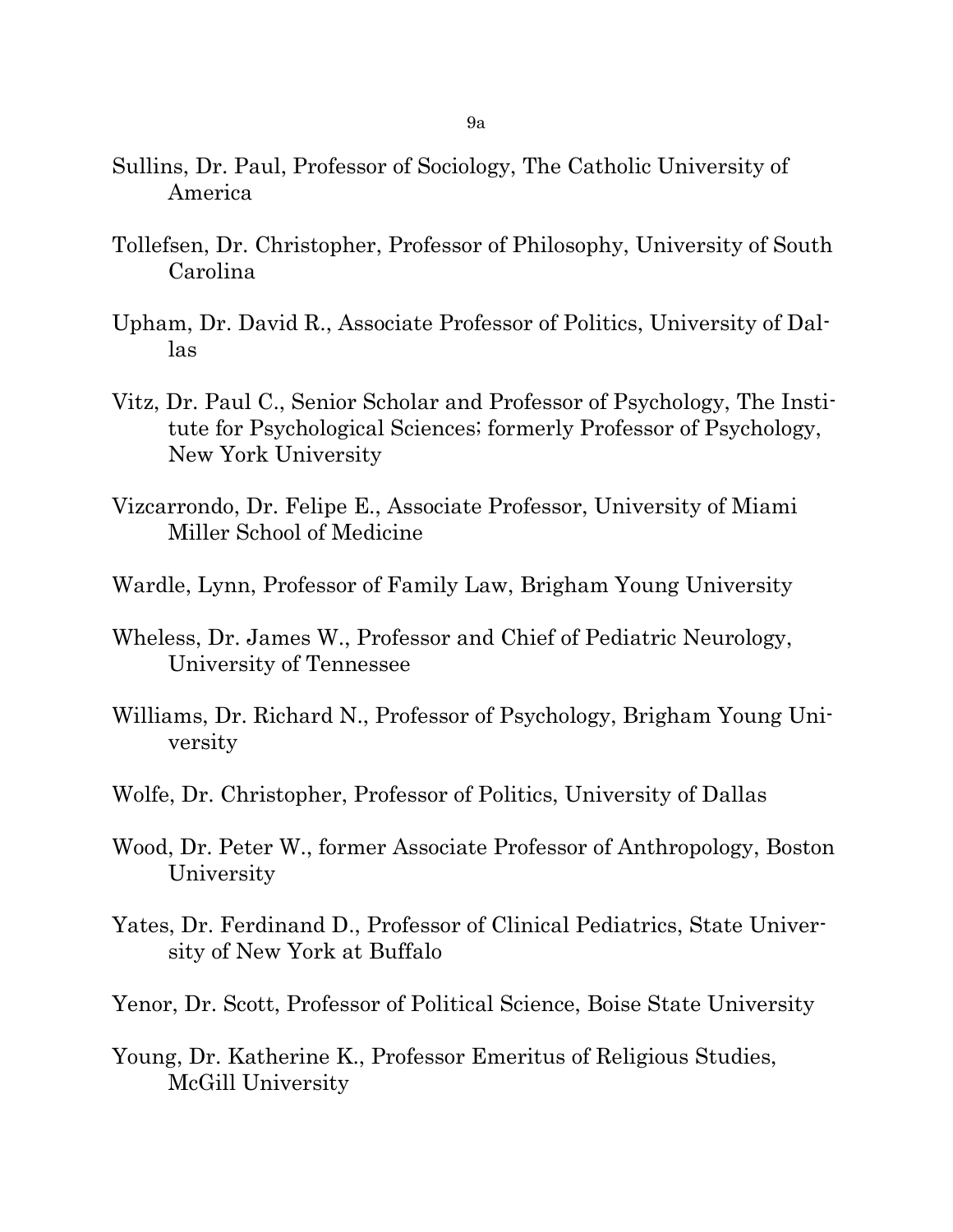- Zanga, Dr. Joseph, Professor of Pediatrics, Mercer University School of Medicine; Clinical Professor of Pediatrics, Medical College of Georgia & Philadelphia College of Osteopathic Medicine
- Zaso, Dr. John, Clinical Assistant Professor of Pediatrics, Hofstra NS-LIJ School of Medicine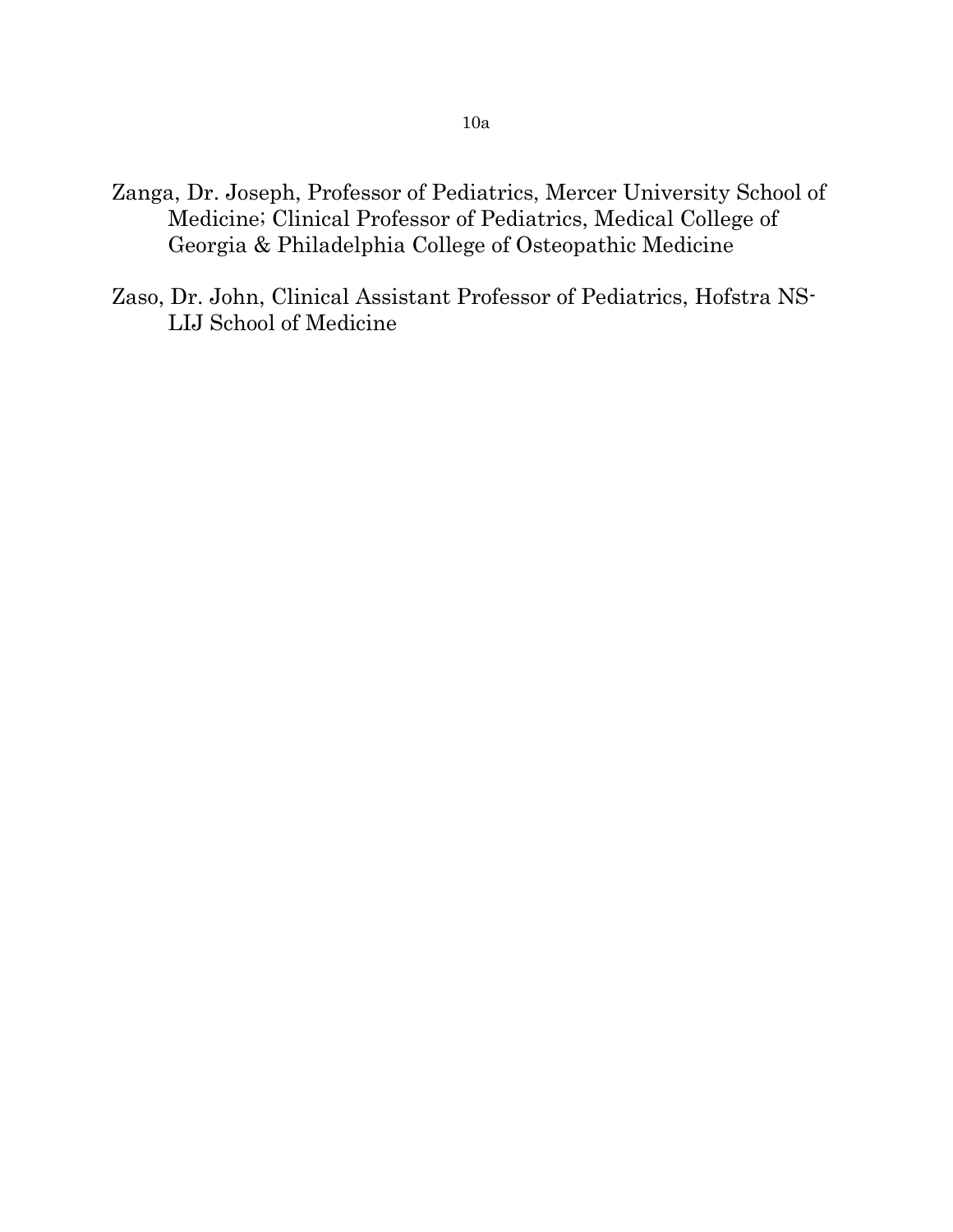#### CERTIFICATE OF SERVICE

I hereby certify that on February 24, 2015, I electronically filed the fore-

going with the Clerk of the Court for the United States Court of Appeals for the

Eighth Circuit by using the CM/ECF system. The following participants in the case

who are registered CM/ECF users will be served by the appellate CM/ECF sys-

tem:

Joshua A. Block AMERICAN CIVIL LIBERTIES UN-ION 125 Broad Street, 18th Floor New York, NY 10004

Grant R. Doty Andrew McNulty Anthony E. Rothert AMERICAN CIVIL LIBERTIES UN-ION OF MISSOURI FOUNDATION 454 Whittier Street Saint Louis, MO 63108

Gillian R. Wilcox ACLU OF MISSOURI FOUNDATION 3601 Main Street Kansas City, MO 64111

Jeremiah J. Morgan, Sr. Deputy Solicitor ATTORNEY GENERAL'S OFFICE 207 W. High Street P.O. Box 899 Jefferson City, MO 65102

Jay D. Haden COUNTY COUNSELOR'S OFFICE Jackson County Courthouse 415 E. 12th Street, 2nd Floor Kansas City, MO 64106

Date: February 24, 2015 Sene C. Schaenr

 Gene. C. Schaerr Counsel for Amici